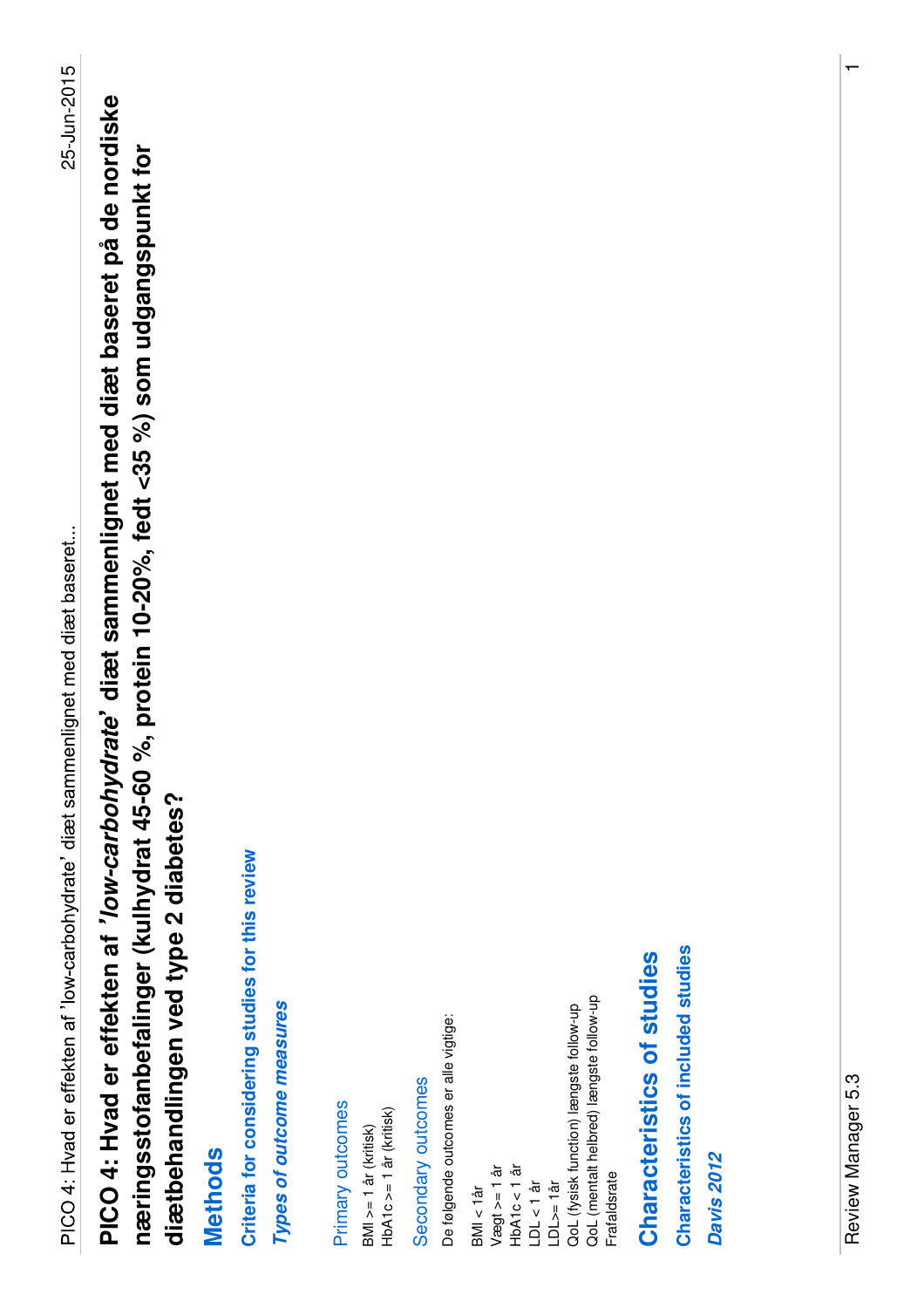| 25-Jun-2015<br>PICO 4: Hvad er effekten af 'low-carbohydrate' diæt sammenlignet med diæt baseret<br>Study design: Randomized controlled trial<br>with DM):<br>Antal år med T2DM (years with DM):<br>$\frac{\infty}{2}$<br>ெ<br>High Carbohydrate (Low Fat diet)<br>Study grouping: Parallel group<br>$Age$ (mean $+/-$ SD): 54 (6)<br>Antal år med T2DM (years<br>$V$ ægt / Weight (kg): 93.6 (<br>$Age(mean +/- SD): 53(7)$<br>Vægt / Weight (kg): 101 (1<br>■ LDL (mmol/l): 2.4 (0.74)<br>• LDL (mmol/l): 2.5 (0.69)<br>$Mand$ (males) (%): 26<br>Mand (males) $(%): 18$<br>Baseline Characteristics<br>HbA1c (%): 7.5 (1.5)<br>• HbA1c $(%$ ): 7.4 (1.4)<br>Low Carbohydrate diet<br>BMI: 35 (6)<br>BMI: 37 (6)<br>Cluster RCT:<br>Open Label:<br><b>Participants</b><br><b>Methods</b> | Excluded criteria: significant kidney, gallbladder, or heart diseasein addition a weight change of > 10 pounds within 3 months of screening<br>Included criteria: Adults age ≥ 18 years were eligible for participation if they had a diagnosis of type 2 diabetes for at least 6 months, body<br>a history of severe hypoglycamia (requiring hospitalization), or use of weight loss medication (from Davis et al 2009 Diabetes Care<br>massindex $\geq$ 25 kg/m2, and a A1C between 6% and 11%.<br>32:1147-52) | High Carbohydrate (Low Fat diet) Modeled after the diet from Diabetes Prevention Program (Knowler WC et al. NEJM 2002;346:393-403)<br>Low Carbohydrate diet: Modified after the Atkin diet, initiated after a two week phase of carbohydrate restriction of 20-25 g daily (94-118<br>Both groups had comparable caloric intake at baseline LCD (1983 +/- 650) vs LFD (1863 +/- 450), and percentages of total energy intake<br>However, it's not clear how soon this was allowed. Significant weight loss recorded after 3 months, but hereafter the participants gained<br>eight. As participants lost weight, they were able to increase carbohydrate intake at 5 g (23,5 KCal)<br>stating a fat gram goal, which was 25% of energy needs based on baseline weight.<br>weight. Carbohydrate increment could have been initiated months before.<br>KCal), depending on baseline w<br>Intervention Characteristics<br>increments each week.<br><b>Interventions</b> |
|--------------------------------------------------------------------------------------------------------------------------------------------------------------------------------------------------------------------------------------------------------------------------------------------------------------------------------------------------------------------------------------------------------------------------------------------------------------------------------------------------------------------------------------------------------------------------------------------------------------------------------------------------------------------------------------------------------------------------------------------------------------------------------------------|------------------------------------------------------------------------------------------------------------------------------------------------------------------------------------------------------------------------------------------------------------------------------------------------------------------------------------------------------------------------------------------------------------------------------------------------------------------------------------------------------------------|---------------------------------------------------------------------------------------------------------------------------------------------------------------------------------------------------------------------------------------------------------------------------------------------------------------------------------------------------------------------------------------------------------------------------------------------------------------------------------------------------------------------------------------------------------------------------------------------------------------------------------------------------------------------------------------------------------------------------------------------------------------------------------------------------------------------------------------------------------------------------------------------------------------------------------------------------------------------|
|--------------------------------------------------------------------------------------------------------------------------------------------------------------------------------------------------------------------------------------------------------------------------------------------------------------------------------------------------------------------------------------------------------------------------------------------------------------------------------------------------------------------------------------------------------------------------------------------------------------------------------------------------------------------------------------------------------------------------------------------------------------------------------------------|------------------------------------------------------------------------------------------------------------------------------------------------------------------------------------------------------------------------------------------------------------------------------------------------------------------------------------------------------------------------------------------------------------------------------------------------------------------------------------------------------------------|---------------------------------------------------------------------------------------------------------------------------------------------------------------------------------------------------------------------------------------------------------------------------------------------------------------------------------------------------------------------------------------------------------------------------------------------------------------------------------------------------------------------------------------------------------------------------------------------------------------------------------------------------------------------------------------------------------------------------------------------------------------------------------------------------------------------------------------------------------------------------------------------------------------------------------------------------------------------|

Review Manager 5.3 2 Review Manager 5.3

 $|_{\mathsf{N}}$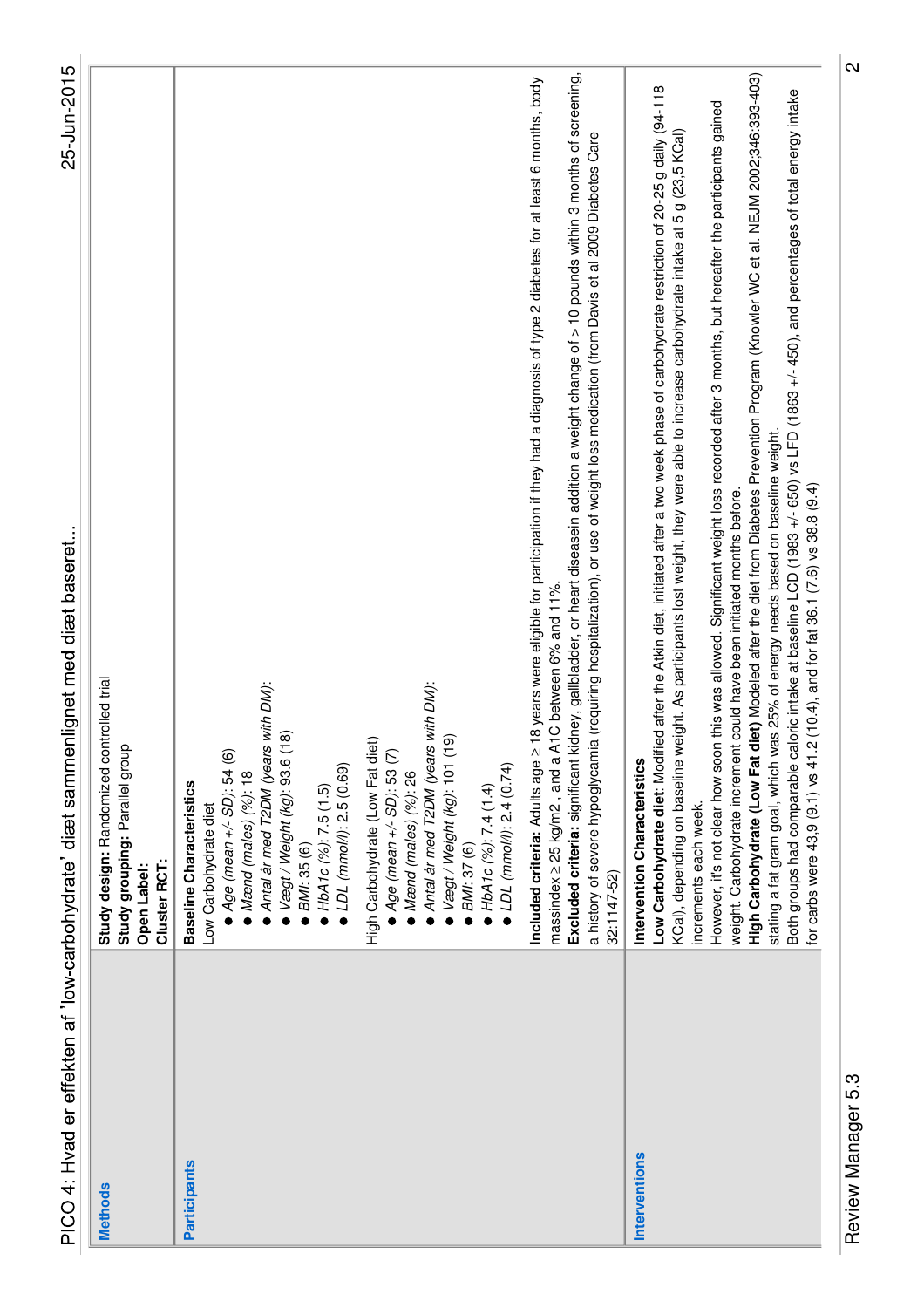|                 | 25-Jun-2015<br>PICO 4: Hvad er effekten af 'low-carbohydrate' diæt sammenlignet med diæt baseret                                                                                                                                                                                                                                                                                                                                                                                      |  |
|-----------------|---------------------------------------------------------------------------------------------------------------------------------------------------------------------------------------------------------------------------------------------------------------------------------------------------------------------------------------------------------------------------------------------------------------------------------------------------------------------------------------|--|
|                 | Remarks to the above intervention and control: Table 3 gives an overview of the dietary intake at time point 6 mths and 12 mths, and<br>carbohydrate and fat was after 6 months:<br>$-$ Fat: 43.0 (13.1)<br>$-$ Fat: 43.9 (10.8)<br>Fat: 30.8 (10.2)<br>Fat: 30.8 (9.8)<br>the actual dietary adherence for<br>Low Carb diet: Carb: 33.5 (14.7)<br>Low Fat diet: Carb: 48.1 (14.1) -<br>Low Carb diet: Carb: 33.4 (13.2)<br>Low Fat diet: Carb: 50.1 (10.0) -<br>and after 12 months: |  |
| <b>Outcomes</b> | QoL (Angst og bekymring)<br>QoL (angst og bekymring)<br>QoL (energi og mobilitet)<br>QoL (energi og mobilitet)<br>QoL (Diabetes control)<br>QoL (diabetes kontrol)<br>QoL (Sexual funktion)<br>OoL (sexual funktion)<br>QoL (social funktion)<br>QoL (social funktion)<br>Drop out rate (%)<br><b>LDL</b> Cholesterol<br>LDL Cholesterol<br>Weight (kg)<br>Weight (kg)<br>$\bullet$ HbA1c (%)<br>IbA1c%<br>Dichotomous:<br>Continuous:<br><b>IMB</b><br>$\overline{\phantom{1}}$ BMI  |  |
| Identification  | Sponsorship source: This research was supported by the Robert C. andVeronica Atkins Foundation, awarded to Dr Wylie-Rosett, the<br>Center (P60 DK020541), and the Clinical and Translational Science Award (UL1 RR025750)<br>Institution: Albert Einstein College of Medicine<br>Authors name: Nichola J. Davis<br>Diabetes Research and Training<br>Email: ndavis@montefiore.org<br>Country: US<br>Comments:<br>Setting:                                                             |  |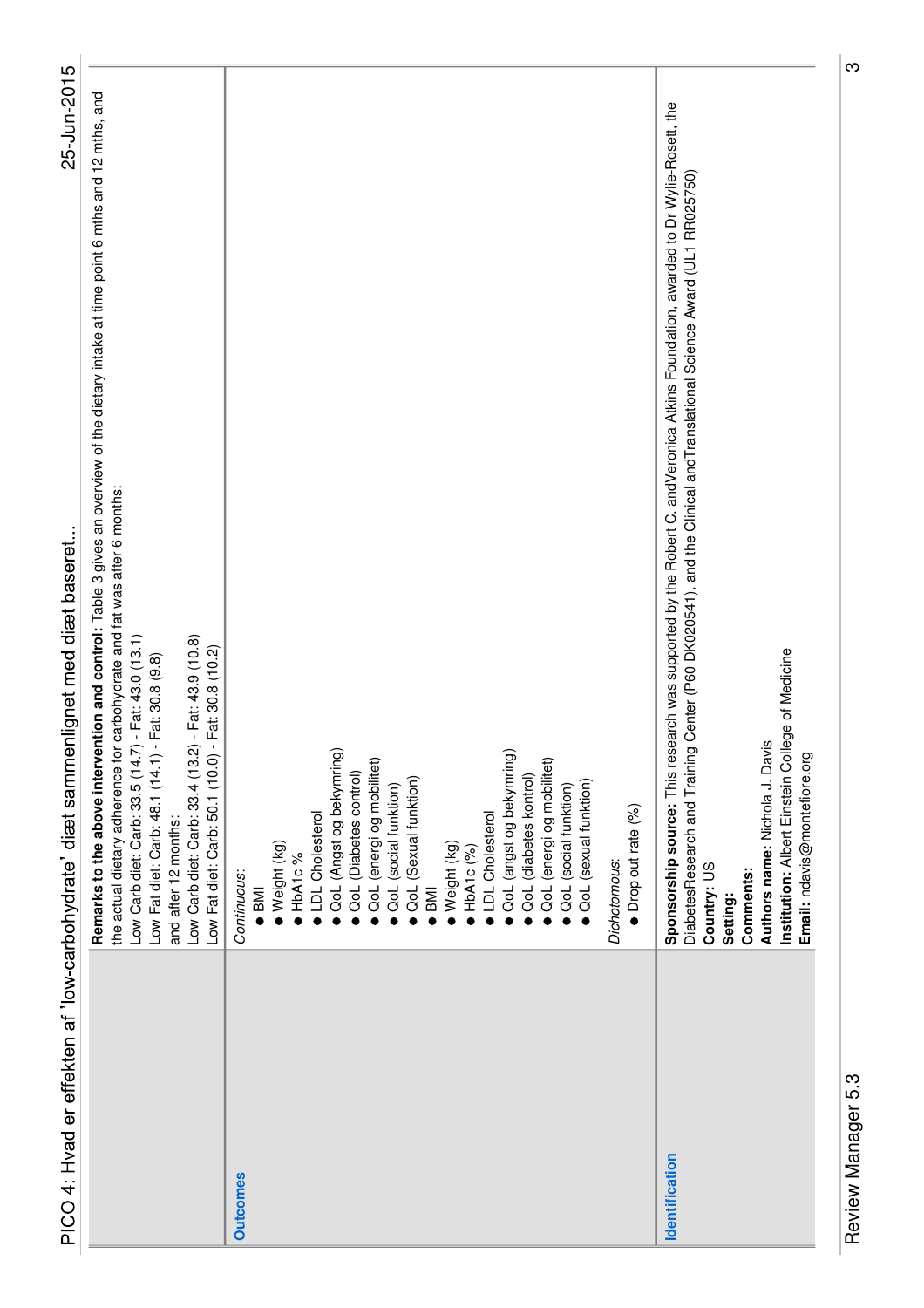| PICO 4: Hvad er effekten af 'low-carbohydrate' diæt sammenlignet med diæt baseret |                                                                                                                                                                                                                                                                                                                                                                                                                                                                             | 25-Jun-2015                                                                                                                                                                                                                                                                                                                                                                                                                                                                                                                                                                                                                                                                                                                                                                                                                                                                                                                                                                                                                                                                                         |  |
|-----------------------------------------------------------------------------------|-----------------------------------------------------------------------------------------------------------------------------------------------------------------------------------------------------------------------------------------------------------------------------------------------------------------------------------------------------------------------------------------------------------------------------------------------------------------------------|-----------------------------------------------------------------------------------------------------------------------------------------------------------------------------------------------------------------------------------------------------------------------------------------------------------------------------------------------------------------------------------------------------------------------------------------------------------------------------------------------------------------------------------------------------------------------------------------------------------------------------------------------------------------------------------------------------------------------------------------------------------------------------------------------------------------------------------------------------------------------------------------------------------------------------------------------------------------------------------------------------------------------------------------------------------------------------------------------------|--|
|                                                                                   | Address: 1300 Morris Park Mazer Room 216c, Bronx NY 10461                                                                                                                                                                                                                                                                                                                                                                                                                   |                                                                                                                                                                                                                                                                                                                                                                                                                                                                                                                                                                                                                                                                                                                                                                                                                                                                                                                                                                                                                                                                                                     |  |
| months<br><b>Notes</b>                                                            | quistionnaires) Diabetes control<br>0-100, higher score representin<br>LCD: 19 (16) LFD: 24 (21)Sexu<br>Henning Keinke Andersen For<br>quistionnaires) Diabetes control<br>Intervention characteristics:<br>Henning Keinke Andersen For<br>Henning Keinke Andersen NB<br>Baseline characteristics:<br>Dichotomous outcomes:<br>Continuous outcomes:<br>mobilityc 32 (18) 35 (18)<br>Adverse outcomes:<br>Study design:<br>Identification:<br>Pretreatment:<br>Participants: | og worse QoL) LCD: 42 (21) LFD: 44 (20)Social burden (range 0-100, higher score representing worse QoL)<br>0-100, higher score representing worse QoL) LCD: 42 (21) LFD: 44 (20)Social burden (range 0-100, higher score representing worse QoL)<br>Davis (2009) data on other parametres than QoL inserted here: Change values in this table are given for 6<br>(range 0-100, higher score representing worse QoL) LCD: 41 (23) LFD: 45 (22) Anxiety and worry (range<br>(range 0-100, higher score representing worse QoL) LCD: 41 (23) LFD: 45 (22) Anxiety and worry (range<br>al function (range 0-100, higher score representing worse QoL) LCD: 25 (24) LFD: 36 (30)Energy and<br>LCD: 19 (16) LFD: 24 (21)Sexual function (range 0-100, higher score representing worse QoL) LCD: 25 (24) LFD: 36 (30)Energy and<br>QoL parametres (Davis 2012)Quality of life (QOL) scale scores (n=98 for completed QoL<br>QoL parametres (Davis 2012)Quality of life (QOL) scale scores (n=98 for completed QoL<br>mobility (range 0-100, higher score representing worse QoL) LCD: 32 (18) LFD: 35 (18) |  |
| Risk of bias table                                                                |                                                                                                                                                                                                                                                                                                                                                                                                                                                                             |                                                                                                                                                                                                                                                                                                                                                                                                                                                                                                                                                                                                                                                                                                                                                                                                                                                                                                                                                                                                                                                                                                     |  |
| <b>Bias</b>                                                                       | <b>Authors' judgement</b>                                                                                                                                                                                                                                                                                                                                                                                                                                                   | Support for judgement                                                                                                                                                                                                                                                                                                                                                                                                                                                                                                                                                                                                                                                                                                                                                                                                                                                                                                                                                                                                                                                                               |  |
| Random sequence generation (selection bias)                                       | Low risk                                                                                                                                                                                                                                                                                                                                                                                                                                                                    |                                                                                                                                                                                                                                                                                                                                                                                                                                                                                                                                                                                                                                                                                                                                                                                                                                                                                                                                                                                                                                                                                                     |  |
| Allocation concealment (selection bias)                                           | Low risk                                                                                                                                                                                                                                                                                                                                                                                                                                                                    |                                                                                                                                                                                                                                                                                                                                                                                                                                                                                                                                                                                                                                                                                                                                                                                                                                                                                                                                                                                                                                                                                                     |  |
| Blinding of participants and personnel (performance bias)                         | Unclear risk                                                                                                                                                                                                                                                                                                                                                                                                                                                                | No qol in this study                                                                                                                                                                                                                                                                                                                                                                                                                                                                                                                                                                                                                                                                                                                                                                                                                                                                                                                                                                                                                                                                                |  |
| Blinding of outcome assessment (detection bias)                                   | Unclear risk                                                                                                                                                                                                                                                                                                                                                                                                                                                                |                                                                                                                                                                                                                                                                                                                                                                                                                                                                                                                                                                                                                                                                                                                                                                                                                                                                                                                                                                                                                                                                                                     |  |
| Incomplete outcome data (attrition bias)                                          | Unclear risk                                                                                                                                                                                                                                                                                                                                                                                                                                                                | Comment: der er usikkerhed omkring hvilke pt der er droppet ud (svage) - det skal undersøge                                                                                                                                                                                                                                                                                                                                                                                                                                                                                                                                                                                                                                                                                                                                                                                                                                                                                                                                                                                                         |  |
| Selective reporting (reporting bias)                                              | Low risk                                                                                                                                                                                                                                                                                                                                                                                                                                                                    |                                                                                                                                                                                                                                                                                                                                                                                                                                                                                                                                                                                                                                                                                                                                                                                                                                                                                                                                                                                                                                                                                                     |  |
| Other bias                                                                        | Unclear risk                                                                                                                                                                                                                                                                                                                                                                                                                                                                |                                                                                                                                                                                                                                                                                                                                                                                                                                                                                                                                                                                                                                                                                                                                                                                                                                                                                                                                                                                                                                                                                                     |  |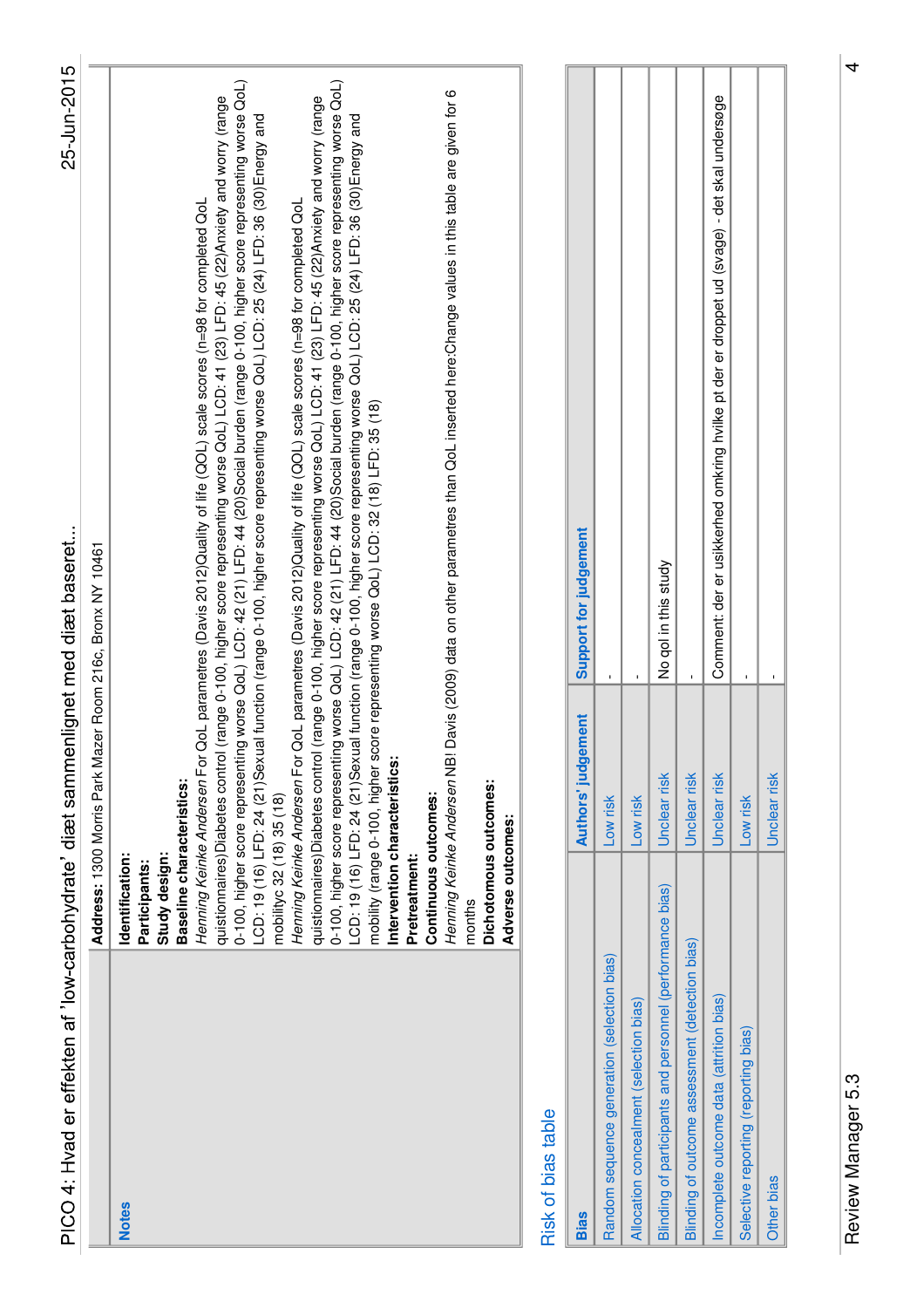| Elhayany 2010             |                                                                                                                                                                                                                                                                                                                                                                                                                                                  |                                                                                                                                                                                |                       |
|---------------------------|--------------------------------------------------------------------------------------------------------------------------------------------------------------------------------------------------------------------------------------------------------------------------------------------------------------------------------------------------------------------------------------------------------------------------------------------------|--------------------------------------------------------------------------------------------------------------------------------------------------------------------------------|-----------------------|
| <b>Methods</b>            | Study design: Randomized controlled trial                                                                                                                                                                                                                                                                                                                                                                                                        | Study grouping: Parallel group / two control arms                                                                                                                              |                       |
| <b>Participants</b>       | $\bullet$ Weight (kg - SD): 86.7 (14.3)<br>$\bullet$ LDL cholesterol (mmol/l): 3.1 (0.8)<br>$\bullet$ Weight (kg - SD): 85.5 (10.6)<br>$\bullet$ LDL cholesterol (mmol/l): 3.2 (0.8)<br>Age (years - SD): 57.4 (6.1)<br>Low carbohydrate diet (LCD)<br>Age (years - SD): 55.5<br>Traditional Mediterranean (hi<br>Baseline Characteristics<br>HDA1C(%): 8.3(1.0)<br>HbA1c (%): 8.3 (1.0)<br>BMI: 31.4 (2.8)<br>BMI: 31.1 (2.8)<br>Male (%): 50.8 | igh carb - TM) n=63<br>· Duration of diabetes (years - SD): 5.5 (3.8)<br>$\bullet$ Male (%): 55.5<br>$\bullet$ Duration of diabetes (years - SD): 6.2 (9.9)<br>$n=61$<br>(6.5) |                       |
| Interventions             |                                                                                                                                                                                                                                                                                                                                                                                                                                                  | IV Low Carbohydrate/High Fat vs control (Traditional Mediterranean (TM)                                                                                                        |                       |
| <b>Outcomes</b>           | Weight, BMI, HbA1c, LDL after 12 months                                                                                                                                                                                                                                                                                                                                                                                                          |                                                                                                                                                                                |                       |
| Identification            |                                                                                                                                                                                                                                                                                                                                                                                                                                                  |                                                                                                                                                                                |                       |
| <b>Notes</b>              |                                                                                                                                                                                                                                                                                                                                                                                                                                                  |                                                                                                                                                                                |                       |
| <b>Risk of bias table</b> |                                                                                                                                                                                                                                                                                                                                                                                                                                                  |                                                                                                                                                                                |                       |
| <b>Bias</b>               |                                                                                                                                                                                                                                                                                                                                                                                                                                                  | Authors' judgement                                                                                                                                                             | Support for judgement |

| <b>Bias</b>                                               | <b>Authors' judgement</b> | Support for judgement |
|-----------------------------------------------------------|---------------------------|-----------------------|
| Random sequence generation (selection bias)               | Unclear risk              |                       |
| Allocation concealment (selection bias)                   | Unclear risk              |                       |
| Blinding of participants and personnel (performance bias) | Low risk                  |                       |
| Blinding of outcome assessment (detection bias)           | Low risk                  |                       |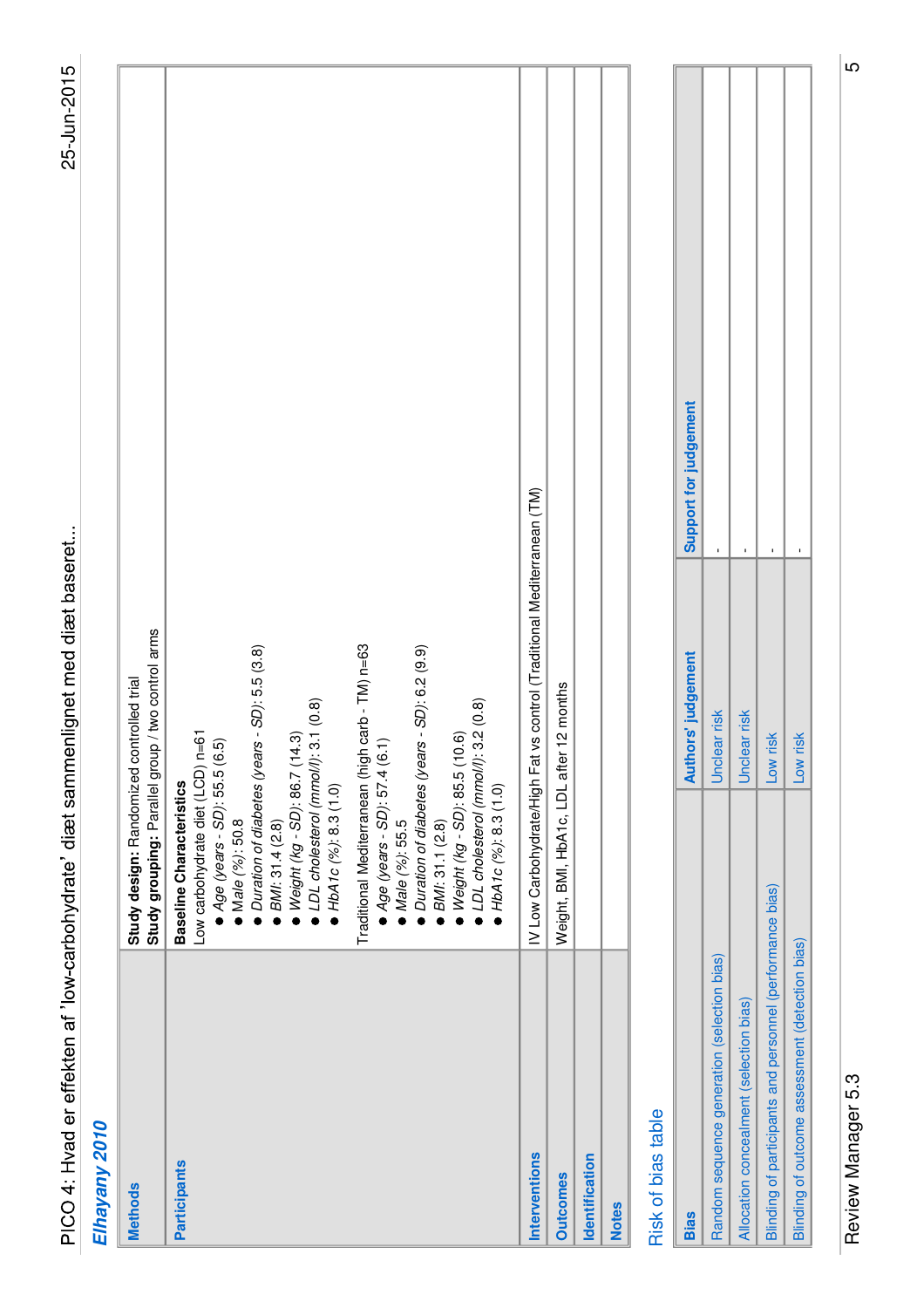| PICO 4: Hvad er effekten af 'low-carbohydrate' diæt samm |                                                                                                                                                                                                                                                                                                                                                                                                                                                                          | enlignet med diæt baseret                                                                                                                                                        | 25-Jun-2015                                                                                                                                                                                                                                                                                                                                                                                                                           |
|----------------------------------------------------------|--------------------------------------------------------------------------------------------------------------------------------------------------------------------------------------------------------------------------------------------------------------------------------------------------------------------------------------------------------------------------------------------------------------------------------------------------------------------------|----------------------------------------------------------------------------------------------------------------------------------------------------------------------------------|---------------------------------------------------------------------------------------------------------------------------------------------------------------------------------------------------------------------------------------------------------------------------------------------------------------------------------------------------------------------------------------------------------------------------------------|
| Incomplete outcome data (attrition bias)                 |                                                                                                                                                                                                                                                                                                                                                                                                                                                                          | High risk                                                                                                                                                                        | The dropout rate was relatively high at 31% (80/259), and no itt                                                                                                                                                                                                                                                                                                                                                                      |
| Selective reporting (reporting bias)                     |                                                                                                                                                                                                                                                                                                                                                                                                                                                                          | Unclear risk                                                                                                                                                                     | Meassurements from protocol not mentioned in study                                                                                                                                                                                                                                                                                                                                                                                    |
| Other bias                                               |                                                                                                                                                                                                                                                                                                                                                                                                                                                                          | risk<br>Low                                                                                                                                                                      |                                                                                                                                                                                                                                                                                                                                                                                                                                       |
| Guldbrand 2012                                           |                                                                                                                                                                                                                                                                                                                                                                                                                                                                          |                                                                                                                                                                                  |                                                                                                                                                                                                                                                                                                                                                                                                                                       |
| <b>Methods</b>                                           | Study design: Randomized controlled trial<br>Study grouping: Parallel group<br>Cluster RCT:<br>Open Label:                                                                                                                                                                                                                                                                                                                                                               |                                                                                                                                                                                  |                                                                                                                                                                                                                                                                                                                                                                                                                                       |
| <b>Participants</b>                                      | • LDL cholesterol (mmol/l): 2.7 (0.9)<br>$\bullet$ Weight (kg - SD): 98.8 (21)<br>$\bullet$ LDL cholesterol (mmol/l): 2.4 (0.7)<br>$\blacktriangle$ Age (years - SD): 62.7 $\pm$ 11.0<br>$Age(years - SD)$ : 61.2±9.5<br>Weight (kg - SD): 91.4 (19)<br>Low carbohydrate diet (LCD)<br>Baseline Characteristics<br>HbA1c(%): 7.5(3.1)<br>HbA1c(%): 7.2(2.9)<br>BMI: 31.6 (5.0)<br>Male (%): 41.9<br>BMI: 33.8 (5.7)<br>Male (%): 46.7<br>Low fat diet (LFD)<br>LFD group | malignant disease, or who were abusing drugs could not participate in the study.<br>Duration of diabetes (years - SD): 9.8 (5.5)<br>Duration of diabetes (years - SD): 8.8 (6.2) | Included criteria: The inclusion criteria were a diagnosis of type 2 diabetes treated with diet with or without additional oral glucose-lowering<br>medication, incretin-based therapy or insulin. There were no weight or age exclusion criteria.30 participants in the LCD group and 31 in the<br>Excluded criteria: Patients who had difficulties understanding the Swedish language, were suffering from severe mental disease or |
| Interventions                                            | Intervention Characteristics<br>Low carbohydrate diet (LCD)                                                                                                                                                                                                                                                                                                                                                                                                              | $n=30$                                                                                                                                                                           | kcal/day) for women or 7,531 kJ/day (1,800 kcal/day)for men The LCD had an energy contentwhere 50 energy per cent (E%) was from<br>■ Kj/day: The patients were randomised to either an LCD or atraditional LFD, both with an energy content of 6,694 kJ/day(1,600                                                                                                                                                                     |

Review Manager 5.3 6 Review Manager 5.3

|ഗ

25-Jun-2015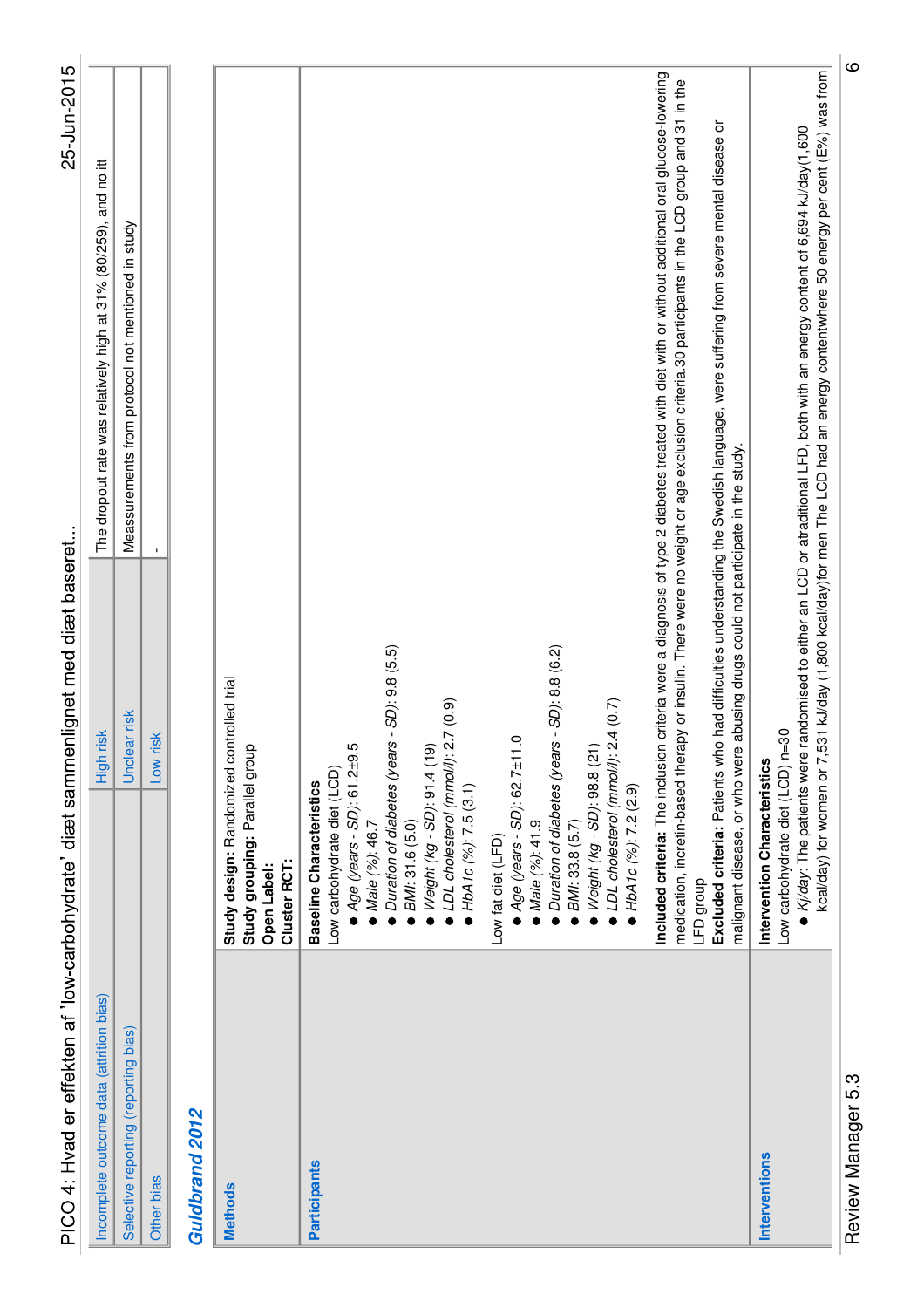|                 | PICO 4: Hvad er effekten af 'low-carbohydrate' diæt sammenlignet med diæt baseret                                                                                                                                                                                                                                                                                                                                                                                                                                                                                                                                                                                                                        | 25-Jun-2015 |
|-----------------|----------------------------------------------------------------------------------------------------------------------------------------------------------------------------------------------------------------------------------------------------------------------------------------------------------------------------------------------------------------------------------------------------------------------------------------------------------------------------------------------------------------------------------------------------------------------------------------------------------------------------------------------------------------------------------------------------------|-------------|
|                 | traditionallyrecommended for the treatment of type 2 diabetes in Sweden, with 30 E% from fat (less than 10 E% from saturated fat),<br>● Kj/day: The patients were randomised to either an LCD or atraditional LFD, both with an energy content of 6,694 kJ/day(1,600<br>kcal/day) for women or 7,531 kJ/day (1,800 kcal/day)for menThe LFD had anutrient composition that was similar to that<br>fat, 20 E% was fromcarbohydrate and 30 E% was from protein.<br>5560 E% from carbohydrate and 1015 E% from protein.<br>Low fat diet (LFD) n=31                                                                                                                                                           |             |
| <b>Outcomes</b> | QoL SF36 (Physical function)<br>QoL SF36 (general health)<br>QoL SF36 (social function)<br>QoL SF36 (role emotional)<br>QoL SF36 (Role physical)<br>QoL SF36 (bodily pain)<br>QoL SF36 (mental)<br>QoL SF36 (vitality)<br>LDL Cholesterol<br>Weight (kg)<br>HbA1c(%)<br>Continuous:<br>IMI                                                                                                                                                                                                                                                                                                                                                                                                               |             |
|                 | Drop-out rate (%)<br>Dichotomous:                                                                                                                                                                                                                                                                                                                                                                                                                                                                                                                                                                                                                                                                        |             |
| Identification  | Sponsorship source: The study was supported by University Hospital of LinköpingResearch Funds, Linköping University, the County<br>Setting: The study was conducted in two primary healthcare centres in the cities of Motala and Borensberg<br>Institution: Department of Medical and Health Sciences, Faculty of Health Science, Linköping University,<br>Comments: Data on QoL is obtained (imputed) from the Guldbrand 2014 reference, with the ID 22026<br>Diabetes Research Centre of LinköpingUniversity<br>E 581 85 Linköping, Sweden<br>Authors name: Hans Guldbrand<br>Address: Linköping University, S<br>Council of Östergötland, and the<br>Email: hans.guldbrand@lio.se<br>Country: Sweden |             |
| <b>Notes</b>    | Intervention characteristics:<br>Baseline characteristics:<br>Study design:<br>Identification:<br>Participants:                                                                                                                                                                                                                                                                                                                                                                                                                                                                                                                                                                                          |             |

Review Manager 5.3 7 Review Manager 5.3

 $\overline{r}$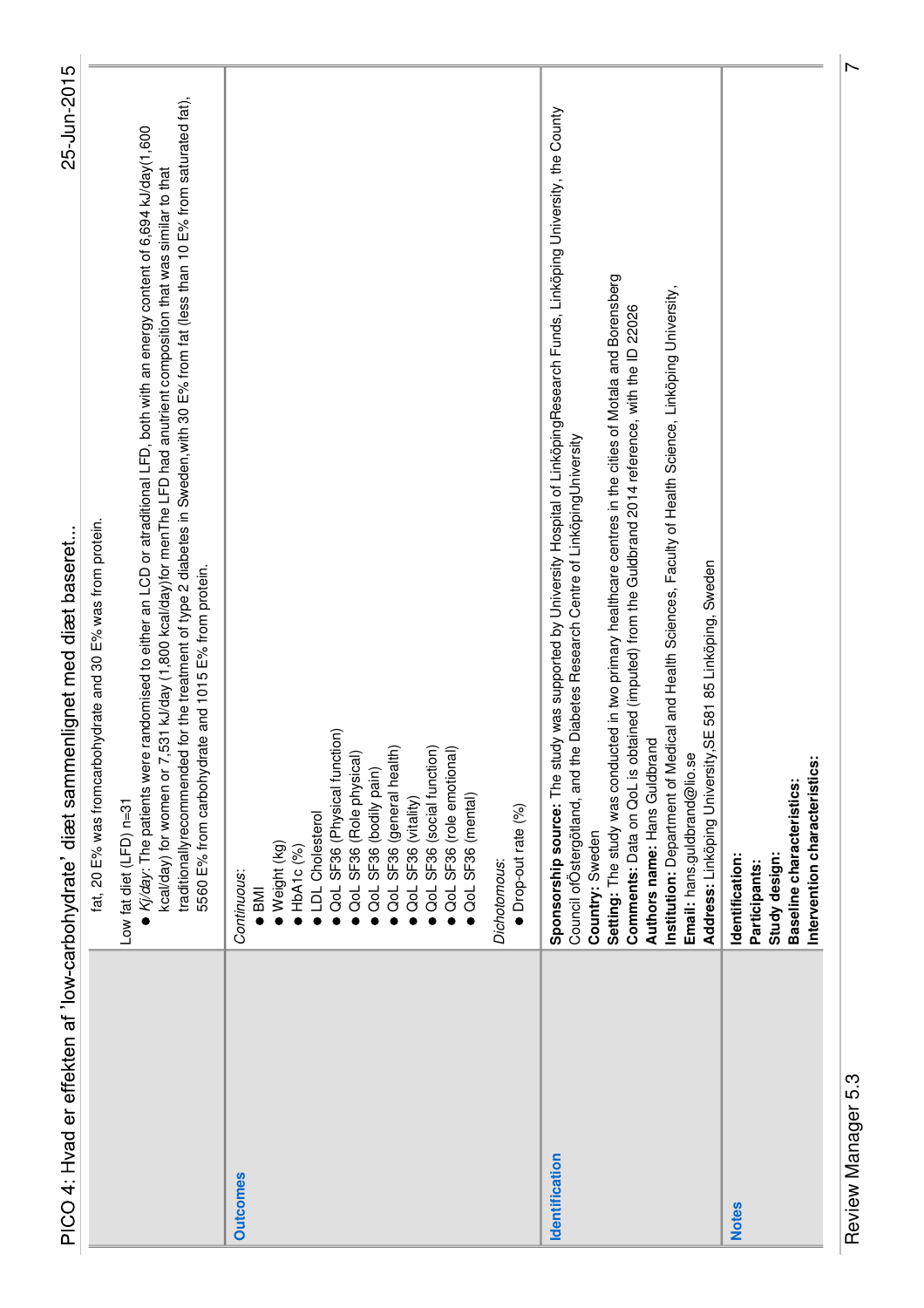| PICO 4: Hvad er effekten af 'low-carbohydrate' diæt sammenlignet med diæt baseret |                                                                                                            | 25-Jun-2015                                                                                                                                                                                                                                                                                                                                                                                                                                                                                             |
|-----------------------------------------------------------------------------------|------------------------------------------------------------------------------------------------------------|---------------------------------------------------------------------------------------------------------------------------------------------------------------------------------------------------------------------------------------------------------------------------------------------------------------------------------------------------------------------------------------------------------------------------------------------------------------------------------------------------------|
|                                                                                   | Dichotomous outcomes:<br>Continuous outcomes:<br>Adverse outcomes:<br>Pretreatment:                        | Grith Poulsen OBS > 12 mdr står først i skemaet!!Længste follow-up: (24 mdr): Weight mean (sd)LFD: 95.9±21 LCD: 89.4±22BMILFD:<br>Henning Keinke Andersen Longest follow up = 24 months< 12 months is measurements after 6 months<br>32.8±5.5 LCD: 30.8±5.8HBA1cLFD: 7.4±3.1 LCD: 7.5±3.1LDLLFD: 2.1±0.7 LCD: 2.4±0.7<br>Grith Poulsen ITT analysis done on original population (LCD: 30) (LFD: 31)                                                                                                     |
| Risk of bias table                                                                |                                                                                                            |                                                                                                                                                                                                                                                                                                                                                                                                                                                                                                         |
| <b>Bias</b>                                                                       | Authors' judgement                                                                                         | Support for judgement                                                                                                                                                                                                                                                                                                                                                                                                                                                                                   |
| Random sequence generation (selection bias)                                       | Low risk                                                                                                   |                                                                                                                                                                                                                                                                                                                                                                                                                                                                                                         |
| Allocation concealment (selection bias)                                           | Unclear risk                                                                                               | Insufficient information to permit judgement.                                                                                                                                                                                                                                                                                                                                                                                                                                                           |
| Blinding of participants and personnel (performance<br>bias)                      | High risk                                                                                                  |                                                                                                                                                                                                                                                                                                                                                                                                                                                                                                         |
| Blinding of outcome assessment (detection bias)                                   | Unclear risk                                                                                               | were interviewed following a semistructured interview guide with eight questions regarding different aspects<br>down by the interviewer during the interview and the text was analyzed using conventional content analysis<br>Insufficient information to permit judgement from the predetermined protocol from 2012. The participants<br>of taking part of the intervention following the low-fat or low-carbohydrate diet. The answers were written<br>following Hsieh and Shannon SF-36 questionnair |
| Incomplete outcome data (attrition bias)                                          | Low risk                                                                                                   |                                                                                                                                                                                                                                                                                                                                                                                                                                                                                                         |
| Selective reporting (reporting bias)                                              | Low risk                                                                                                   |                                                                                                                                                                                                                                                                                                                                                                                                                                                                                                         |
| Other bias                                                                        | Low risk                                                                                                   |                                                                                                                                                                                                                                                                                                                                                                                                                                                                                                         |
| <b>Iqbal 2010</b>                                                                 |                                                                                                            |                                                                                                                                                                                                                                                                                                                                                                                                                                                                                                         |
| <b>Methods</b>                                                                    | Study design: Randomized controlled trial<br>Study grouping: Parallel group<br>Cluster RCT:<br>Open Label: |                                                                                                                                                                                                                                                                                                                                                                                                                                                                                                         |
| <b>Participants</b>                                                               | $Age(mean + / - SD)$ : 60.0 (8.9)<br>Low Carbohydrate diet n=70<br><b>Baseline Characteristics</b>         |                                                                                                                                                                                                                                                                                                                                                                                                                                                                                                         |

Review Manager 5.3 8 Review Manager 5.3

 $\circ$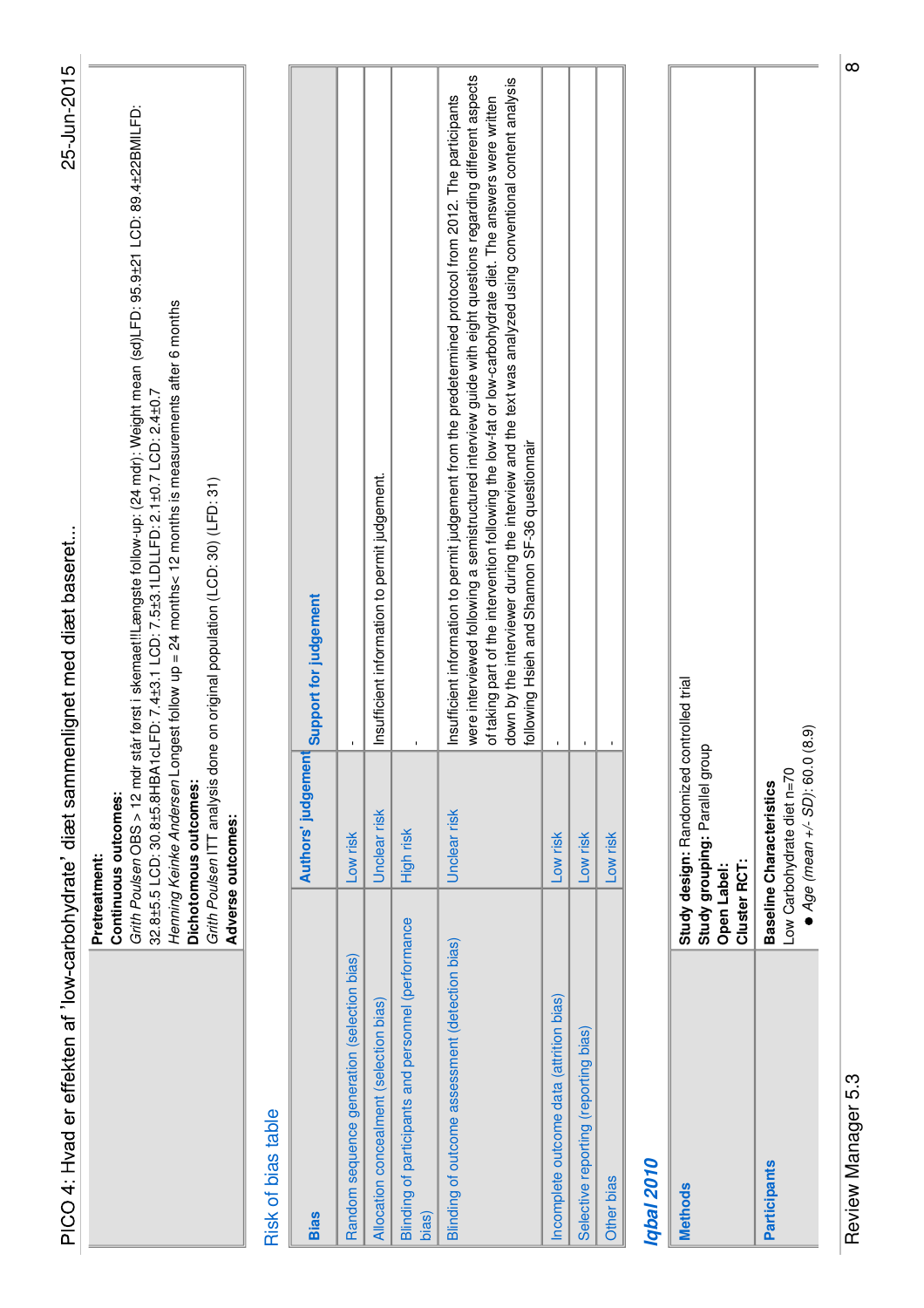| PICO 4: Hvad er effekten af 'low-carbohydrate' diæt sammenlignet med diæt baseret |                                                                                                                                            |                                                                                       | 25-Jun-2015                                                                                                                            |  |
|-----------------------------------------------------------------------------------|--------------------------------------------------------------------------------------------------------------------------------------------|---------------------------------------------------------------------------------------|----------------------------------------------------------------------------------------------------------------------------------------|--|
|                                                                                   | ● Vægt / Weight (kg): 118.3 (21.3)<br>$M$ ænd (males) (%): 84.3<br>BMI: 38.1 (5.5)                                                         |                                                                                       |                                                                                                                                        |  |
|                                                                                   | Vægt / Weight (kg): 115.5 (16.7)<br>(9.5)<br>$Age$ (mean $+/-$ SD): 60.0<br>Mand (males) (%): 94.6<br>BMI: 36.9 (5.3)<br>Low Fat diet n=64 |                                                                                       |                                                                                                                                        |  |
| <b>Interventions</b>                                                              | IV: Low Carb (LC) vs Control Low Fat (LF) for 24 months                                                                                    |                                                                                       |                                                                                                                                        |  |
| <b>Outcomes</b>                                                                   | Weight, HbA1c, LDL                                                                                                                         |                                                                                       |                                                                                                                                        |  |
| Identification                                                                    |                                                                                                                                            |                                                                                       |                                                                                                                                        |  |
| <b>Notes</b>                                                                      |                                                                                                                                            | IV group (low carb) tends to exceed the baseline carbohydrate intake after 24 months. | Both IV group and control seem to have low carb compared to stated PICO's (less than 45%). This study gives info on compliance, as the |  |
| Risk of bias table                                                                |                                                                                                                                            |                                                                                       |                                                                                                                                        |  |
| <b>Bias</b>                                                                       |                                                                                                                                            | <b>Authors' judgement</b>                                                             | Support for judgement                                                                                                                  |  |
| Random sequence generation (selection bias)                                       |                                                                                                                                            | Low risk                                                                              |                                                                                                                                        |  |
| Allocation concealment (selection bias)                                           |                                                                                                                                            | Unclear risk                                                                          | $\mathbf I$                                                                                                                            |  |
| Blinding of participants and personnel (performance bias)                         |                                                                                                                                            | Low risk                                                                              | f,                                                                                                                                     |  |
| Blinding of outcome assessment (detection bias)                                   |                                                                                                                                            | Low risk                                                                              | $\mathbf I$                                                                                                                            |  |
| Incomplete outcome data (attrition bias)                                          |                                                                                                                                            | High risk                                                                             | Large dropout 32/72 30/70                                                                                                              |  |
| Selective reporting (reporting bias)                                              |                                                                                                                                            | Low risk                                                                              |                                                                                                                                        |  |
| Other bias                                                                        |                                                                                                                                            | Low risk                                                                              | none known                                                                                                                             |  |
| <b>Krebs 2012</b>                                                                 |                                                                                                                                            |                                                                                       |                                                                                                                                        |  |
| <b>Methods</b>                                                                    | <b>Study design:</b> Randomized controlled trial                                                                                           |                                                                                       |                                                                                                                                        |  |

| Study design: Randomized controlled trial | Study grouping: Parallel group | Open Label: | Cluster RCT: YES |
|-------------------------------------------|--------------------------------|-------------|------------------|
|                                           |                                |             |                  |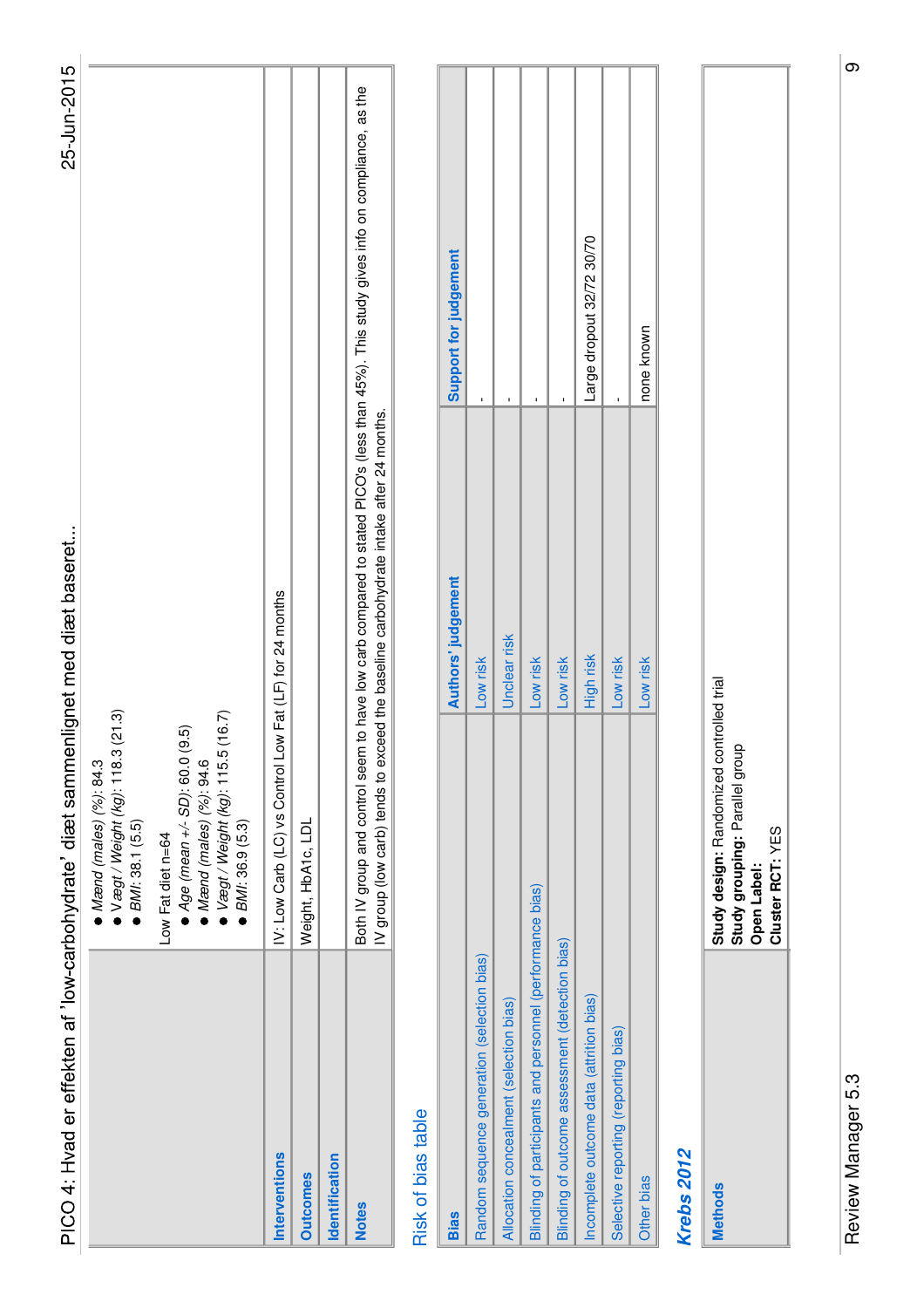| PICO 4: Hvad er effekten af 'low-carboh | ydrate' diæt sammenlignet med diæt baseret |
|-----------------------------------------|--------------------------------------------|
|                                         | aline Characteristics<br>ase               |
|                                         | Carbohy drate diet                         |
|                                         | どうに レー・・・・・・・・・ てん                         |

| PICO 4: Hvad er effekten af 'low-carbohydrate' diæt samme | 25-Jun-2015<br>nlignet med diæt baseret.                                                                                                                                                                                                                                                                                                                                                                                                                                                                                                                                                                                                                                                                                                       |  |
|-----------------------------------------------------------|------------------------------------------------------------------------------------------------------------------------------------------------------------------------------------------------------------------------------------------------------------------------------------------------------------------------------------------------------------------------------------------------------------------------------------------------------------------------------------------------------------------------------------------------------------------------------------------------------------------------------------------------------------------------------------------------------------------------------------------------|--|
| <b>Participants</b>                                       | Antal år med T2DM (years with DM): 8.3 (6.6)<br>(19.7)<br>$\rho$ Age (mean +/- SD): 57.7(9.9)<br>SF 36 Physical: 44.8 +/- 9.6<br>SF 36 Mental: 52.0 +/- 10.0<br>Vægt / Weight (kg): 103.4<br>$M$ and (males) (%): 46<br><b>Baseline Characteristics</b><br>HbA1c (%): 8.1 (1.2)<br>Low Carbohydrate diet<br>BM: 36.6 (6.7)                                                                                                                                                                                                                                                                                                                                                                                                                     |  |
|                                                           | Antal år med T2DM (years with DM): 8.2 (6.3)<br>(20.1)<br>$Age(mean + / - SD)$ : 58.0 (9.2)<br>SF 36 Physical: 44.7 +/- 9.1<br>Vægt / Weight (kg): 101.9<br>SF 36 Mental: 52.4 +/- 9.3<br>$M$ ænd (males) (%): 34<br>HbA1c (%): 8.0 (1.2)<br>BMI: 36.7 (6.4)<br>Low Fat diet                                                                                                                                                                                                                                                                                                                                                                                                                                                                   |  |
|                                                           | Included criteria: Participants were included if they had establishedtype 2 diabetes (WHO criteria) [13], were between 30and 76 years of<br>Excluded criteria: Participants were excluded if they were currently onweight-reducing medications, had weight loss of >5% in thepast 3<br>eating disorder. Participants were also excluded if their glycated haemoglobin(HbA1c) was >9.5% (80<br>mmol/mol) or they had had renaldisease (estimated glomerular filtration rate <60 ml/min orurine albumin:creatinine ratio [UACR] >30<br>mg/mmol), abnormalliver enzymes, heart failure, known active malignancyor myocardial infarction in the preceding 6 months.<br>age, and had a BMI of at least 27 kg/m2.<br>months, or had a psychiatric or |  |
| Interventions                                             | Intervention Characteristics<br>Low Carbohydrate diet<br>Low Fat diet                                                                                                                                                                                                                                                                                                                                                                                                                                                                                                                                                                                                                                                                          |  |
| <b>Outcomes</b>                                           | OoL (SF 36 Physical)<br>QoL (SF 36 Mental)<br>LDL Cholesterol<br>$\bullet$ Weight (kg)<br>$\bullet$ HbA1c%<br>Continuous:<br>$\overline{\phantom{a}}$                                                                                                                                                                                                                                                                                                                                                                                                                                                                                                                                                                                          |  |
|                                                           | Dichotomous:                                                                                                                                                                                                                                                                                                                                                                                                                                                                                                                                                                                                                                                                                                                                   |  |

Review Manager 5.3 10 Review Manager 5.3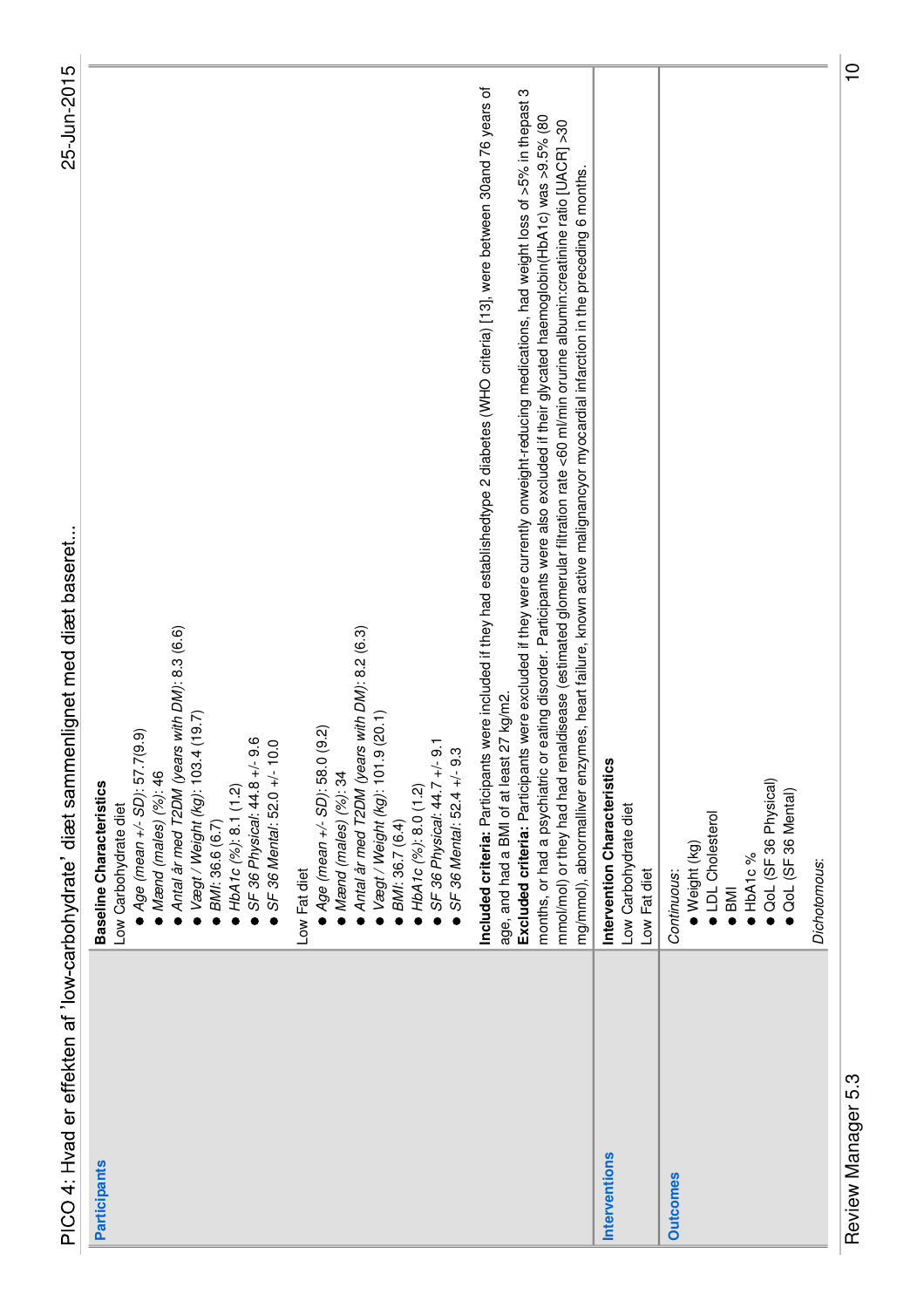| PICO 4: Hvad er effekten af 'low-carbohydrate' diæt sammenlignet med diæt baseret      |                                                                                                                                                                                                                                                                        | 25-Jun-2015                                                                                                                                                                                                                                                                                                                                                                                                                                                                                                                                                                                                                                                                                                     |  |
|----------------------------------------------------------------------------------------|------------------------------------------------------------------------------------------------------------------------------------------------------------------------------------------------------------------------------------------------------------------------|-----------------------------------------------------------------------------------------------------------------------------------------------------------------------------------------------------------------------------------------------------------------------------------------------------------------------------------------------------------------------------------------------------------------------------------------------------------------------------------------------------------------------------------------------------------------------------------------------------------------------------------------------------------------------------------------------------------------|--|
|                                                                                        | Drop out rate (%)                                                                                                                                                                                                                                                      |                                                                                                                                                                                                                                                                                                                                                                                                                                                                                                                                                                                                                                                                                                                 |  |
| Identification                                                                         | Institution: Endocrine, Diabetes and Research Centre,<br>Email: jeremy.krebs@ccdhb.org.nz<br>Authors name: Jeremy D. Krebs<br>advertisements were also used.<br>Country: New Zealand<br>Comments:                                                                      | Setting: Multicentre. Three centres in New Zealand (Wellington, Auckland and Christchurch) recruited participants during 2007 and 2008,<br>using mail-out invitations through primary and secondary care to those with type 2 diabetes in the age range. Community and media<br>Address: Endocrine, Diabetes and Research Centre, Capital and Coast Health, Private Bag 7902, Wellington, New Zealand<br>Sponsorship source: The Health Research Council of New Zealand (06/337).                                                                                                                                                                                                                               |  |
| <b>Notes</b>                                                                           | Hba1cLFD: 8.1±1.4LCD: 8.2±1.5<br>Henning Keinke Andersen One<br>Intervention characteristics:<br>Baseline characteristics:<br>Dichotomous outcomes:<br>Continuous outcomes:<br>Adverse outcomes:<br>Study design:<br>Identification:<br>Pretreatment:<br>Participants: | group was prescribed a low-fat, high-protein diet (40% of total energy as carbohydrate, 30% as protein, 30%<br>as fat) (LCD group) N = 207and the other, the active control group, a low-fat, high-carbohydrate diet (55% of total energy as carbohydrate,<br>Grith Poulsen Longest f.u. 24 mdr: LFD: N=150LCD: N=144WeightLFD: 95.9±17.1LCD: 99.5±17.2 LDLLFD: 2.47±0.93LCD: 2.57±0.92<br>15% as protein, 30% as fat) (LFD group) N = 212NB! SF 36 QoL scale used (notify interpretation of values - the higher the worse??)<br>Henning Keinke Andersen Longest follow up = 24 monthsMeasurements at 6 and 12 months<br>Grith Poulsen OBS: Intention-to-treat analyses were undertaken, regardlessof adherence |  |
| <b>Risk of bias table</b>                                                              |                                                                                                                                                                                                                                                                        |                                                                                                                                                                                                                                                                                                                                                                                                                                                                                                                                                                                                                                                                                                                 |  |
| <b>Bias</b>                                                                            | Authors' judgement                                                                                                                                                                                                                                                     | Support for judgement                                                                                                                                                                                                                                                                                                                                                                                                                                                                                                                                                                                                                                                                                           |  |
| Random sequence generation (selection bias)<br>Allocation concealment (selection bias) | Low risk<br>Low risk                                                                                                                                                                                                                                                   |                                                                                                                                                                                                                                                                                                                                                                                                                                                                                                                                                                                                                                                                                                                 |  |
| Blinding of participants and personnel (performance<br>bias)                           | Unclear risk                                                                                                                                                                                                                                                           | Dieticians delivering the intervention were notified of the dietary allocation after baseline assessment and<br>before the first group session. No info on participants - OBS meassuring QOL                                                                                                                                                                                                                                                                                                                                                                                                                                                                                                                    |  |

Review Manager 5.3 11 Review Manager 5.3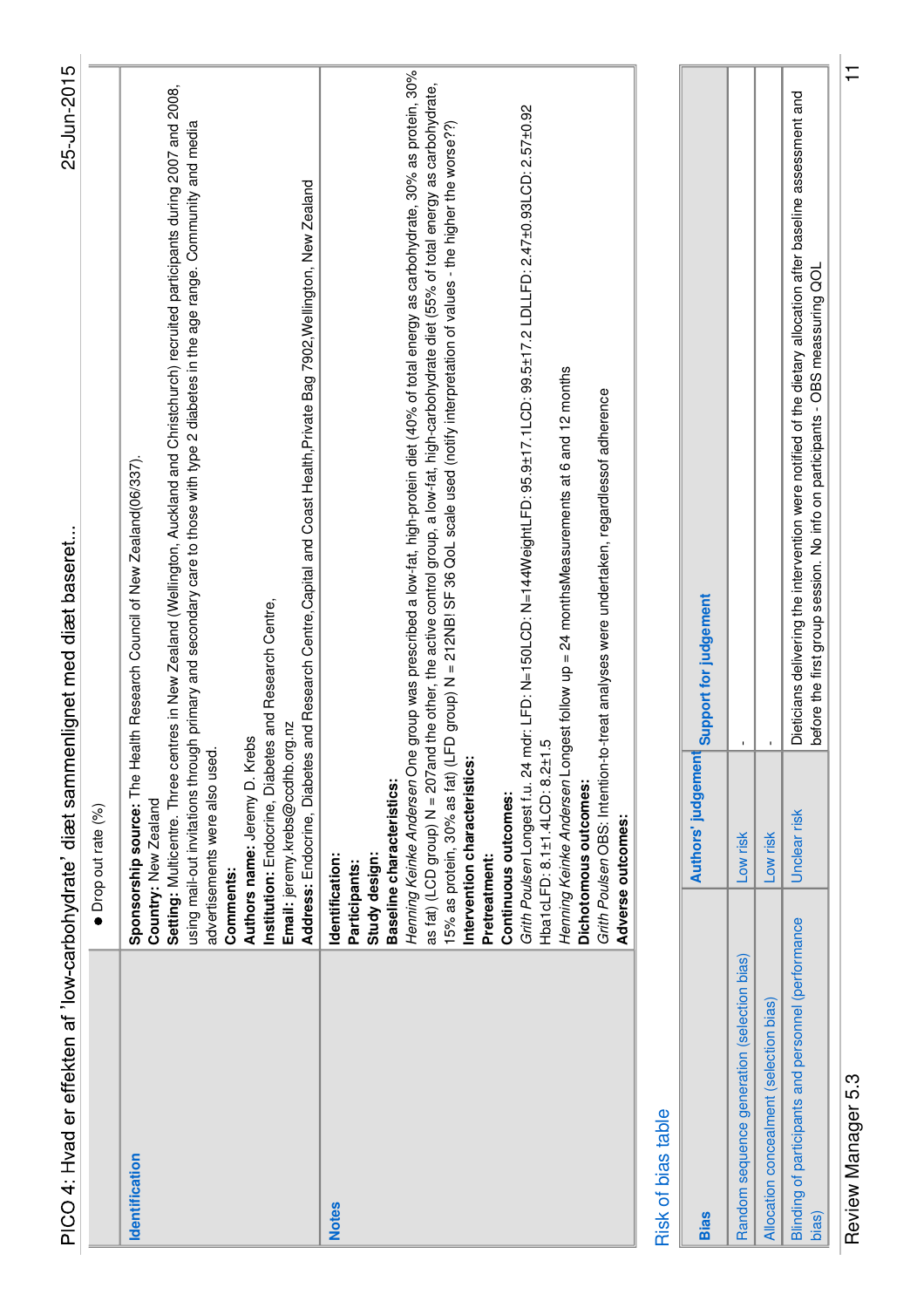| Blinding of outcome assessment (detection bias) | Low risk                                                                                                                                                                                                                                                                                                                                                                                                                                                                                                                                                                                  | Research assessors remained blind to intervention allocation at all assessment points and until after<br>database lock.                                                                                                                                                                                                                                                                         |
|-------------------------------------------------|-------------------------------------------------------------------------------------------------------------------------------------------------------------------------------------------------------------------------------------------------------------------------------------------------------------------------------------------------------------------------------------------------------------------------------------------------------------------------------------------------------------------------------------------------------------------------------------------|-------------------------------------------------------------------------------------------------------------------------------------------------------------------------------------------------------------------------------------------------------------------------------------------------------------------------------------------------------------------------------------------------|
| Incomplete outcome data (attrition bias)        | Unclear risk                                                                                                                                                                                                                                                                                                                                                                                                                                                                                                                                                                              | a rather large drop-out rate in both IV groups even after the first 6 months, and as high as(30% after 24<br>months                                                                                                                                                                                                                                                                             |
| Selective reporting (reporting bias)            | Low risk                                                                                                                                                                                                                                                                                                                                                                                                                                                                                                                                                                                  |                                                                                                                                                                                                                                                                                                                                                                                                 |
| Other bias                                      | Low risk                                                                                                                                                                                                                                                                                                                                                                                                                                                                                                                                                                                  | none known                                                                                                                                                                                                                                                                                                                                                                                      |
| Larsen 2011                                     |                                                                                                                                                                                                                                                                                                                                                                                                                                                                                                                                                                                           |                                                                                                                                                                                                                                                                                                                                                                                                 |
| <b>Open Label:</b><br><b>Methods</b>            | Study design: Randomized controlled trial<br>Study grouping: Parallel group<br>Cluster RCT:                                                                                                                                                                                                                                                                                                                                                                                                                                                                                               |                                                                                                                                                                                                                                                                                                                                                                                                 |
| <b>Participants</b>                             | Antal år med T2DM (years with DM): 8.7 +/- 0.9<br>Antal år med T2DM (years with DM): 8.6 +/- 1.0<br>$\bullet$ Vægt (Weight - kg +/- SD): 95.5 +/- 2.0<br>$\bullet$ Vægt (Weight - kg +/- SD): 94.6 +/- 2.1<br>• LDL cholesterol (mmol/l): $2.42 +/- 0.13$<br>$\bullet$ LDL cholesterol (mmol/l): 2.49 +/- 0.11<br>High carbohydrate (low fat diet)<br>● <i>Age (mean +/- SD)</i> : 58.8 +/- 1.5<br>● <i>Mænd (males %)</i> : 18 (39)<br>$HDA1C(%): 7.89 + - 0.13$<br>$\bullet$ HbA1c (%): 7.78 +/- 0-14<br>Low carbohydrate diet (LCD)<br><b>Baseline Characteristics</b><br>BMI:<br>BMI: | Excluded criteria: Significant heart disease (unstable angina, cardiac failure, or recent myocardial infarction or coronary intervention),<br>stroke within the previous 3 months, renal disease (proteinurea or serum creatinine > 0.13 mmol/l), liver disease, or malignancy.<br>Included criteria: Participants wereaged 30-75 years, with a BMI of 27-40 kg/m2 and HbA1 clevels of 6.5-10%, |

25-Jun-2015

PICO 4: Hvad er effekten af 'low-carbohydrate' diæt sammenlignet med diæt baseret...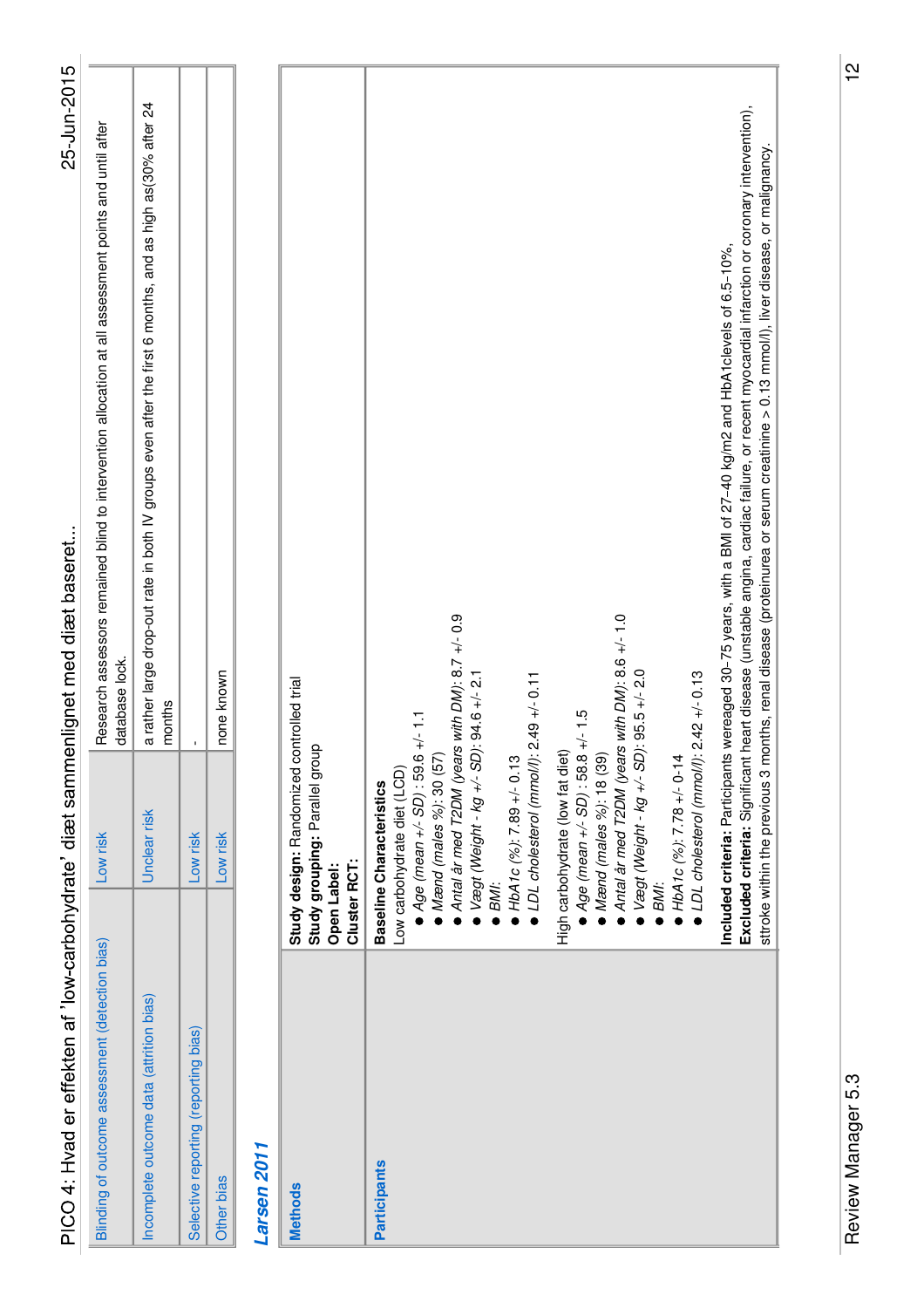| PICO 4: Hvad er effekten af 'low-carbohydrate' diæt sammenlignet med diæt baseret. |                                                                                                                                                                                                                                                                                                                                                                                                                                                                                                                          | 25-Jun-2015 |
|------------------------------------------------------------------------------------|--------------------------------------------------------------------------------------------------------------------------------------------------------------------------------------------------------------------------------------------------------------------------------------------------------------------------------------------------------------------------------------------------------------------------------------------------------------------------------------------------------------------------|-------------|
| Interventions                                                                      | Please notify: Diets were matched for total fat-percentages in both groups (30%)<br>High Protein diet (HP: low carb) vs High Carbohydrate diet (HC)<br>HP: C: 40% F: 30% P: 30% - HC: C: 55% F: 30% P: 15%<br>Intervention Characteristics                                                                                                                                                                                                                                                                               |             |
| <b>Outcomes</b>                                                                    | QoL (angst og bekymring)<br>QoL (angst og bekymring)<br>QoL (energi og mobilitet)<br>QoL (energi og mobilitet)<br>QoL (diabetes kontrol)<br>QoL (diabetes kontrol)<br>QoL (sexual funktion)<br><b>QoL</b> (sexual funktion)<br>QoL (social funktion)<br>QoL (social funktion)<br>Drop out rate (%)<br>LDL Cholesterol<br>LDL Cholesterol<br>Weight (kg)<br>Weight (kg)<br>HbA1c (%)<br>HDA1C(%)<br>Dichotomous:<br>Continuous:<br><b>IMB</b><br>IMB                                                                      |             |
| Identification                                                                     | Sponsorship source: This Study was funded by a nutritional research grant from Meat and Livestock Australia (MLA). J.E.Shaw is<br>Address: Baker IDI and Diabetes Institute, Level 4, 99 Commercial Rd, Melbourne, Victoria 3004, Australia<br>Setting: Diabetes clinic and local community advertisments<br>Institution: School of Applied Sciences, RMIT University,<br>supported by NHMRC Fellowship 586623<br>Email: robyn.larsen@bakeridi.edu.au<br>Authors name: Robyn N Larsen<br>Country: Australia<br>Comments: |             |

 $\frac{13}{2}$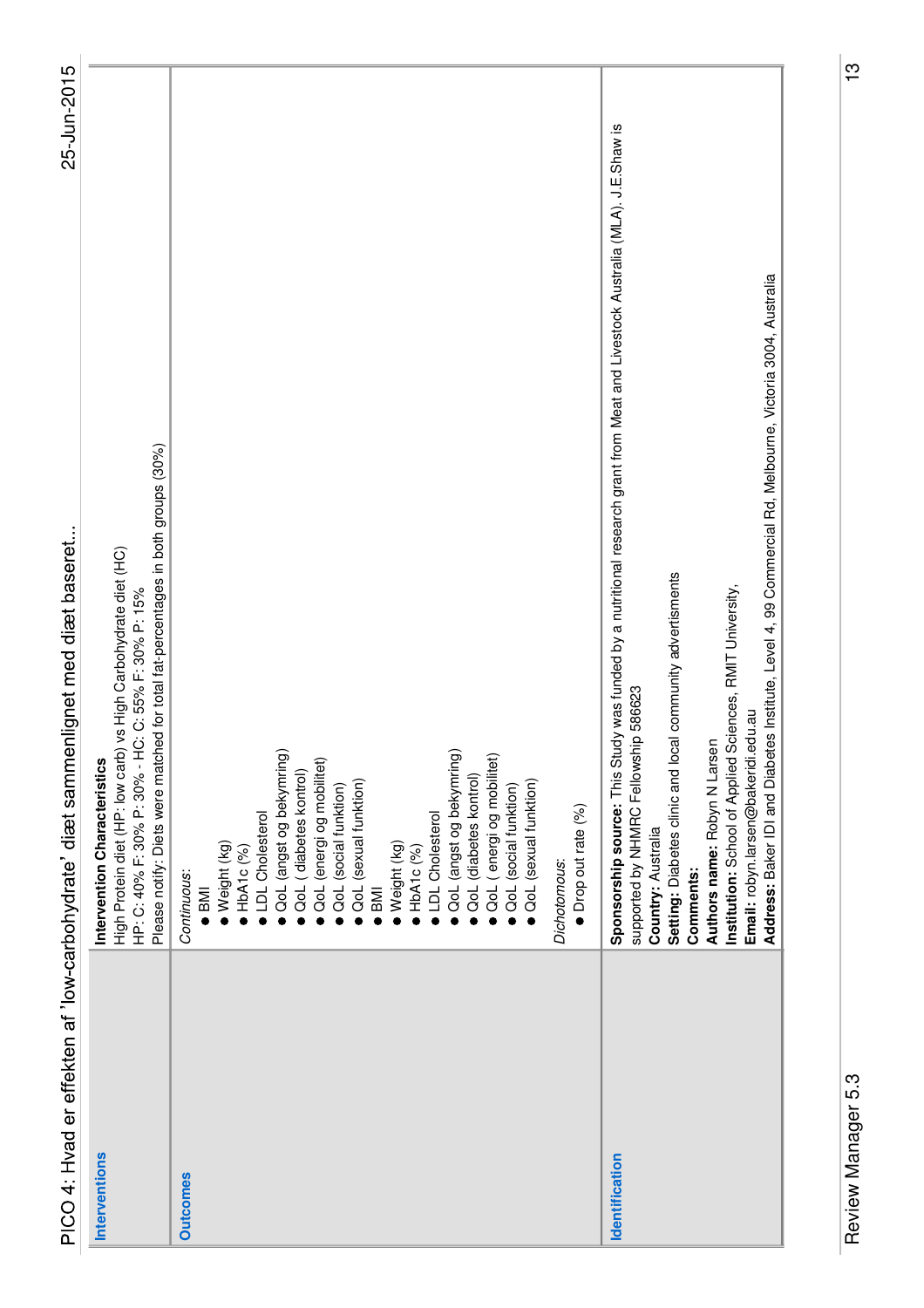| PICO 4: Hvad er effekten af 'low-carbohydrate' diæt samme    |                                                                                                                                                                                                        | 25-Jun-2015<br>nlignet med diæt baseret                                                                                                                                                                                                          |  |
|--------------------------------------------------------------|--------------------------------------------------------------------------------------------------------------------------------------------------------------------------------------------------------|--------------------------------------------------------------------------------------------------------------------------------------------------------------------------------------------------------------------------------------------------|--|
| <b>Notes</b>                                                 | Intervention characteristics:<br>Baseline characteristics:<br>Dichotomous outcomes:<br>Continuous outcomes:<br>Adverse outcomes:<br>Identification:<br>Study design:<br>Pretreatment:<br>Participants: | Henning Keinke Andersen Study outcomes measured at 3 months and 12 months<br>Grith Poulsen Der skal regnes en SD ud Cl var for den samlede change!                                                                                               |  |
| Risk of bias table                                           |                                                                                                                                                                                                        |                                                                                                                                                                                                                                                  |  |
| <b>Bias</b>                                                  | Authors' judgement                                                                                                                                                                                     | Support for judgement                                                                                                                                                                                                                            |  |
| Random sequence generation (selection bias)                  | Low risk                                                                                                                                                                                               |                                                                                                                                                                                                                                                  |  |
| Allocation concealment (selection bias)                      | Unclear risk                                                                                                                                                                                           |                                                                                                                                                                                                                                                  |  |
| Blinding of participants and personnel (performance<br>bias) | Unclear risk                                                                                                                                                                                           | Study personnel who enrolled participants were blinded to the sequence allocation. Dietary assignment was<br>performed by a third party on the day of the initial dietary counselling visit. However, blinding of participants<br>not mentioned. |  |
| Blinding of outcome assessment (detection bias)              | Unclear risk                                                                                                                                                                                           | Study endpoints were assessed blinded to the diet group, but statistical analysis were performed unblinded                                                                                                                                       |  |
| Incomplete outcome data (attrition bias)                     | Low risk                                                                                                                                                                                               |                                                                                                                                                                                                                                                  |  |
| Selective reporting (reporting bias)                         | Low risk                                                                                                                                                                                               |                                                                                                                                                                                                                                                  |  |
| Other bias                                                   | Low risk                                                                                                                                                                                               | none known                                                                                                                                                                                                                                       |  |
| <b>Saslow 2014</b>                                           |                                                                                                                                                                                                        |                                                                                                                                                                                                                                                  |  |
| <b>Methods</b>                                               | Study design: Randomized controlled trial<br>Study arounina: Perellel arour                                                                                                                            |                                                                                                                                                                                                                                                  |  |

|  | andomized controlled trial<br>.: Parallel group |  |  |
|--|-------------------------------------------------|--|--|
|  | <b>about</b>                                    |  |  |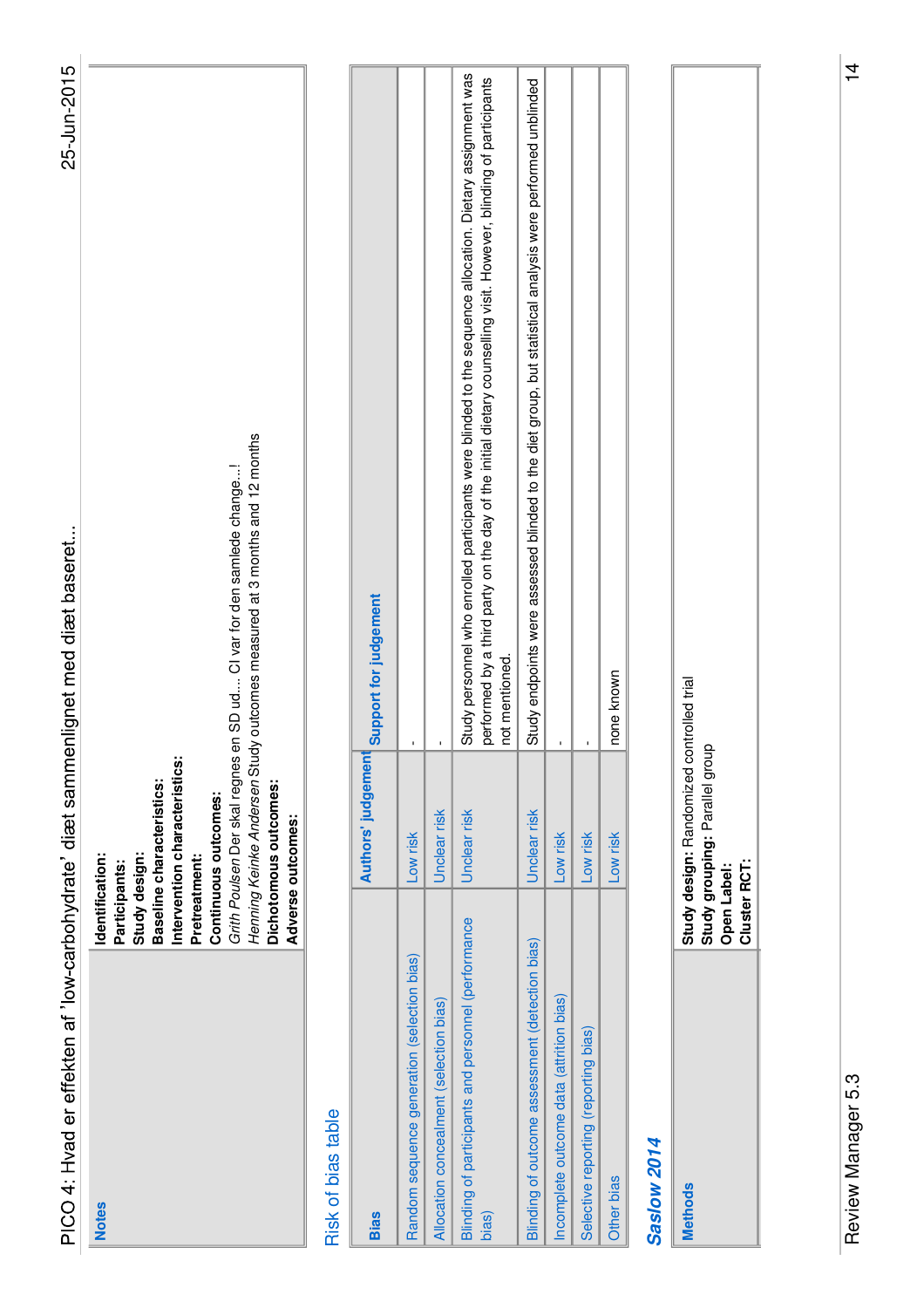| PICO 4: Hvad er effekten af 'low-carbohydrate' diæt samme | 25-Jun-2015<br>nlignet med diæt baseret                                                                                                                                                                                                                                                                                                                                                                                                                                                                                                                                                                                                                                                                                                                                                                                                                                                                                                                                                                                                                                                                                                                                                                                       |
|-----------------------------------------------------------|-------------------------------------------------------------------------------------------------------------------------------------------------------------------------------------------------------------------------------------------------------------------------------------------------------------------------------------------------------------------------------------------------------------------------------------------------------------------------------------------------------------------------------------------------------------------------------------------------------------------------------------------------------------------------------------------------------------------------------------------------------------------------------------------------------------------------------------------------------------------------------------------------------------------------------------------------------------------------------------------------------------------------------------------------------------------------------------------------------------------------------------------------------------------------------------------------------------------------------|
| <b>Participants</b>                                       | Low carb, high fat, non calorie restricted (LCK) n=16<br>Antal år med T2DM (years with DM): 7.8 (7.5)<br>(26.4)<br>$Age$ (mean $+/-$ SD): 64.8 (7.7)<br>$\bullet$ Vægt / Weight (kg): 100.1<br>Mænd (males) (%): 43.7<br><b>Baseline Characteristics</b><br>HbA1c(%): 6.6(0.3)<br>BMI: 36.2 (8.2)                                                                                                                                                                                                                                                                                                                                                                                                                                                                                                                                                                                                                                                                                                                                                                                                                                                                                                                             |
|                                                           | Medium carb, low fat calorie restricted (MCCR) n=18<br>Antal år med T2DM (years with DM): 6.4 (4.9)<br>(3.5)<br>$\blacktriangleright$ Vægt / Weight (kg): 99.7 (24.2)<br>$4ge$ (mean $+/-$ SD): 55.1 (1<br>$M$ and (males) $(%): 11.1$<br>HbA1c (%): 6.9 (0.7)<br>BMI: 37.4 (6.4)                                                                                                                                                                                                                                                                                                                                                                                                                                                                                                                                                                                                                                                                                                                                                                                                                                                                                                                                             |
|                                                           | above 6.0. Participants also needed to have a body mass index (BMI) of 25 or above, be willing to eat either diet, and have sufficient control<br>Included criteria: Participants aged 18 or over with a diagnosis of type 2 diabetes mellitus (HbA1c >= 6.5) or prediabetes with an HbA1c<br>monitoring. We also excludedparticipants who were currently using insulin or taking more thanthree oral<br>hypoglycemic medications to limit the complexity ofpotential medication adjustments needed to address the effects ofdiet changes on<br>Excluded criteria: Exclusion criteria included: unable to provide informed consent;non-English speaking (groups were conducted in<br>English); asubstance abuse, mental health or medical condition that would, inthe opinion of the investigators, make it difficult for the<br>individualto take part in the intervention; current use of oral glucocorticoidsor weight loss medications; pregnant or planning to get<br>breastfeeding or less than 6 monthspostpartum; history of or planned weight loss surgery; vegan;<br>over their food to follow the intervention instructions<br>orunwilling to do home glucose<br>pregnantin the next 12 months;<br>glucose levels. |
| Interventions                                             | NB! Please notify that The 'control group' MCCR does not fulfil the standard diet Carb percentage (45-60%) and only IV for 3 months.<br>Low carb, high fat, non calorie restricted (LCK) vs Medium carb, low fat calorie restricted (MCCR) - a 3 months study:<br>MCCR: C: 39.5 (12.0), F: 38.9 (11.2), P: 18.8 (7.8)<br>Energy (%) in the intervention period - 3 months:<br>LCK: C: 38.1 (11.8), F: 37.6 (11.3), P: 19.9 (5.8)<br>MCCR C: 40.7(9.3), F: 35.1(8.7), P: 20.5(6.8)<br>LCK C: 14.4(11.9), F: 58.0(8.6), P: 24.2(6.1)<br>Intervention Characteristics<br>Baseline energy (%)                                                                                                                                                                                                                                                                                                                                                                                                                                                                                                                                                                                                                                     |
|                                                           |                                                                                                                                                                                                                                                                                                                                                                                                                                                                                                                                                                                                                                                                                                                                                                                                                                                                                                                                                                                                                                                                                                                                                                                                                               |

 $\frac{15}{1}$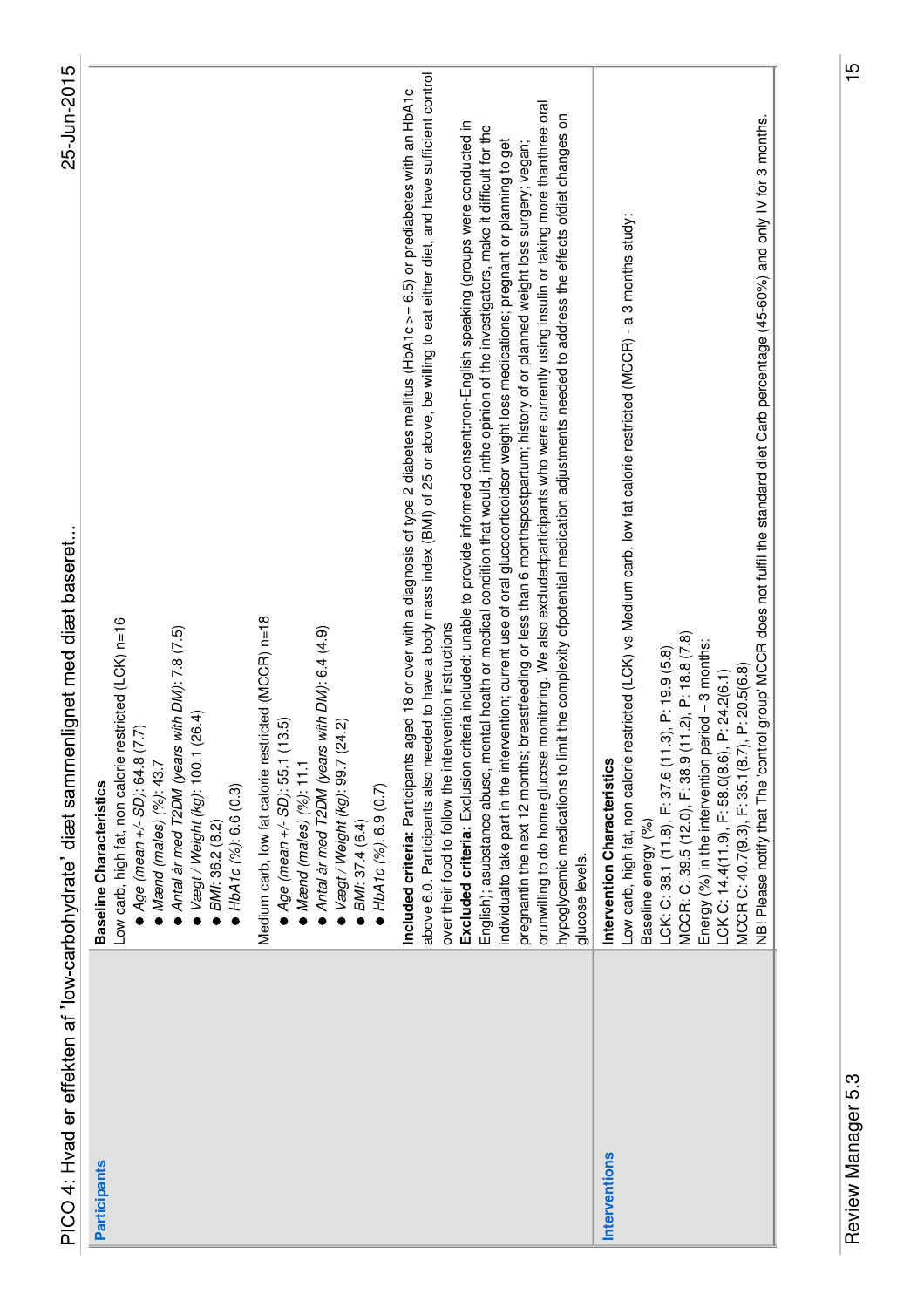| くくらきこく<br>מת הבני הבני הבני האין, האין, האין, האין, האין, האין, האין, האין, האין, האין, האין, האין, האין, האין, האין, הא<br>)<br>1)<br>2)<br>)<br>)<br>;<br>י האַבוס באַבער באַ די איז איז איז איז איז די גע<br>)<br>5<br>5<br>5<br>5<br>5<br>5<br>ジニー・ソン<br>ゴーマ<br>CCC<br>C<br>$\frac{1}{2}$ |  |
|-----------------------------------------------------------------------------------------------------------------------------------------------------------------------------------------------------------------------------------------------------------------------------------------------|--|
|                                                                                                                                                                                                                                                                                               |  |
|                                                                                                                                                                                                                                                                                               |  |
|                                                                                                                                                                                                                                                                                               |  |
|                                                                                                                                                                                                                                                                                               |  |
|                                                                                                                                                                                                                                                                                               |  |
|                                                                                                                                                                                                                                                                                               |  |
|                                                                                                                                                                                                                                                                                               |  |
|                                                                                                                                                                                                                                                                                               |  |
|                                                                                                                                                                                                                                                                                               |  |
|                                                                                                                                                                                                                                                                                               |  |
|                                                                                                                                                                                                                                                                                               |  |
|                                                                                                                                                                                                                                                                                               |  |
|                                                                                                                                                                                                                                                                                               |  |
|                                                                                                                                                                                                                                                                                               |  |
|                                                                                                                                                                                                                                                                                               |  |

**Outcomes** 

|                 | PICO 4: Hvad er effekten af 'low-carbohydrate' diæt sammenlignet med diæt baseret                                                                       | 25-Jun-2015 |
|-----------------|---------------------------------------------------------------------------------------------------------------------------------------------------------|-------------|
| <b>Outcomes</b> | OoL (Angst og bekymring)<br>OoL (social funktion)<br>• LDL Cholesterol<br>• Weight (kg)<br>Continuous:                                                  |             |
|                 | ● QoL (energi og mobilitet)<br>OoL (Sexual funktion)<br>$\bullet$ HbA1c%<br>$\bullet$ BMI                                                               |             |
|                 | OoL (angst og bekymring)<br><b>QoL</b> (Diabetes control)<br>· Weight (kg)<br>$\overline{BM}$                                                           |             |
|                 | ● QoL (energi og mobilitet<br>OoL (diabetes kontrol)<br>OoL (sexual funktion)<br>OcL (social funktion)<br><b>LDL</b> Cholesterol<br>$\bullet$ HbA1c (%) |             |

|               | • Drop out rate (%)<br>Dichotomous:                                                                                                                                                                                                                                                                                                                                                                                                                                                                                                                                                                                                                                                            |
|---------------|------------------------------------------------------------------------------------------------------------------------------------------------------------------------------------------------------------------------------------------------------------------------------------------------------------------------------------------------------------------------------------------------------------------------------------------------------------------------------------------------------------------------------------------------------------------------------------------------------------------------------------------------------------------------------------------------|
| dentification | esearch was supported by a grant from the William K. Bowes, Jr. Foundation. Laura Saslow was supported by<br>NIH grant T32AT003997 from theNational Center for Complementary and Alternative Medicine (NCCAM). Judith Moskowitz was supported<br>by NIH grant K24 MH093225 from the National Instituteof Mental Health. Frederick Hecht was supported by NIH grant K24 AT007827 from<br>Setting: Participants were recruited from the community and from local health organizations through advertising and announcements.<br>Institution: University of California San Francisco<br>Authors name: Laura R. Saslow<br>Sponsorship source: The i<br>Country: US<br>Comments:<br>NCCAM<br>Email: |
|               | Address: University of California San Francisco, San Francisco, California, United States of America                                                                                                                                                                                                                                                                                                                                                                                                                                                                                                                                                                                           |
| lotes         | Baseline characteristics:<br>Study design:<br>Identification:<br>Participants:                                                                                                                                                                                                                                                                                                                                                                                                                                                                                                                                                                                                                 |

Review Manager 5.3 16 Review Manager 5.3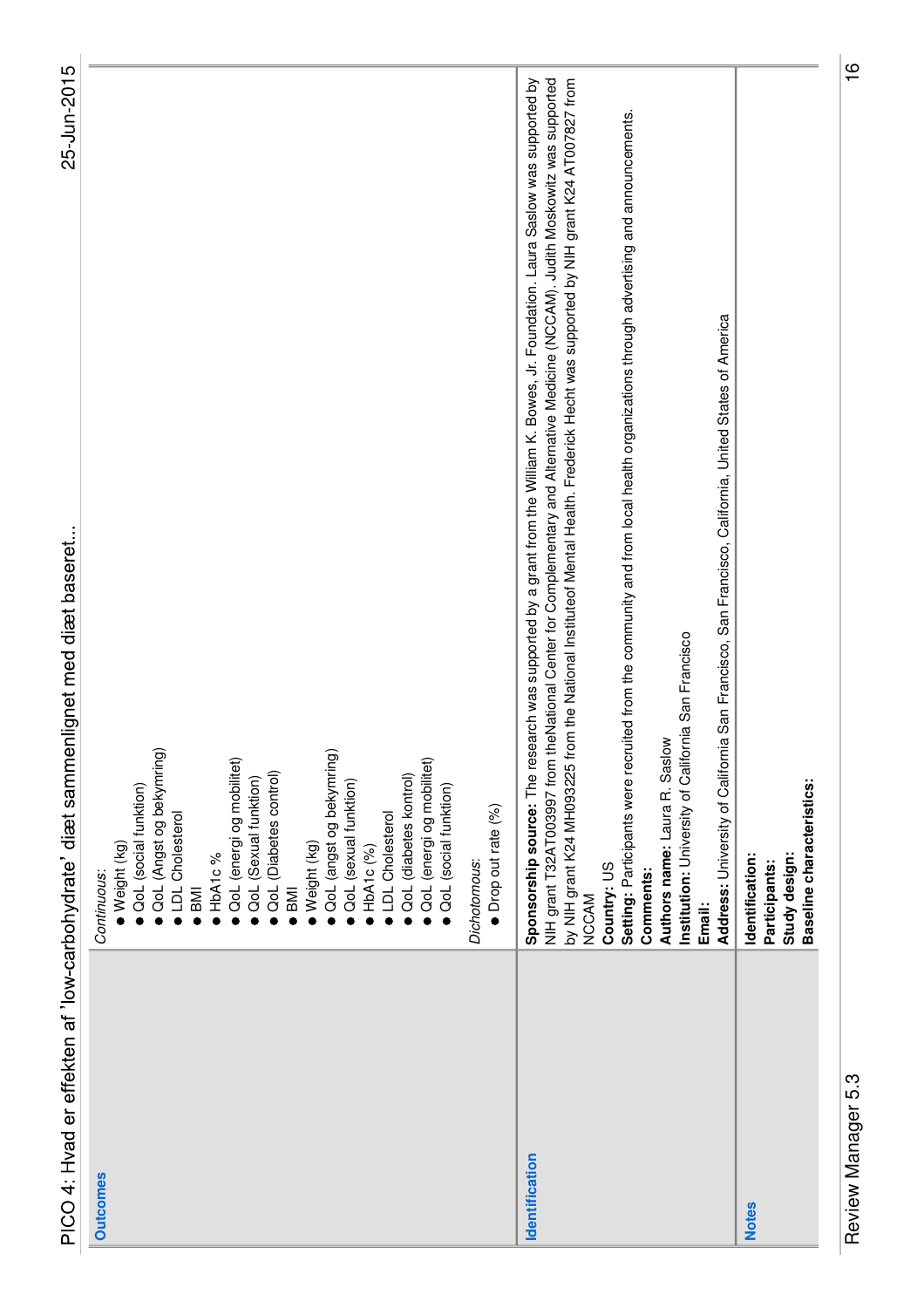| PICO 4: Hvad er effekten af 'low-carbohydrate' diæt sammenlignet med diæt baseret |                                                                                                                                                                                                                                                                                     | 25-Jun-2015                                                                                                                                                                                                                                                                                                                                      |  |
|-----------------------------------------------------------------------------------|-------------------------------------------------------------------------------------------------------------------------------------------------------------------------------------------------------------------------------------------------------------------------------------|--------------------------------------------------------------------------------------------------------------------------------------------------------------------------------------------------------------------------------------------------------------------------------------------------------------------------------------------------|--|
|                                                                                   | page http://www.onlineconversion.com/cholesterol.htm.<br>big as reported - thus not inserted<br>Grith Poulsen BMI > 30: LCD:<br>Henning Keinke Andersen N =<br>Intervention characteristics:<br>Dichotomous outcomes:<br>Continuous outcomes:<br>Adverse outcomes:<br>Pretreatment: | Henning Keinke Andersen NB! Mesurements performed after 3 months for both groupsNotify the QoL scalesNB! The LDL values are way to<br>Grith Poulsen End of study: 3 monthsLDL MMOL/L was wrongly assessed (87.2 mmol/l but was mg/dl) This was imputed correctly via this<br>11 (69%) LFD: 15 (83%)<br>17 for LFD group and N = 15 for LCD group |  |
| Risk of bias table                                                                |                                                                                                                                                                                                                                                                                     |                                                                                                                                                                                                                                                                                                                                                  |  |
| <b>Bias</b>                                                                       | Authors' judgement                                                                                                                                                                                                                                                                  | Support for judgement                                                                                                                                                                                                                                                                                                                            |  |
| Random sequence generation (selection bias)                                       | Low risk                                                                                                                                                                                                                                                                            |                                                                                                                                                                                                                                                                                                                                                  |  |
| Allocation concealment (selection bias)                                           | Low risk                                                                                                                                                                                                                                                                            |                                                                                                                                                                                                                                                                                                                                                  |  |
| Blinding of participants and personnel (performance<br>bias)                      | High risk                                                                                                                                                                                                                                                                           | Meassures only objective outcome                                                                                                                                                                                                                                                                                                                 |  |
| Blinding of outcome assessment (detection bias)                                   | Low risk                                                                                                                                                                                                                                                                            |                                                                                                                                                                                                                                                                                                                                                  |  |
| Incomplete outcome data (attrition bias)                                          | Low risk                                                                                                                                                                                                                                                                            |                                                                                                                                                                                                                                                                                                                                                  |  |
| Selective reporting (reporting bias)                                              | Low risk                                                                                                                                                                                                                                                                            |                                                                                                                                                                                                                                                                                                                                                  |  |
| <b>Other bias</b>                                                                 | Unclear risk                                                                                                                                                                                                                                                                        | The participants in particular the LCK group have had their diabetic medication changed if there was<br>concerns on hypoglycamia. This could have influenced the HbA1c levels - to be discussed                                                                                                                                                  |  |
| Tay 2014                                                                          |                                                                                                                                                                                                                                                                                     |                                                                                                                                                                                                                                                                                                                                                  |  |
| <b>Methods</b>                                                                    | Study design: Randomized controlled trial<br>Study grouping: Parallel group<br>Cluster RCT:<br>Open Label:                                                                                                                                                                          |                                                                                                                                                                                                                                                                                                                                                  |  |
| <b>Participants</b>                                                               | $Age$ (mean $+/-$ SD): 58 (7)<br><b>Baseline Characteristics</b>                                                                                                                                                                                                                    | Very low carbohydrate diet (high unsaturated/low saturated fat) n = 58                                                                                                                                                                                                                                                                           |  |

Review Manager 5.3 17 Review Manager 5.3

 $\overline{17}$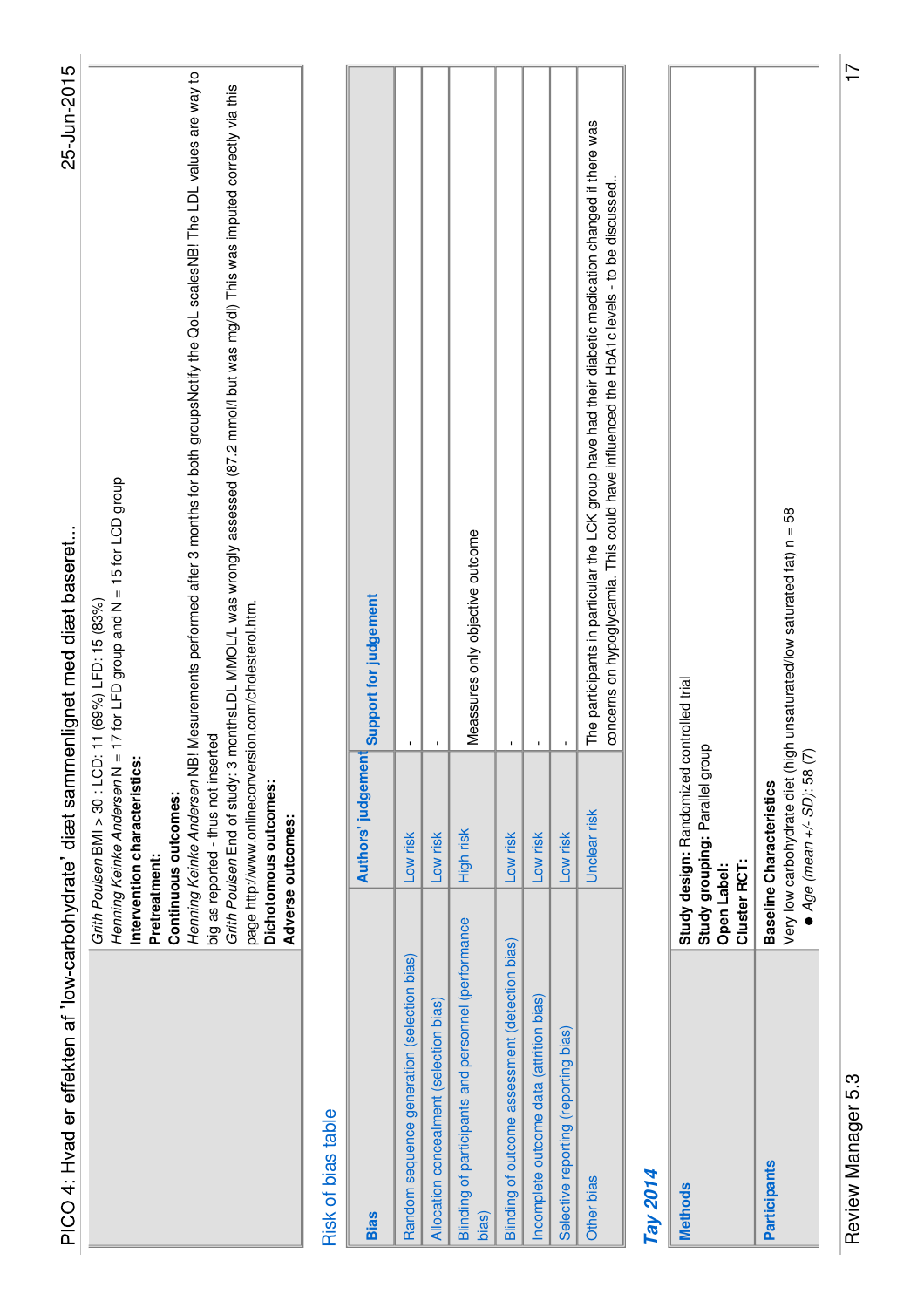|                 | 25-Jun-2015<br>PICO 4: Hvad er effekten af 'low-carbohydrate' diæt sammenlignet med diæt baseret                                                                                                                                                                                                                                                                                                                                                                                                                                                                                                                                                                                                                                                                                                                                                                         |  |
|-----------------|--------------------------------------------------------------------------------------------------------------------------------------------------------------------------------------------------------------------------------------------------------------------------------------------------------------------------------------------------------------------------------------------------------------------------------------------------------------------------------------------------------------------------------------------------------------------------------------------------------------------------------------------------------------------------------------------------------------------------------------------------------------------------------------------------------------------------------------------------------------------------|--|
|                 | Antal år med T2DM (years with DM):<br>(14.4)<br>$\blacktriangleright$ Vægt / Weight (kg): 101.7<br>$Mend$ (males) $(%$ ): 63.8<br>• HbA1c $(%): 7.3(1.1)$<br>BMI: 34.2 (4.5)                                                                                                                                                                                                                                                                                                                                                                                                                                                                                                                                                                                                                                                                                             |  |
|                 | with DM):<br>High Carbohydrate (Low Fat diet) n = 57<br>$\bullet$ Vægt / Weight (kg): 101.6 (15.8)<br>$Age(mean + -SD):$ 58 (7)<br>Antal år med T2DM (years<br>$M$ ænd (males) (%): 50.9<br>• HbA1c (%): 7.4 (1.1)<br>BMI: 35.1 (4.1)                                                                                                                                                                                                                                                                                                                                                                                                                                                                                                                                                                                                                                    |  |
|                 | thyroid disease); history of malignancy (other than nonmelanoma); liver, respiratory, gastrointestinal, or cardiovascular disease; pregnancy<br>Included criteria: Overweight/obese adults (n = 115, BMI 26-45 kg/m2, age 35-68 years) with T2DM (previously diagnosed with HbA1c<br>Excluded criteria: Exclusion criteria were type 1 diabetes; proteinuria (urinary albuminto-creatinine ratio >=30 mg/mmol); impaired renal<br>function (eGFR, 60 mL/min); abnormal liver function (alanine aminotransferase [ALT], aspartate aminotransferase [AST], or g-glutamyl<br>transferase[GGT] >= 2.5 times the normal upper limit) assessed at screening; any significant endocrinopathy (other than stabletreated<br>or lactation; clinical depression; history of/or current eating disorder; or smoking.<br>>= 7.0% [53 mmol/mol] and/or taking antiglycemic medication) |  |
| Interventions   | Very low carbohydrate diet (high unsaturated/low saturated fat) (LC) vs high carbohydrate, low fat diet (HC)<br>Low carb: 35% monounsaturated, 13% polyunsaturated - saturated < 10%<br>High carb: 15% monounsaturated, 9% polyunsaturated - saturated < 10%<br>High Carb: C: 53%, F: <30%, P: 17%<br>Low Carb: C: 14%, F: 58%, P: 28%<br>Intervention Characteristics<br>Energy (%):                                                                                                                                                                                                                                                                                                                                                                                                                                                                                    |  |
| <b>Outcomes</b> | QoL (angst og bekymring)<br>QoL (sexual funktion)<br>LDL Cholesterol<br>· Weight (kg)<br>Weight (kg)<br>HbA1c(%)<br>HbA1c%<br>Continuous:<br>$\overline{BM}$<br><b>IMB</b>                                                                                                                                                                                                                                                                                                                                                                                                                                                                                                                                                                                                                                                                                               |  |

Review Manager 5.3 18 Review Manager 5.3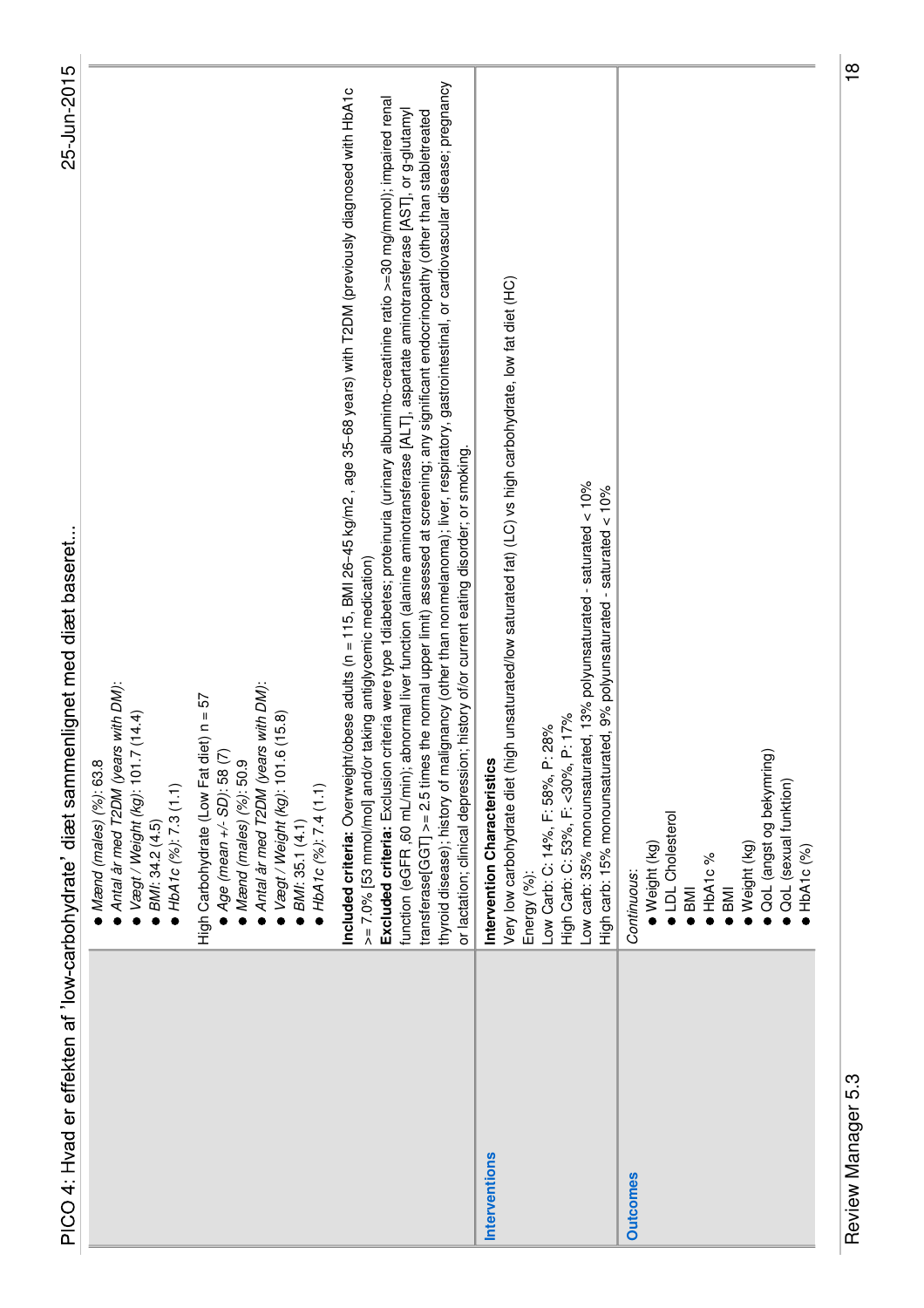|                                | PICO 4: Hvad er effekten af 'low-carbohydrate' diæt sammenlignet med diæt baseret                                                                                                                                                                                                                                                                                                                                                                                                                                                                                                                                                                                                                                                                                                                                                                                                                                                                                                                                                                                                                                                                                                                                                                                                                                                       | 25-Jun-2015 |
|--------------------------------|-----------------------------------------------------------------------------------------------------------------------------------------------------------------------------------------------------------------------------------------------------------------------------------------------------------------------------------------------------------------------------------------------------------------------------------------------------------------------------------------------------------------------------------------------------------------------------------------------------------------------------------------------------------------------------------------------------------------------------------------------------------------------------------------------------------------------------------------------------------------------------------------------------------------------------------------------------------------------------------------------------------------------------------------------------------------------------------------------------------------------------------------------------------------------------------------------------------------------------------------------------------------------------------------------------------------------------------------|-------------|
|                                | OoL (energi og mobilitet)<br><b>QoL</b> (diabetes kontrol)<br>OoL (social funktion)<br><b>LDL</b> Cholesterol                                                                                                                                                                                                                                                                                                                                                                                                                                                                                                                                                                                                                                                                                                                                                                                                                                                                                                                                                                                                                                                                                                                                                                                                                           |             |
|                                | Drop out rate (%)<br>Dichotomous:                                                                                                                                                                                                                                                                                                                                                                                                                                                                                                                                                                                                                                                                                                                                                                                                                                                                                                                                                                                                                                                                                                                                                                                                                                                                                                       |             |
| Identification<br><b>Notes</b> | Grith Poulsen End of study at 6 monthsLC induced greater HbA1c reductions (-2.6 +-1.0% [-28.4610.9 mmol/mol] vs. -1.9 +1.2% [-20.8 6<br>Institution: Preventative Health National Research Flagship, Commonwealth Scientific and Industrial Research Organisation (CSIRO),<br>Sponsorship source: This study was supported by National Health and Medical Research Council projectgrant 103415. J.T. was<br>Address: Grant D. Brinkworth Preventative Health National Research Flagship,Commonwealth Scientific and Industrial<br>supported by a postgraduateresearch scholarship from the Agencyfor Science, Technology and Research (A*STAR).<br>Animal, Food and Health Sciences, Adelaide, Australia<br>58 for the LCD groupN =57 for the HCD (LFD) group<br>står ikke helt disse tal??)<br>Animal, Food and Health Sciences, Adelaide, Australia<br>1c measured at fasting.<br>Email: grant.brinkworth@csiro.au<br>13.1 mmol/molj; $P = 0.002$ ) (For<br>Henning Keinke Andersen HbA<br>ResearchOrganisation (CSIRO)<br>Henning Keinke Andersen N =<br>Intervention characteristics:<br>Authors name: Jeannie Tay<br>Baseline characteristics:<br>Dichotomous outcomes:<br>Continuous outcomes:<br>Setting: single-center<br>Country: Australia<br>Study design:<br>Identification:<br>Pretreatment:<br>Participants:<br>Comments: |             |
| Risk of hias table             | Adverse outcomes:                                                                                                                                                                                                                                                                                                                                                                                                                                                                                                                                                                                                                                                                                                                                                                                                                                                                                                                                                                                                                                                                                                                                                                                                                                                                                                                       |             |

**RISK OF DIAS LADIE** Risk of bias table

 $\frac{1}{6}$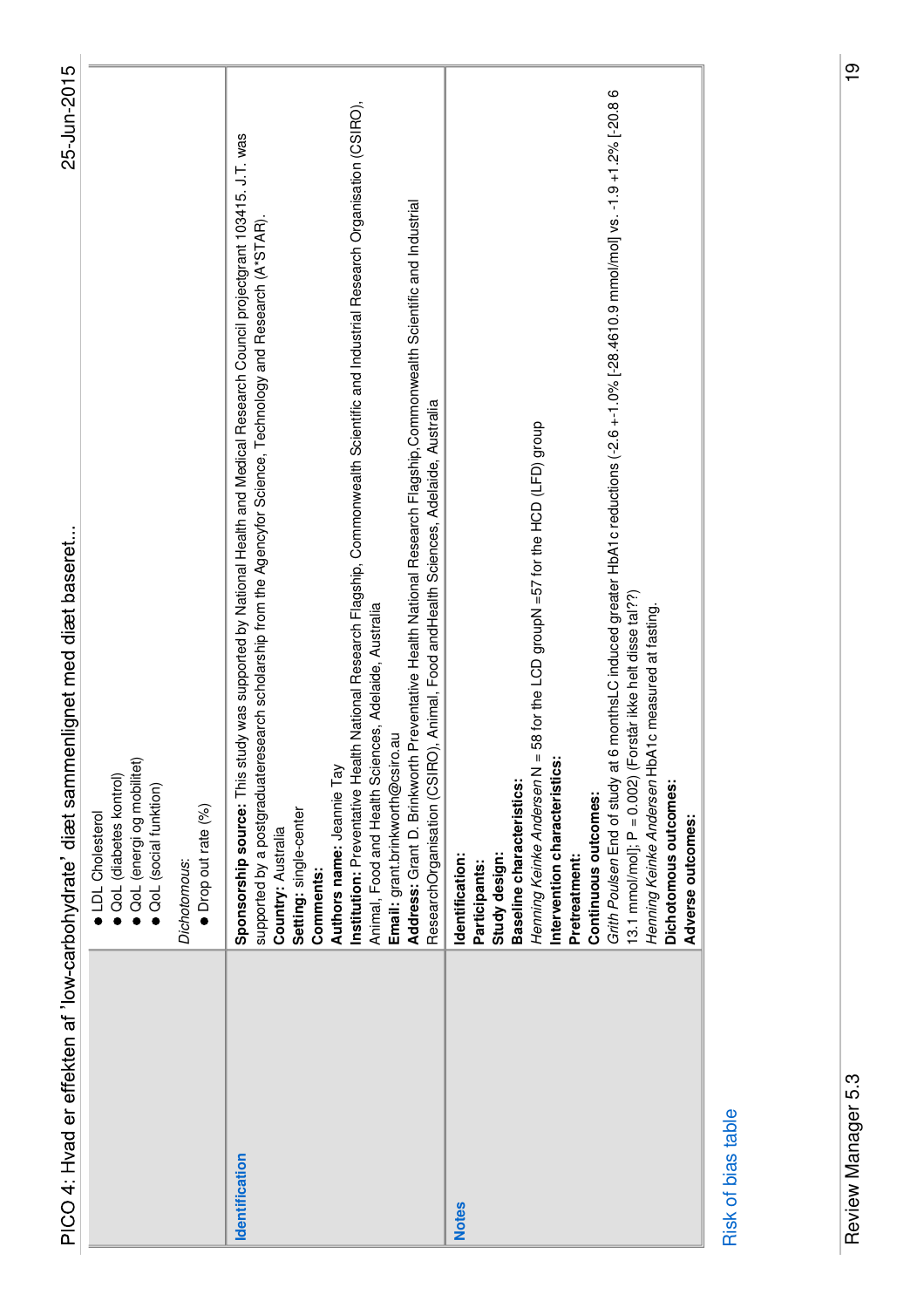| ֚֚֬         |
|-------------|
|             |
|             |
| くまえこく       |
|             |
|             |
|             |
|             |
|             |
|             |
|             |
| :<br>:<br>: |
| י<br>בו     |

| L<br>n |
|--------|
|        |
|        |
|        |
|        |
|        |
|        |
|        |
|        |
|        |
| т      |
|        |

| <b>Bias</b>                                               |                           | <b>Authors' judgement</b>                                                                  | Support for judgement                                                                                                                                                                                                                                                                                                         |
|-----------------------------------------------------------|---------------------------|--------------------------------------------------------------------------------------------|-------------------------------------------------------------------------------------------------------------------------------------------------------------------------------------------------------------------------------------------------------------------------------------------------------------------------------|
| Random sequence generation (selection bias)               |                           | Low risk                                                                                   |                                                                                                                                                                                                                                                                                                                               |
| Allocation concealment (selection bias)                   |                           | Low risk                                                                                   |                                                                                                                                                                                                                                                                                                                               |
| Blinding of participants and personnel (performance bias) |                           | High risk                                                                                  | none were blinded                                                                                                                                                                                                                                                                                                             |
| Blinding of outcome assessment (detection bias)           |                           | Low risk                                                                                   |                                                                                                                                                                                                                                                                                                                               |
| Incomplete outcome data (attrition bias)                  |                           | Low risk                                                                                   |                                                                                                                                                                                                                                                                                                                               |
| Selective reporting (reporting bias)                      |                           | risk<br>Unclear                                                                            |                                                                                                                                                                                                                                                                                                                               |
| <b>Other bias</b>                                         |                           | risk<br>Unclear                                                                            | with diabetes management guidelines (Mener dette gælder begge grupper)<br>Under supervision of exercise professionals,<br>aerobic/resistance exercises, consistent<br>week, incorporating moderate-intensity<br>classes on 3 nonconsecutive days per<br>charge, 60-min structured exercise<br>participants undertook, free of |
| Wolever 2008                                              |                           |                                                                                            |                                                                                                                                                                                                                                                                                                                               |
| <b>Methods</b>                                            |                           | Study grouping: Parallel group / two controls<br>Study design: Randomized controlled trial |                                                                                                                                                                                                                                                                                                                               |
| Participants                                              | Men or non-pregnant women |                                                                                            | (35-75 y old) with T2DM with fasting plasma glucose >= 7 mmol/L or plasma glucose >= 11.1 mmol/L 2 h after                                                                                                                                                                                                                    |

a 75-g oral glucose tolerance test (OGTT)on >= 1occasion within 2 months of randomisation.

a 75-g oral glucose tolerance test (OGTT)on >= 1occasion within 2 months of randomisation.

**Identification** Canada; supported by CHIR-MCT-44205; key foods donated by Kellogg Canada Inc, Robin Hood (division of Smucker foods of Canada

Almond board of California, and the National Peanut Board

Almond board of California, and the National Peanut Board

Co), HJ Heinz Co, Italpasta Ltd, Uncle Ben's Rice (division of Mars Inc), Kraft foods Inc, Dainty Foods Inc (division of MRRM INC), the

Canada; supported by CHIR-MCT-44205; key foods donated by Kellogg Canada Inc, Robin Hood (division of Smucker foods of Canada<br>Co), HJ Heinz Co, Italpasta Ltd, Uncle Ben's Rice (division of Mars Inc), Kraft foods Inc, Daint

**Interventions** low-glycemic index dietary carbohydrate vs low carbohydrate diet

Interventions

Identification

**Outcomes** 

BMI, WEight, HbA1c, LDL cholesterol

low-glycemic index dietary carbohydrate vs low carbohydrate diet

**Outcomes** BMI, WEight, HbA1c, LDL cholesterol

#### Risk of bias table Risk of bias table

**Notes**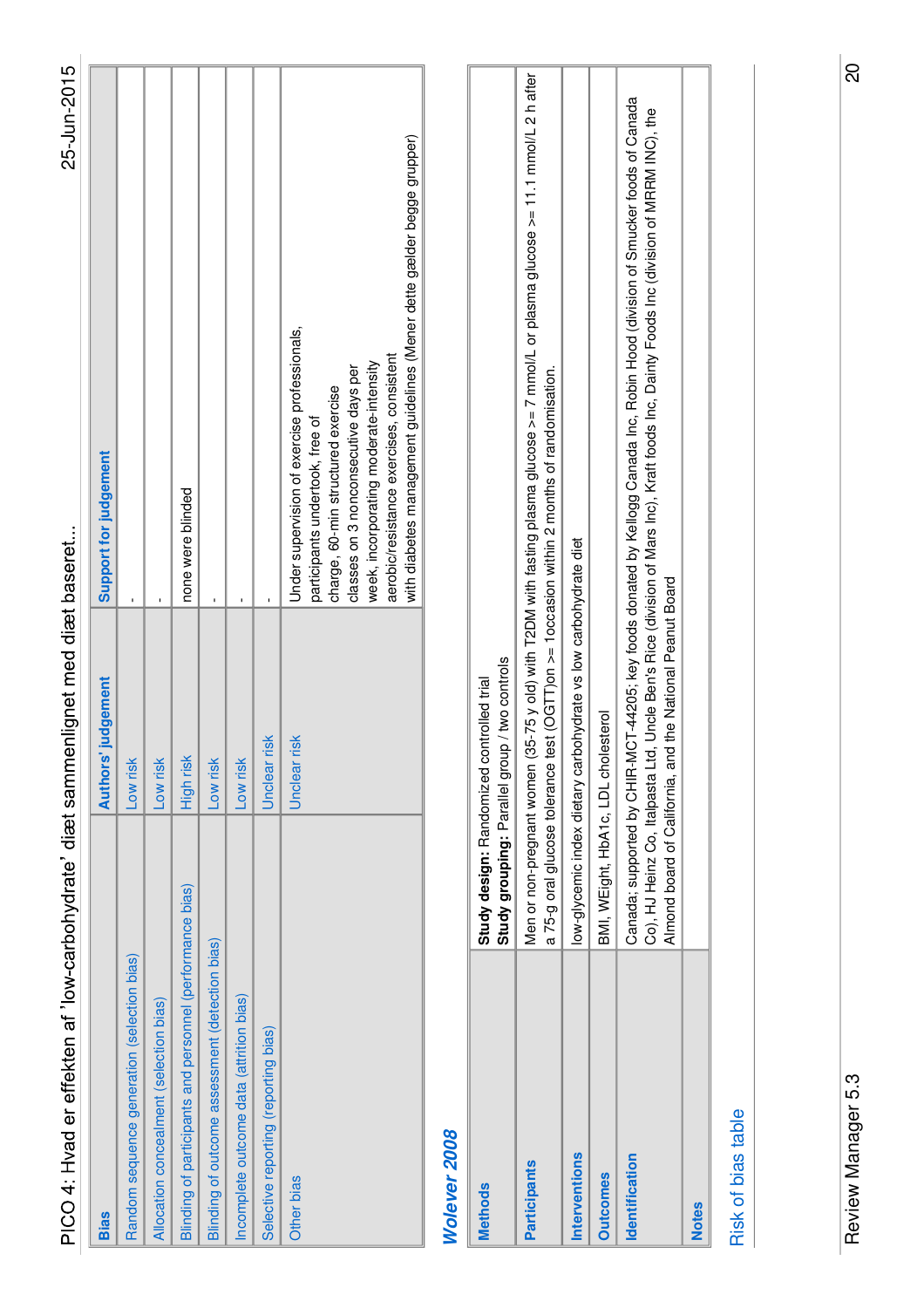| PICO 4: Hyad er effekten af 'low-carbohydrate' diæt samm     |                                                                                                                                                                                                                                                                                                                                                                                                                                                                                                                        | 25-Jun-2015<br>enlignet med diæt baseret                                                                                                                                                     |
|--------------------------------------------------------------|------------------------------------------------------------------------------------------------------------------------------------------------------------------------------------------------------------------------------------------------------------------------------------------------------------------------------------------------------------------------------------------------------------------------------------------------------------------------------------------------------------------------|----------------------------------------------------------------------------------------------------------------------------------------------------------------------------------------------|
| <b>Bias</b>                                                  | Authors' judgemen                                                                                                                                                                                                                                                                                                                                                                                                                                                                                                      | Support for judgement                                                                                                                                                                        |
| Random sequence generation (selection bias)                  | Low risk                                                                                                                                                                                                                                                                                                                                                                                                                                                                                                               |                                                                                                                                                                                              |
| Allocation concealment (selection bias)                      | Low risk                                                                                                                                                                                                                                                                                                                                                                                                                                                                                                               |                                                                                                                                                                                              |
| Blinding of participants and personnel (performance<br>bias) | Low risk                                                                                                                                                                                                                                                                                                                                                                                                                                                                                                               | objective outcomes                                                                                                                                                                           |
| Blinding of outcome assessment (detection bias)              | Low risk                                                                                                                                                                                                                                                                                                                                                                                                                                                                                                               | objective outcomes                                                                                                                                                                           |
| Incomplete outcome data (attrition bias)                     | High risk                                                                                                                                                                                                                                                                                                                                                                                                                                                                                                              | there seem to be a mismatch in the numbers of participants entered in the study, withdrawals and numbers<br>analysed from Figure 1. Unclear how the authors have dealt with this in the text |
| Selective reporting (reporting bias)                         | High risk                                                                                                                                                                                                                                                                                                                                                                                                                                                                                                              | Some of QOL timepoints described in protocol not described in study                                                                                                                          |
| Other bias                                                   | Low risk                                                                                                                                                                                                                                                                                                                                                                                                                                                                                                               |                                                                                                                                                                                              |
| Yamada 2014                                                  |                                                                                                                                                                                                                                                                                                                                                                                                                                                                                                                        |                                                                                                                                                                                              |
| <b>Methods</b>                                               | Study design: Randomized controlled trial<br>Study grouping: Parallel group<br>Cluster RCT:<br><b>Open Label:</b>                                                                                                                                                                                                                                                                                                                                                                                                      |                                                                                                                                                                                              |
| <b>Participants</b>                                          | Antal år med T2DM (years with DM): 9.5 (4.8)<br>Antal år med T2DM (years with DM): 8.9 (3.6)<br>High Carbohydrate (caloric restricted) (n=12)<br>$Age(mean + / - SD)$ : 63.2 (10.2)<br>$Age$ (mean $+/-$ SD): 63.3<br>• LDL cholesterol (mmol/l):<br>Vægt / Weight (kg): 67.0<br>Mænd (males) (%): 41.6<br>Vægt / Weight (kg): 68.1<br>Low Carbohydrate diet (n=12)<br>Mænd (males) (%): 58<br><b>Baseline Characteristics</b><br>$HbA1c$ (%): 7.6 (0.4)<br>HbA1c (%): 7.7 (0.6)<br>BMI: 24.5 (4.3)<br>BMI: 27.0 (3.0) | 2.57 (0.73)<br>(13.5)<br>(15.9)<br>(7.7)                                                                                                                                                     |

Review Manager 5.3 21 Review Manager 5.3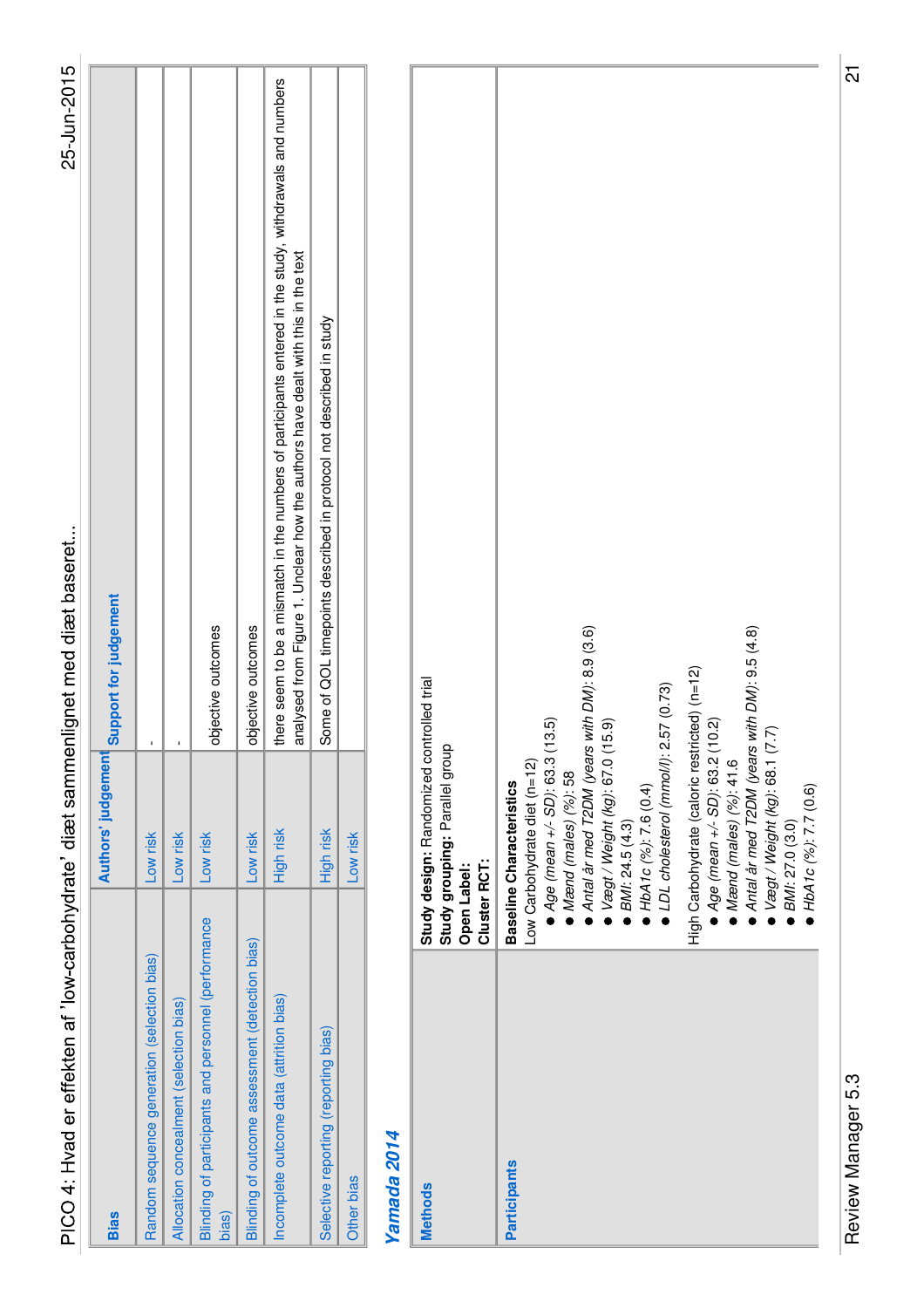|                 | PICO 4: Hvad er effekten af 'low-carbohydrate' diæt sammenlignet med diæt baseret                                                                                                                                                                                                                                  | 25-Jun-2015 |
|-----------------|--------------------------------------------------------------------------------------------------------------------------------------------------------------------------------------------------------------------------------------------------------------------------------------------------------------------|-------------|
|                 | LDL cholesterol (mmol/l): 2.89 (0.53)                                                                                                                                                                                                                                                                              |             |
|                 | regarding calorie restrictionat least once and whose HDA1c level at enrolmentwas 6.9-8.4%, suggesting that their blood glucose level was<br>patientswith type 2 diabetes who were being treated in our outpatientclinic who had received guidance<br>Included criteria: We recruited<br>not adequately controlled. |             |
|                 | upper limit of normal, history of myocardial infarction or stroke within the last six months, or increase in the HbA1c > 1% within six months<br>> 1.0 g/day, serum creatinine >132 umol/l (men) or 106 umol/l (women), AST or ALT levels > 3times the<br>Excluded criteria: Proteinurea<br>before study entry     |             |
| Interventions   | Intervention Characteristics                                                                                                                                                                                                                                                                                       |             |
|                 | Low carbohydrate diet (n=12) vs 'Calorie-restricted diet' (High Carb) (n=12)<br>Caloric intake: 1634 (531) vs 1610 (387)                                                                                                                                                                                           |             |
|                 | Energy (%):                                                                                                                                                                                                                                                                                                        |             |
|                 | $(5.2)$ , P: 16.6 $(2.8)$<br>LCD: C: 29.8 (12.5), F: 45.4 (8.9), P: 25.3 (7.3)<br>High Carb: C: 51.0 (4.6), F: 32,3                                                                                                                                                                                                |             |
| <b>Outcomes</b> | Continuous:                                                                                                                                                                                                                                                                                                        |             |
|                 | Weight (kg)                                                                                                                                                                                                                                                                                                        |             |
|                 | QoL (social funktion)                                                                                                                                                                                                                                                                                              |             |
|                 | QoL (Angst og bekymring)                                                                                                                                                                                                                                                                                           |             |
|                 | LDL Cholesterol                                                                                                                                                                                                                                                                                                    |             |
|                 | $\overline{\phantom{1}}$ BMI                                                                                                                                                                                                                                                                                       |             |
|                 | HbA1c%                                                                                                                                                                                                                                                                                                             |             |
|                 | · QoL (energi og mobilitet)                                                                                                                                                                                                                                                                                        |             |
|                 | OoL (Sexual funktion)                                                                                                                                                                                                                                                                                              |             |
|                 | QoL (Diabetes control)                                                                                                                                                                                                                                                                                             |             |
|                 | <b>IMB</b>                                                                                                                                                                                                                                                                                                         |             |
|                 | Weight (kg)                                                                                                                                                                                                                                                                                                        |             |
|                 | QoL (angst og bekymring)                                                                                                                                                                                                                                                                                           |             |
|                 | QoL (sexual funktion)                                                                                                                                                                                                                                                                                              |             |
|                 | LDL Cholesterol<br>HDA1C(%)                                                                                                                                                                                                                                                                                        |             |
|                 | <b>QoL</b> (diabetes kontrol)                                                                                                                                                                                                                                                                                      |             |
|                 | · QoL (energi og mobilitet)                                                                                                                                                                                                                                                                                        |             |
|                 | QoL (social funktion)                                                                                                                                                                                                                                                                                              |             |
|                 | Dichotomous:                                                                                                                                                                                                                                                                                                       |             |
|                 | Drop out rate (%)                                                                                                                                                                                                                                                                                                  |             |
|                 |                                                                                                                                                                                                                                                                                                                    |             |

Review Manager 5.3 22 Review Manager 5.3

22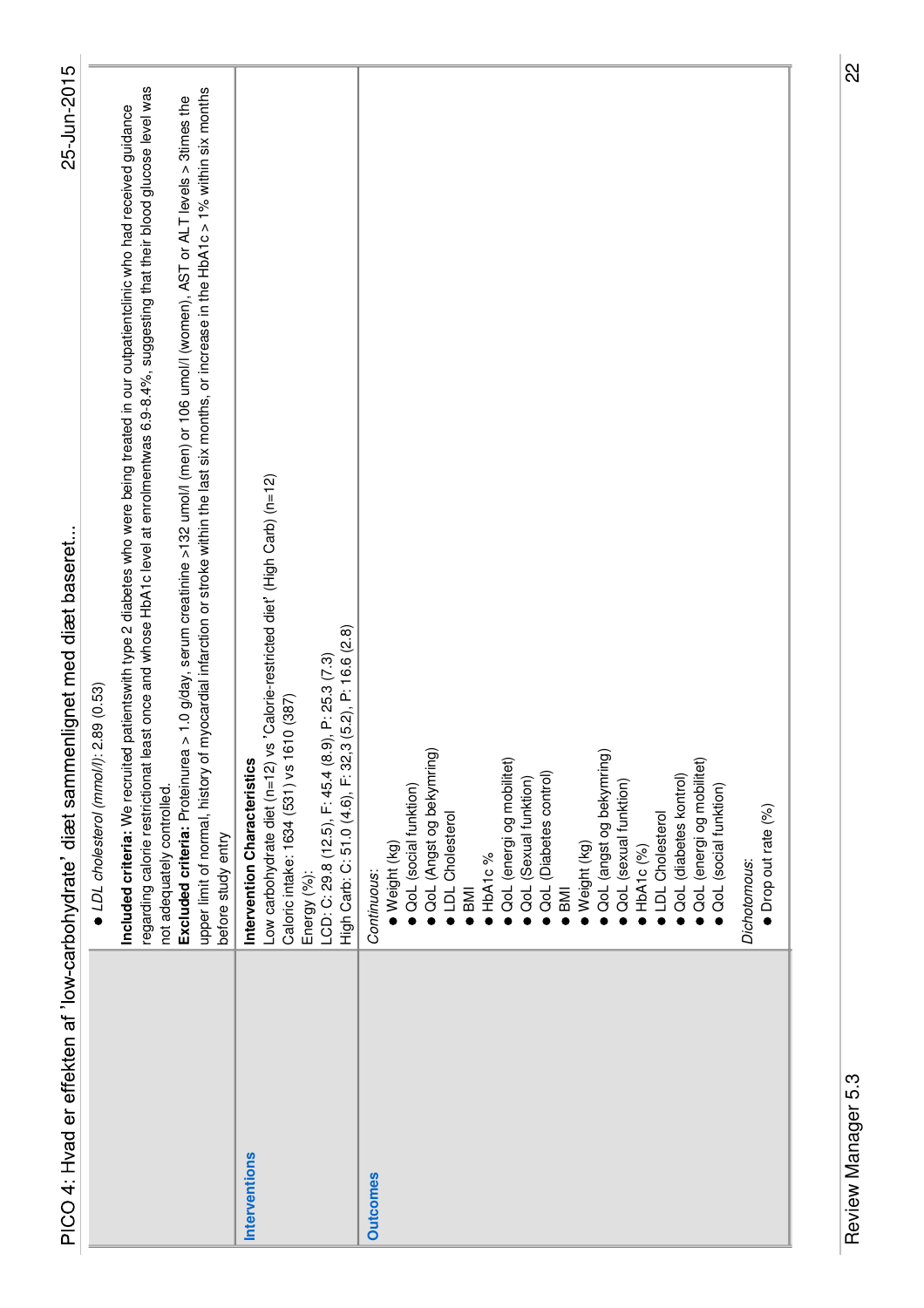| PICO 4: Hvad er effekten af 'low-carbohydrate' diæt sammenlignet med diæt baseret |                                                                                                                                                                                                                                                                                                                                                                      |                                                                            | 25-Jun-2015                                                                                                  |  |
|-----------------------------------------------------------------------------------|----------------------------------------------------------------------------------------------------------------------------------------------------------------------------------------------------------------------------------------------------------------------------------------------------------------------------------------------------------------------|----------------------------------------------------------------------------|--------------------------------------------------------------------------------------------------------------|--|
| Identification                                                                    | Institution: Diabetes Center, Kitasato Institute Hospital, Japan<br>Email: yamada-s@insti.kitasato-u.ac.jp<br>Sponsorship source: Not described<br>Authors name: Yoshifumi Yamada<br>Setting: singlecenter outpatient<br>Country: Japan<br>Comments:                                                                                                                 | Address: Satoru Yamada Diabetes Center, Kitasato Institute Hospital, Japan |                                                                                                              |  |
| <b>Notes</b>                                                                      | 20% and fat < 25%)LDL cholesterol er vist som mg/dl<br>Grith Poulsen End of study: 6 months<br>Henning Keinke Andersen Very<br>Henning Keinke Andersen QoL<br>Intervention characteristics:<br>Baseline characteristics:<br>Dichotomous outcomes:<br>Continuous outcomes:<br>Adverse outcomes:<br>Study design:<br>Identification:<br>Pretreatment:<br>Participants: | scores: DTSQ scoresLongest follow-up: 6 months                             | small study , just 12 participants in each group Low Carbohydrate vs Calorie restricted (carb 50-60%, prot < |  |
| Risk of bias table                                                                |                                                                                                                                                                                                                                                                                                                                                                      |                                                                            |                                                                                                              |  |
| <b>Bias</b>                                                                       |                                                                                                                                                                                                                                                                                                                                                                      | Authors' judgement                                                         | Support for judgement                                                                                        |  |
| Random sequence generation (selection bias)                                       |                                                                                                                                                                                                                                                                                                                                                                      | Unclear risk                                                               | $\mathbf{I}$                                                                                                 |  |
| Allocation concealment (selection bias)                                           |                                                                                                                                                                                                                                                                                                                                                                      | Unclear risk                                                               | $\mathbf I$                                                                                                  |  |
| Blinding of participants and personnel (performance bias)                         |                                                                                                                                                                                                                                                                                                                                                                      | High risk                                                                  | $\mathbf I$                                                                                                  |  |
| Blinding of outcome assessment (detection bias)                                   |                                                                                                                                                                                                                                                                                                                                                                      | Unclear risk                                                               | $\mathbf{I}$                                                                                                 |  |
| Incomplete outcome data (attrition bias)                                          |                                                                                                                                                                                                                                                                                                                                                                      | Low risk                                                                   | I,                                                                                                           |  |
| Selective reporting (reporting bias)                                              |                                                                                                                                                                                                                                                                                                                                                                      | Low risk                                                                   | $\mathbf I$                                                                                                  |  |
| Other bias                                                                        |                                                                                                                                                                                                                                                                                                                                                                      | Low risk                                                                   | $\mathbf{I}$                                                                                                 |  |

Review Manager 5.3 23 Review Manager 5.3

 $\boxed{3}$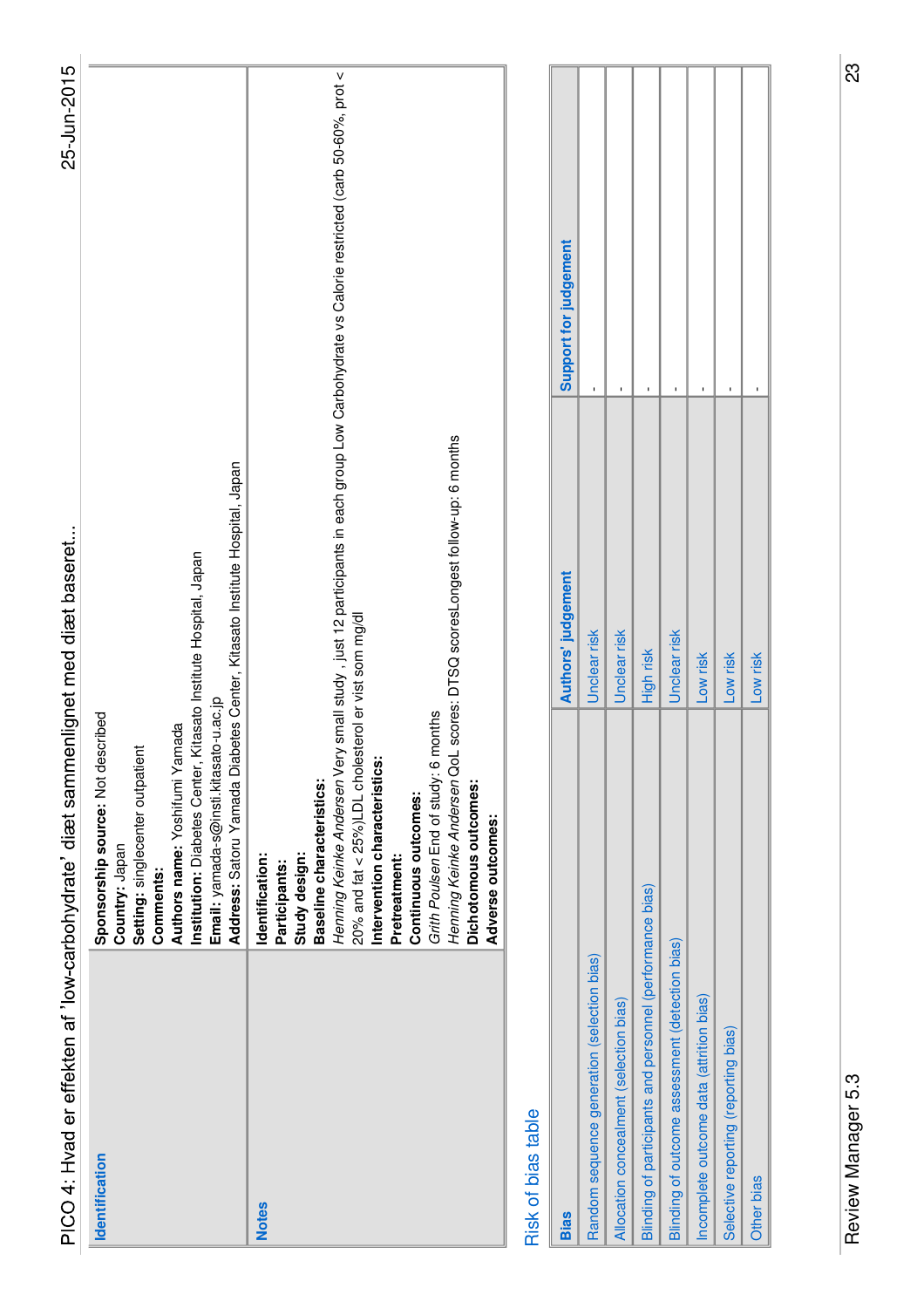**Footnotes** 

# Characteristics of excluded studies **Characteristics of excluded studies**

#### Fabricatore 2011 **Fabricatore 2011**

| <b>Reason for exclusion</b> | Wrong intervention |
|-----------------------------|--------------------|
| Goldstein 2011              |                    |
| <b>Reason for exclusion</b> | Wrong intervention |
|                             |                    |

# **Jenkins 2011**

| l<br>ļ |
|--------|
|        |

#### **Krebs 2011**

| I<br>I |
|--------|
|        |

#### **Lasa 2014**

| j<br>I |  |
|--------|--|
| ļ      |  |

Footnotes

# Characteristics of studies awaiting classification **Characteristics of studies awaiting classification**

**Footnotes** 

# Characteristics of ongoing studies **Characteristics of ongoing studies**

Footnotes Footnotes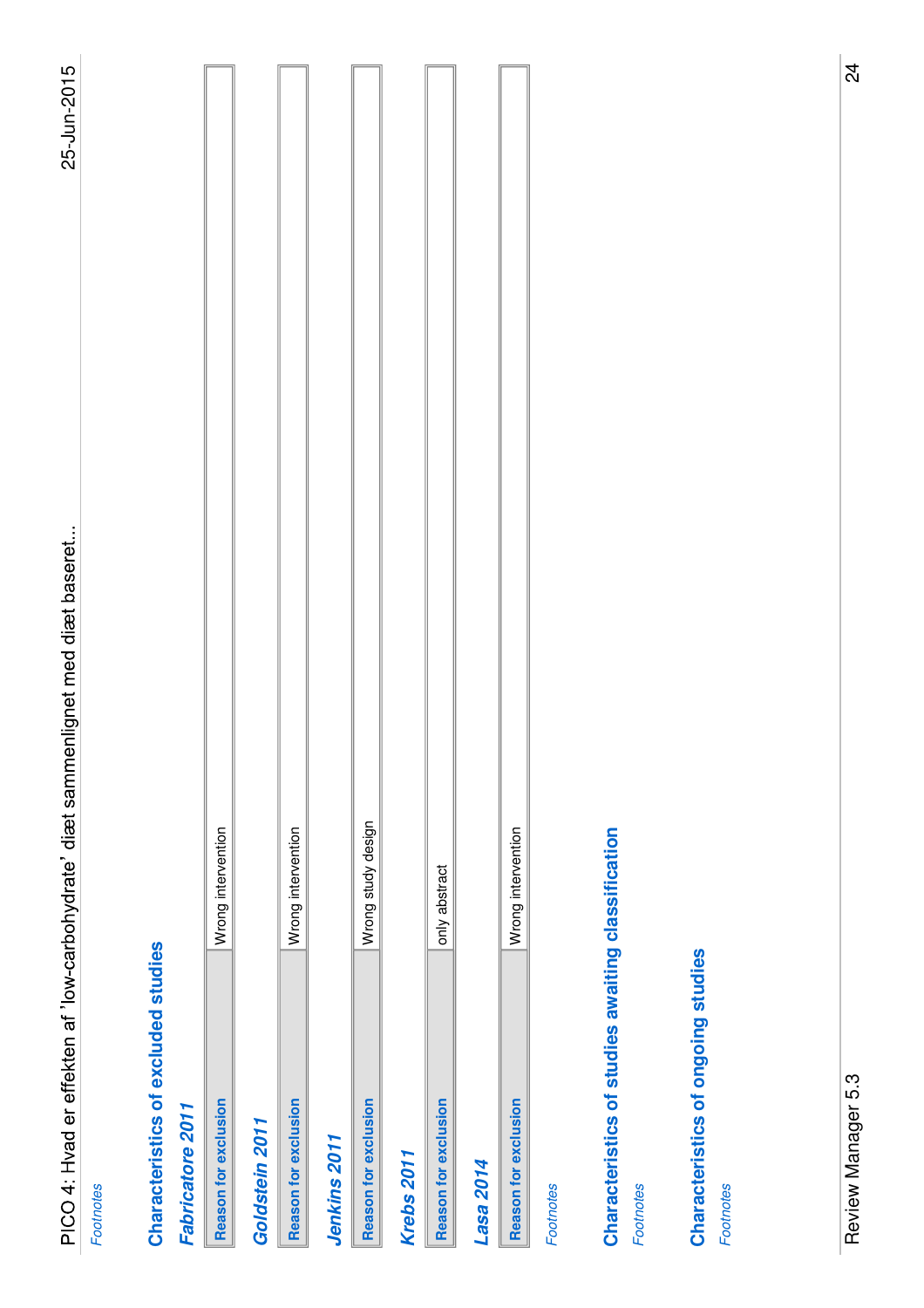| $\overline{\phantom{a}}$                                                         |
|----------------------------------------------------------------------------------|
|                                                                                  |
|                                                                                  |
|                                                                                  |
|                                                                                  |
|                                                                                  |
|                                                                                  |
|                                                                                  |
|                                                                                  |
|                                                                                  |
| ı                                                                                |
|                                                                                  |
| 5                                                                                |
| ֧֖֧֧֧֧֧֧֧ׅ֧֧֧֧֧ׅ֧֧֧֧֧֧֚֚֚֚֚֚֚֚֚֚֚֚֚֚֚֚֚֚֚֚֚֚֚֚֝֝֓֝֓֝֬֝֓֝֓֝֬֜֓֝֬֝֓֝֬֝֬֜֝֬֝֬֝֬֝֬֝֬ |
|                                                                                  |
|                                                                                  |
|                                                                                  |
| ו<br>ו                                                                           |
|                                                                                  |
|                                                                                  |
|                                                                                  |
|                                                                                  |
|                                                                                  |
| י<br>הוב                                                                         |
|                                                                                  |

# Summary of findings tables **Summary of findings tables**

#### **Additional tables Additional tables**

# References to studies **References to studies**

#### Included studies **Included studies**

### **Davis 2012**

Davis,N. J.; Tomuta,N.; Isasi,C. R.; Leung,V.; Wylie-Rosett,J.. Diabetes-specific quality of life after a low-carbohydrate and low-fat dietary intervention.. Diabetes Educator Davis,N. J.; Tomuta,N.; Isasi,C. R.; Leung,V.; Wylie-Rosett,J.. Diabetes-specific quality of life after a low-carbohydrate and low-fat dietary intervention.. Diabetes Educator 2012;38(2):250-255. [DOI: http://dx.doi.org/10.1177/0145721711436132] 2012;38(2):250-255. [DOI: http://dx.doi.org/10.1177/0145721711436132]

#### Elhayany 2010 **Elhayany 2010**

Elhayany A, Lustman A, Abel R, Attal-Singer J, Vinker S. A low carbohydrate Mediterranean diet improves cardiovascular risk factors and diabetes control among overweight patients with Elhayany A, Lustman A, Abel R, Attal-Singer J, Vinker S. A low carbohydrate Mediterranean diet improves cardiovascular risk factors and diabetes control among overweight patients with type 2 diabetes mellitus: a 1-year prospective randomized intervention study. Diabetes, Obesity and Metabolism 2010;12:204-9. type 2 diabetes mellitus: a 1-year prospective randomized intervention study. Diabetes, Obesity and Metabolism 2010;12:204-9.

#### Guldbrand 2012 **Guldbrand 2012**

low-carbohydrate diet transiently improves glycaemic control compared with advice to follow a low-fat diet producing a similar weight loss. Diabetologia 2012;55(8):2118-2127. [DOI: Guldbrand, H.; Dizdar, B.; Bunjaku, B.; Lindstrom, T.; Bachrach-Lindstrom, M.; Fredrikson, M.; Ostgren, C. J.; Nystrom, F. H.. In type 2 diabetes, randomisation to advice to follow a Guldbrand, H.; Dizdar, B.; Bunjaku, B.; Lindstrom, T.; Bachrach-Lindstrom, M.; Fredrikson, M.; Ostgren, C. J.; Nystrom, F. H.. In type 2 diabetes, randomisation to advice to follow a ow-carbohydrate diet transiently improves glycaemic control compared with advice to follow a low-fat diet producing a similar weight loss. Diabetologia 2012;55(8):2118-2127. [DOI: http://dx.doi.org/10.1007/s00125-012-2567-4] http://dx.doi.org/10.1007/s00125-012-2567-4]

#### **Iqbal 2010**

Iqbal N, Vetter ML, Moore RH, Chittams JL, Dalton-Bakes CV, Dowd M, et al.. Effects of a low-intensity Intervention That Prescribed a Low-carbohydrate vs. a Low-fat Diet in Obese, lobal N, Vetter ML, Moore RH, Chittams JL, Dalton-Bakes CV, Dowd M, et al.. Effects of a low-intensity Intervention That Prescribed a Low-carbohydrate vs. a Low-fat Diet in Obese, Diabetic Participants. Obesity 2010;18(9):1733-38. Diabetic Participants. Obesity 2010;18(9):1733-38.

### **Krebs 2012**

Krebs,J. D.; Elley,C. R.; Parry-Strong,A.; Lunt,H.; Drury,P. L.; Bell,D. A.; Robinson,E.; Moyes,S. A.; Mann,J. I.. The Diabetes Excess Weight Loss (DEWL) Trial: a randomised controlled trial Krebs,J. D.; Elley,C. R.; Parry-Strong,A.; Lunt,H.; Drury,P. L.; Bell,D. A.; Robinson,E.; Moyes,S. A.; Mann,J. I.. The Diabetes Excess Weight Loss (DEWL) Trial: a randomised controlled trial of high-protein versus high-carbohydrate diets over 2 years in type 2 diabetes.. Diabetologia 2012;55(4):905-914. [DOI: http://dx.doi.org/10.1007/s00125-012-2461-0] of high-protein versus high-carbohydrate diets over 2 years in type 2 diabetes.. Diabetologia 2012;55(4):905-914. [DOI: http://dx.doi.org/10.1007/s00125-012-2461-0]

### **Larsen 2011**

Larsen,R. N.; Maclean,E.; Shaw,J. E.; The effect of high-protein, low-carbohydrate diets in the treatment of type 2 diabetes: a 12 month randomised controlled trial.. Diabetologia Larsen, R. N.; Mann, N. J.; Maclean, E.; Shaw, J. E.. The effect of high-protein, low-carbohydrate diets in the treatment of type 2 diabetes: a 12 month randomised controlled trial.. Diabetologia 2011;54(4):731-740. [DOI: http://dx.doi.org/10.1007/s00125-010-2027-y] 2011;54(4):731-740. [DOI: http://dx.doi.org/10.1007/s00125-010-2027-y]

## **Saslow 2014**

Saslow, L. R.; Kim, S.; Daubemnier, J.; Moskowitz, J. T.; Phinney, S. D.; Goldman, V.; Murphy, E. J.; Cox, R. M.; Moran, P.; Hecht, F. M.. A randomized pilot trial of a moderate Saslow, L. R.; Kim, S.; Daubenmier, J. J.; Moskowitz, J. T.; Phinney, S. D.; Goldman, V.; Murphy, E. J.; Cox, R. M.; Moran, P.; Hecht, F. M.. A randomized pilot trial of a moderate carbohydrate diet compared to a very low carbohydrate diet in overweight or obese individuals with type 2 diabetes mellitus or prediabetes. PLoS One 2014;9(4). [DOI: carbohydrate diet compared to a very low carbohydrate diet in overweight or obese individuals with type 2 diabetes mellitus or prediabetes. PLoS One 2014;9(4). [DOI: http://dx.doi.org/10.1371/journal.pone.0091027] http://dx.doi.org/10.1371/journal.pone.0091027]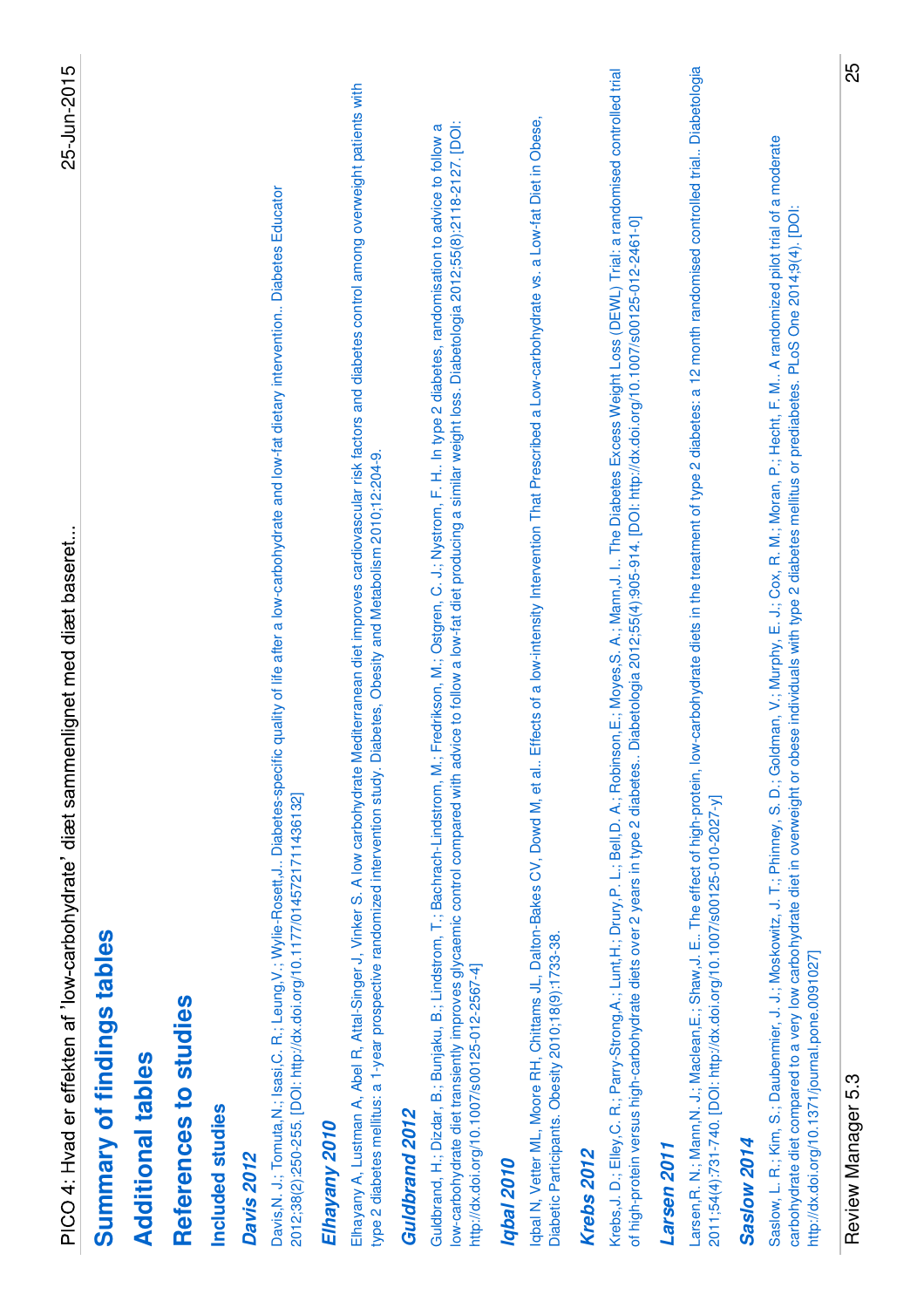| Krebs,J. D.; Elley,C. R.; Parry-Strong,A.; Lunt,H.; Drury,P. L.; Bell,D. A.; Robinson,E.; Moyes,S. A.; Mann,J. Two year randomised controlled trial of high-protein versus high-carbohydrate<br>Yamada, S A non-calorie-restricted low-carbohydrate diet is effective as an alternative therapy for patients<br>carbohydrate energy-unrestricted diet on weight loss in obese type 2 diabetes patients - A randomized<br>Schwartz, S.; Ludwig, D. S Targeting dietary fat or glycemic load in the treatment of obesity and type 2<br>Tay,J.; Luscombe-Marsh,N. D.; Thompson,C. H.; Noakes,M.; Buckley,J. D.; Wittert,G. A.; Yancy,W. S.,Jr; Brinkworth,G. D A very low-carbohydrate, low-saturated fat diet for type 2<br>Jenkins, D. J.; Kendall, C. W.; Banach, M. S.; Srichaikul, K.; Vidgen, E.; Mitchell, S.; Parker, T.; Nishi, S.; Bashyam, B.; de Souza, R.; Ireland, C.; Josse, R. G Nuts as a replacement for<br>diabetes: a randomized controlled trial Diabetes Research & Clinical Practice 2011;92(1):37-45. [DOI: http://dx.doi.org/10.1016/j.diabres.2010.12.016]<br>diet in type 2 diabetes: Diabetes excess weight loss (DEWL) Diabetes 2011;60(Journal Article):A213. [DOI: http://dx.doi.org/10.2337/db11-716-867]<br>Wolever TMS, Gibbs AL, Mehling C, Chiasson J-L, Conelly PW, Josse RG, et al The Canadian Trial of Carbohydrates in Diabetes (CCD).<br>diabetes management: a randomized trial Diabetes care 2014;37(11):2909-2918. [DOI: http://dx.doi.org/10.2337/dc14-0845]<br>carbohydrates in the diabetic diet Diabetes care 2011;34(8):1706-1711. [DOI: http://dx.doi.org/10.2337/dc11-0338]<br>eclnm.2011.04.003]<br>Fabricatore, A. N.; Wadden, T. A.; Ebbeling, C. B.; Thomas, J. G.; Stallings, V. A.;<br>Goldstein, T.; Kark, J. D.; Berry, E. M.; Adler, B.; Ziv, E.; Raz, I The effect of a low<br>controlled trial e-SPEN 2011;6(4):e178-e186. [DOI: http://dx.doi.org/10.1016/j.<br>Yamada, Y.; Uchida, J.; Izumi, H.; Tsukamoto, Y.; Inoue, G.; Watanabe, Y.; Irie, J.;<br>with type 2 diabetes Internal Medicine 2014;53(1):13-19. [DOI: ]<br>Excluded studies<br>Fabricatore 2011<br>Goldstein 2011<br>Wolever 2008<br>Yamada 2014<br><b>Jenkins 2011</b><br><b>Krebs 2011</b><br>Lasa 2014<br>Tay 2014 |  |
|-----------------------------------------------------------------------------------------------------------------------------------------------------------------------------------------------------------------------------------------------------------------------------------------------------------------------------------------------------------------------------------------------------------------------------------------------------------------------------------------------------------------------------------------------------------------------------------------------------------------------------------------------------------------------------------------------------------------------------------------------------------------------------------------------------------------------------------------------------------------------------------------------------------------------------------------------------------------------------------------------------------------------------------------------------------------------------------------------------------------------------------------------------------------------------------------------------------------------------------------------------------------------------------------------------------------------------------------------------------------------------------------------------------------------------------------------------------------------------------------------------------------------------------------------------------------------------------------------------------------------------------------------------------------------------------------------------------------------------------------------------------------------------------------------------------------------------------------------------------------------------------------------------------------------------------------------------------------------------------------------------------------------------------------------------------------------------------------------------------------------------------------------------------------------------------------------------------------------------------------------------|--|
|                                                                                                                                                                                                                                                                                                                                                                                                                                                                                                                                                                                                                                                                                                                                                                                                                                                                                                                                                                                                                                                                                                                                                                                                                                                                                                                                                                                                                                                                                                                                                                                                                                                                                                                                                                                                                                                                                                                                                                                                                                                                                                                                                                                                                                                     |  |
|                                                                                                                                                                                                                                                                                                                                                                                                                                                                                                                                                                                                                                                                                                                                                                                                                                                                                                                                                                                                                                                                                                                                                                                                                                                                                                                                                                                                                                                                                                                                                                                                                                                                                                                                                                                                                                                                                                                                                                                                                                                                                                                                                                                                                                                     |  |
|                                                                                                                                                                                                                                                                                                                                                                                                                                                                                                                                                                                                                                                                                                                                                                                                                                                                                                                                                                                                                                                                                                                                                                                                                                                                                                                                                                                                                                                                                                                                                                                                                                                                                                                                                                                                                                                                                                                                                                                                                                                                                                                                                                                                                                                     |  |
|                                                                                                                                                                                                                                                                                                                                                                                                                                                                                                                                                                                                                                                                                                                                                                                                                                                                                                                                                                                                                                                                                                                                                                                                                                                                                                                                                                                                                                                                                                                                                                                                                                                                                                                                                                                                                                                                                                                                                                                                                                                                                                                                                                                                                                                     |  |
|                                                                                                                                                                                                                                                                                                                                                                                                                                                                                                                                                                                                                                                                                                                                                                                                                                                                                                                                                                                                                                                                                                                                                                                                                                                                                                                                                                                                                                                                                                                                                                                                                                                                                                                                                                                                                                                                                                                                                                                                                                                                                                                                                                                                                                                     |  |
|                                                                                                                                                                                                                                                                                                                                                                                                                                                                                                                                                                                                                                                                                                                                                                                                                                                                                                                                                                                                                                                                                                                                                                                                                                                                                                                                                                                                                                                                                                                                                                                                                                                                                                                                                                                                                                                                                                                                                                                                                                                                                                                                                                                                                                                     |  |
|                                                                                                                                                                                                                                                                                                                                                                                                                                                                                                                                                                                                                                                                                                                                                                                                                                                                                                                                                                                                                                                                                                                                                                                                                                                                                                                                                                                                                                                                                                                                                                                                                                                                                                                                                                                                                                                                                                                                                                                                                                                                                                                                                                                                                                                     |  |
|                                                                                                                                                                                                                                                                                                                                                                                                                                                                                                                                                                                                                                                                                                                                                                                                                                                                                                                                                                                                                                                                                                                                                                                                                                                                                                                                                                                                                                                                                                                                                                                                                                                                                                                                                                                                                                                                                                                                                                                                                                                                                                                                                                                                                                                     |  |
|                                                                                                                                                                                                                                                                                                                                                                                                                                                                                                                                                                                                                                                                                                                                                                                                                                                                                                                                                                                                                                                                                                                                                                                                                                                                                                                                                                                                                                                                                                                                                                                                                                                                                                                                                                                                                                                                                                                                                                                                                                                                                                                                                                                                                                                     |  |
|                                                                                                                                                                                                                                                                                                                                                                                                                                                                                                                                                                                                                                                                                                                                                                                                                                                                                                                                                                                                                                                                                                                                                                                                                                                                                                                                                                                                                                                                                                                                                                                                                                                                                                                                                                                                                                                                                                                                                                                                                                                                                                                                                                                                                                                     |  |
|                                                                                                                                                                                                                                                                                                                                                                                                                                                                                                                                                                                                                                                                                                                                                                                                                                                                                                                                                                                                                                                                                                                                                                                                                                                                                                                                                                                                                                                                                                                                                                                                                                                                                                                                                                                                                                                                                                                                                                                                                                                                                                                                                                                                                                                     |  |
|                                                                                                                                                                                                                                                                                                                                                                                                                                                                                                                                                                                                                                                                                                                                                                                                                                                                                                                                                                                                                                                                                                                                                                                                                                                                                                                                                                                                                                                                                                                                                                                                                                                                                                                                                                                                                                                                                                                                                                                                                                                                                                                                                                                                                                                     |  |
|                                                                                                                                                                                                                                                                                                                                                                                                                                                                                                                                                                                                                                                                                                                                                                                                                                                                                                                                                                                                                                                                                                                                                                                                                                                                                                                                                                                                                                                                                                                                                                                                                                                                                                                                                                                                                                                                                                                                                                                                                                                                                                                                                                                                                                                     |  |
|                                                                                                                                                                                                                                                                                                                                                                                                                                                                                                                                                                                                                                                                                                                                                                                                                                                                                                                                                                                                                                                                                                                                                                                                                                                                                                                                                                                                                                                                                                                                                                                                                                                                                                                                                                                                                                                                                                                                                                                                                                                                                                                                                                                                                                                     |  |
|                                                                                                                                                                                                                                                                                                                                                                                                                                                                                                                                                                                                                                                                                                                                                                                                                                                                                                                                                                                                                                                                                                                                                                                                                                                                                                                                                                                                                                                                                                                                                                                                                                                                                                                                                                                                                                                                                                                                                                                                                                                                                                                                                                                                                                                     |  |
| Lasa, A.; Miranda, J.; Bullo, M.; Casas, R.; Salas-Salvado, J.; Larretxi, I.; Estruch, R.; Ruiz-Gutierrez, V.; Portillo, M. P Comparative effect of two Mediterranean diets versus a low-fat diet on<br>glycaemic control in individuals with type 2 diabetes European journal of clinical nutrition 2014;68(7):767-772. [DOI: http://dx.doi.org/10.1038/ejcn.2014.1]                                                                                                                                                                                                                                                                                                                                                                                                                                                                                                                                                                                                                                                                                                                                                                                                                                                                                                                                                                                                                                                                                                                                                                                                                                                                                                                                                                                                                                                                                                                                                                                                                                                                                                                                                                                                                                                                               |  |
| Studies awaiting classification                                                                                                                                                                                                                                                                                                                                                                                                                                                                                                                                                                                                                                                                                                                                                                                                                                                                                                                                                                                                                                                                                                                                                                                                                                                                                                                                                                                                                                                                                                                                                                                                                                                                                                                                                                                                                                                                                                                                                                                                                                                                                                                                                                                                                     |  |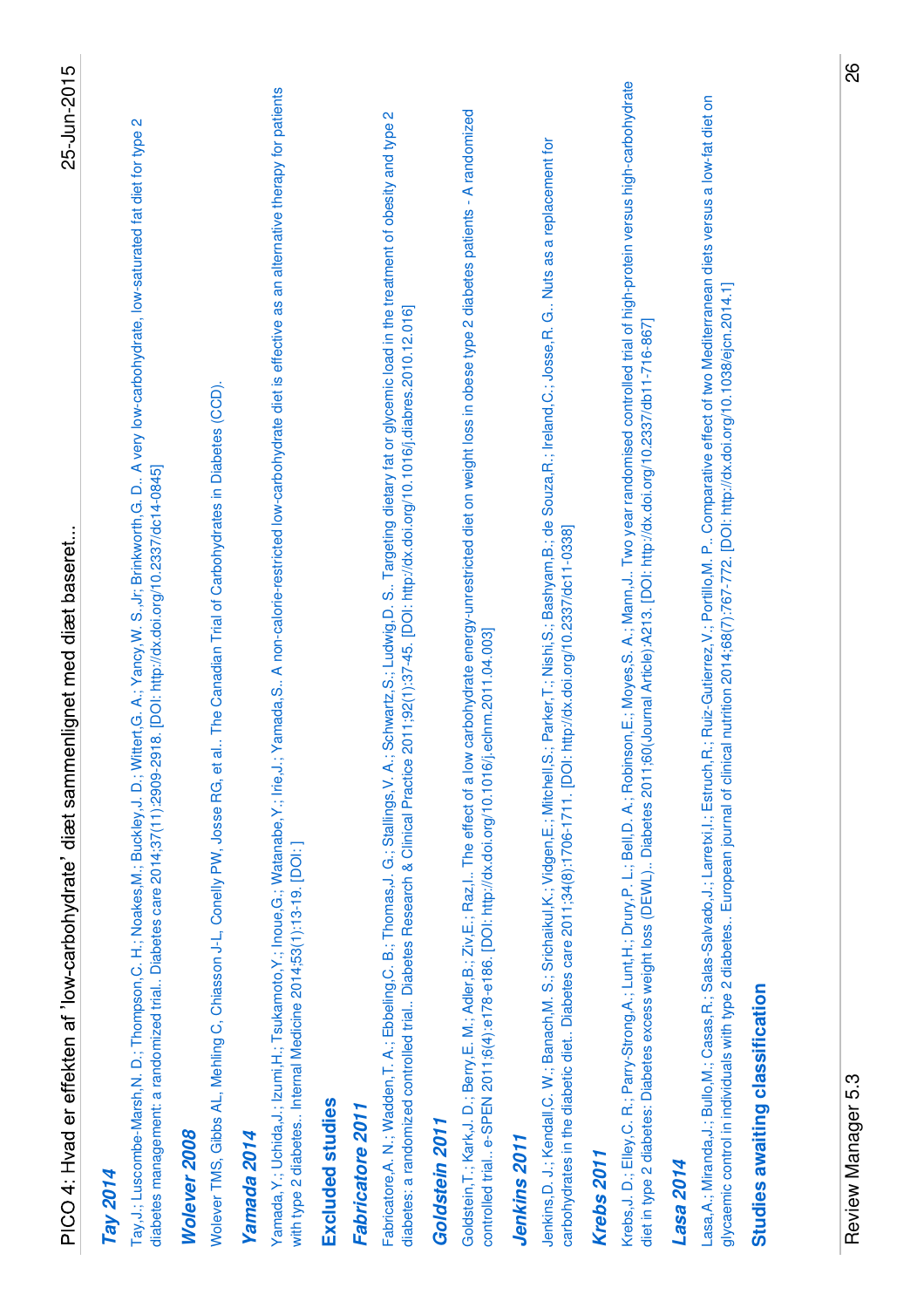#### **Ongoing studies Ongoing studies**

#### Other references **Other references**

#### **Additional references Additional references**

Other published versions of this review **Other published versions of this review**

### Data and analyses **Data and analyses**

# 1 Lav kulhydrat kost vs høj kulhydrat kost (kontrol) **1 Lav kulhydrat kost vs høj kulhydrat kost (kontrol)**

| <b>Outcome or Subgroup</b>                   | <b>Studies</b>          | <b>Participants</b>          | <b>Statistical Method</b>            | <b>Effect Estimate</b>    |
|----------------------------------------------|-------------------------|------------------------------|--------------------------------------|---------------------------|
| $1.1$ BMI < $1$ år                           |                         | 85                           | Mean Difference (IV, Random, 95% CI) | $-1.02$ [ $-2.58, 0.54$ ] |
| $1.2$ BMI $>= 1$ ar                          | $\overline{\mathsf{c}}$ | 59                           | Mean Difference (IV, Random, 95% CI) | $-0.43$ $[-1.38, 0.53]$   |
| $1.3$ Vægt (kg) < 1 år                       |                         |                              | Mean Difference (IV, Random, 95% CI) | $-0.00$ $[-1.03, 1.02]$   |
| $-14$ Vægt (kg) $\geq -1$ år                 | ဖ                       |                              | Mean Difference (IV, Random, 95% CI) | $0.20$ $[-0.97, 1.36]$    |
| $.5$ HbA1c % $<$ 1 år                        | $\infty$                | 809                          | Mean Difference (IV, Random, 95% CI) | $-0.34[-0.63, -0.06]$     |
| $.6$ HbA1c % $>$ = 1år                       |                         | 839                          | Mean Difference (IV, Random, 95% CI) | $0.04$ [-0.04, 0.13]      |
| .7 LDL Cholesterol < 1år                     | $\infty$                | 809                          | Mean Difference (IV, Random, 95% CI) | $0.04$ $[-0.06, 0.13]$    |
| 1.8 LDL Cholesterol >= 1år                   |                         | 839                          | Mean Difference (IV, Random, 95% CI) | $-0.01$ $[-0.10, 0.07]$   |
| 1.9 QOL Fysisk funktion, længste follow-up   | 2                       | 348                          | Mean Difference (IV, Random, 95% CI) | $-1.93$ $[-4.02, 0.16]$   |
| 1.10 QOL Mentalt helbred, længste follow-up. | $\overline{\mathsf{d}}$ | $\frac{\infty}{\infty}$<br>ळ | Mean Difference (IV, Random, 95% CI) | $0.74$ [-1.24, 2.71]      |
| 1.11 Frafald % (end of study)                |                         | $\frac{8}{2}$                | Risk Ratio (IV, Random, 95% CI)      | $1.13$ [0.94, 1.37]       |

#### **Figures**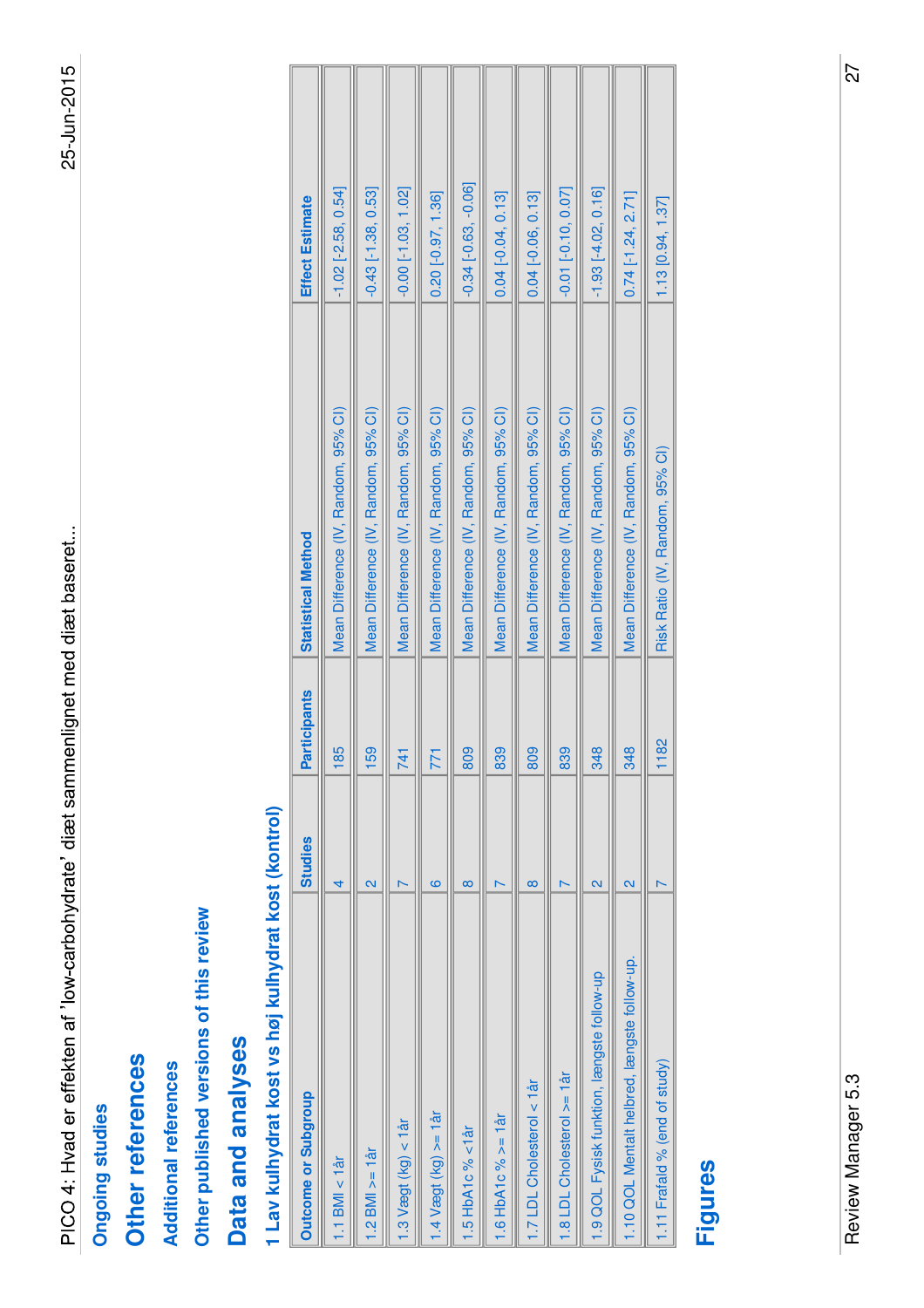#### Figure 1 (Analysis 1.1) **Figure 1 (Analysis 1.1)**

|                                                                                                                     | Intervention [Low Carb.] Control [High Carb.] |       |      |    |   |        | <b>Mean Difference</b>                  | <b>Mean Difference</b>                                        | <b>Risk of Bias</b> |
|---------------------------------------------------------------------------------------------------------------------|-----------------------------------------------|-------|------|----|---|--------|-----------------------------------------|---------------------------------------------------------------|---------------------|
| Study or Subgroup                                                                                                   | Mean                                          | Total |      |    |   |        | Mean SD Total Weight IV, Random, 95% CI | IV. Random, 95% CI                                            | A B C D E F G       |
| Guldbrand 2012                                                                                                      | ನೆ                                            |       | 30.2 |    |   | 17.8%  | $-0.80[-3.84, 2.24]$                    |                                                               |                     |
| Saslow 2014                                                                                                         | 34.3                                          |       | 36.4 | ತೆ | ≌ | 9.0%   | $-2.10[-6.87, 2.67]$                    |                                                               |                     |
| Tay $2014$                                                                                                          |                                               | ş     |      |    |   | 48.6%  | 0.00 [-0.77, 0.77]                      |                                                               |                     |
| Yamada 2014                                                                                                         | 23.6                                          |       | 26.4 |    |   | 24.6%  | $-2.80[-5.14, -0.46]$                   |                                                               |                     |
| Total (95% CI)                                                                                                      |                                               | 5     |      |    | ă | 100.0% | $1.02$ [ $2.58, 0.54$ ]                 |                                                               |                     |
| Heterogeneity: Tau = 1.15; Chi = 5.60, df = 3 (P = 0.13); P = 46%<br>Test for overall effect: $Z = 1.28$ (P = 0.20) |                                               |       |      |    |   |        |                                         | Favours Intervention [Low Carb.] Favours Control [High Carb.] |                     |
| Risk of bias legend                                                                                                 |                                               |       |      |    |   |        |                                         |                                                               |                     |

(A) Random sequence generation (selection bias)<br>(B) Allocation concealment (selection bias)<br>(C) Blinding of participants and personnel (performance bias)<br>(D) Blinding of outcome assessment (detection bias)<br>(E) Incomplete o

# 1 Lav kulhydrat kost vs høj kulhydrat kost (kontrol), outcome: 1.1 BMI < 1år. 1 Lav kulhydrat kost vs høj kulhydrat kost (kontrol), outcome: 1.1 BMI < 1år.

#### Figure 2 (Analysis 1.2) **Figure 2 (Analysis 1.2)**

|                                                                                                                       |                   |   |        | Intervention [Low Carb.] Control [High Carb.] |   |    |               | <b>Mean Difference</b>                            | <b>Mean Difference</b>                                        | <b>Risk of Bias</b> |
|-----------------------------------------------------------------------------------------------------------------------|-------------------|---|--------|-----------------------------------------------|---|----|---------------|---------------------------------------------------|---------------------------------------------------------------|---------------------|
| Study or Subgroup                                                                                                     | Mean              |   |        |                                               |   |    |               | SD Total Mean SD Total Weight IV, Randorn, 95% Cl | IV, Random, 95% CI                                            | ABCDEFG             |
| Guldbrand 2012<br>Elhayany 2010                                                                                       | 29.8<br><u>হু</u> | ă | ∞<br>ā | 28.5                                          | ă | සි | 90.8%<br>9.2% | $-0.40$ [-1.40, 0.60]<br>$-0.70$ $[-3.86, 2.46]$  |                                                               |                     |
| Total (95% CI)                                                                                                        |                   |   |        |                                               |   | ∞  | 100.0%        | $-0.43$ [ $-1.38, 0.53$ ]                         |                                                               |                     |
| Heterogeneity: Tau" = 0.00; Chi" = 0.03, df = 1 (P = 0.86); i" = 0%<br>Test for overall effect: $Z = 0.88$ (P = 0.38) |                   |   |        |                                               |   |    |               |                                                   | Favours Intervention [Low Carb.] Favours Control [High Carb.] |                     |
| (A) Random sequence generation (selection bias)<br>Risk of bias legend                                                |                   |   |        |                                               |   |    |               |                                                   |                                                               |                     |
| (B) Allocation concealment (selection bias)                                                                           |                   |   |        |                                               |   |    |               |                                                   |                                                               |                     |
| (C) Blinding of participants and personnel (performance bias)                                                         |                   |   |        |                                               |   |    |               |                                                   |                                                               |                     |
| (D) Blinding of outcome assessment (detection bias)                                                                   |                   |   |        |                                               |   |    |               |                                                   |                                                               |                     |
| (E) Incomplete outcome data (attrition bias)                                                                          |                   |   |        |                                               |   |    |               |                                                   |                                                               |                     |
| (F) Selective reporting (reporting bias)                                                                              |                   |   |        |                                               |   |    |               |                                                   |                                                               |                     |
| (G) Other bias                                                                                                        |                   |   |        |                                               |   |    |               |                                                   |                                                               |                     |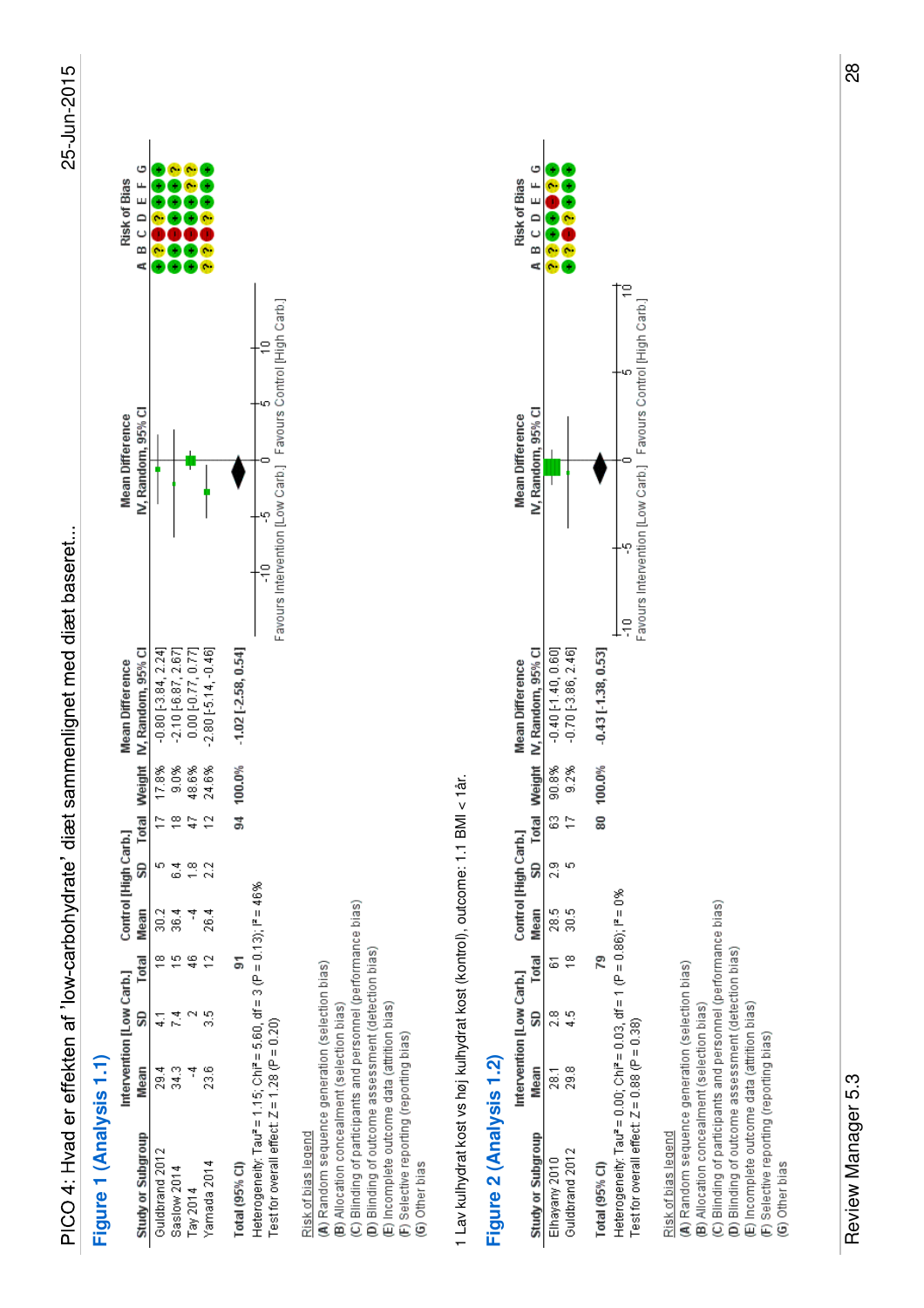1 Lav kulhydrat kost vs høj kulhydrat kost (kontrol), outcome: 1.2 BMI >= 1år. Lav kulhydrat kost vs høj kulhydrat kost (kontrol), outcome: 1.2 BMI >= 1år.

#### Figure 3 (Analysis 1.3) **Figure 3 (Analysis 1.3)**

|                                                                                                                      | Intervention [Low Carb.] Control [High Carb.] |                |            |               |               |                |        | Mean Difference                    | <b>Mean Difference</b>                                        |  | <b>Risk of Bias</b> |
|----------------------------------------------------------------------------------------------------------------------|-----------------------------------------------|----------------|------------|---------------|---------------|----------------|--------|------------------------------------|---------------------------------------------------------------|--|---------------------|
| Study or Subgroup                                                                                                    | Mean                                          | SD             | Total Mean |               |               |                |        | SD Total Weight IV, Random, 95% Cl | IV. Random. 95% CI                                            |  | A B C D E F G       |
| Davis 2012                                                                                                           | $\frac{8}{1}$                                 |                |            | $\frac{4}{1}$ |               | $\Xi$          | 27.7%  | $-0.40[-2.34, 1.54]$               |                                                               |  |                     |
| Guidbrand 2012                                                                                                       | 87.5                                          |                |            | 94.2          |               | $\overline{5}$ | 1.0%   | $-6.70$ $[-16.74, 3.34]$           |                                                               |  |                     |
| Krebs 2012                                                                                                           | 00.2                                          | $\frac{8}{10}$ |            | 98.7          | $\frac{3}{2}$ | ζ4             | 6.5%   | $1.50$ [-2.51, 5.51]               |                                                               |  |                     |
| arsen 2011                                                                                                           | $-2.79$                                       | ್ಲಿ            |            | $-3.08$       | 33<br>31      | Ş              | 60.0%  | $0.29$ [-1.03, 1.61]               |                                                               |  |                     |
| Saslow 2014                                                                                                          | 94.6                                          | 23             | ٩          | 97.1          | 23.3          | $\frac{8}{1}$  | 0.4%   | $-2.50$ [-18.47, 13.47]            |                                                               |  |                     |
| Tay $2014$                                                                                                           | $\overline{8}$                                | 137            |            | 89.9          | 14.9          | ្នុ            | 3.1%   | $-1.80$ $[-7.62, 4.02]$            |                                                               |  |                     |
| Yamada 2014                                                                                                          | 64.4                                          | $\frac{2}{4}$  |            | 66.7          |               | $\tilde{c}$    | 1.3%   | $-2.30$ $[-11.26, 6.66]$           |                                                               |  |                     |
| Total (95% CI)                                                                                                       |                                               |                | 373        |               |               | 368            | 100.0% | $-0.00$ [ $-1.03$ , $1.02$ ]       |                                                               |  |                     |
| Heterogenetiy: Tau* = 0.00; Chi* = 3.31, df = 6 (P = 0.77); P = 0%<br>Test for overall effect: $Z = 0.01$ (P = 0.99) |                                               |                |            |               |               |                |        |                                    | Favours Intervention [Low Carb.] Favours Control [High Carb.] |  |                     |
|                                                                                                                      |                                               |                |            |               |               |                |        |                                    |                                                               |  |                     |

Risk of bias legend<br>(A) Random sequence generation (selection bias)<br>(B) Allocation concealment (selection bias)<br>(C) Blinding of participants and personnel (performance bias)<br>(D) Blinding of outcome assessment (detection bi

1 Lav kulhydrat kost vs høj kulhydrat kost (kontrol), outcome: 1.4 Vægt (kg) < 1år. 1 Lav kulhydrat kost vs høj kulhydrat kost (kontrol), outcome: 1.4 Vægt (kg) < 1år.

#### Figure 4 (Analysis 1.4) **Figure 4 (Analysis 1.4)**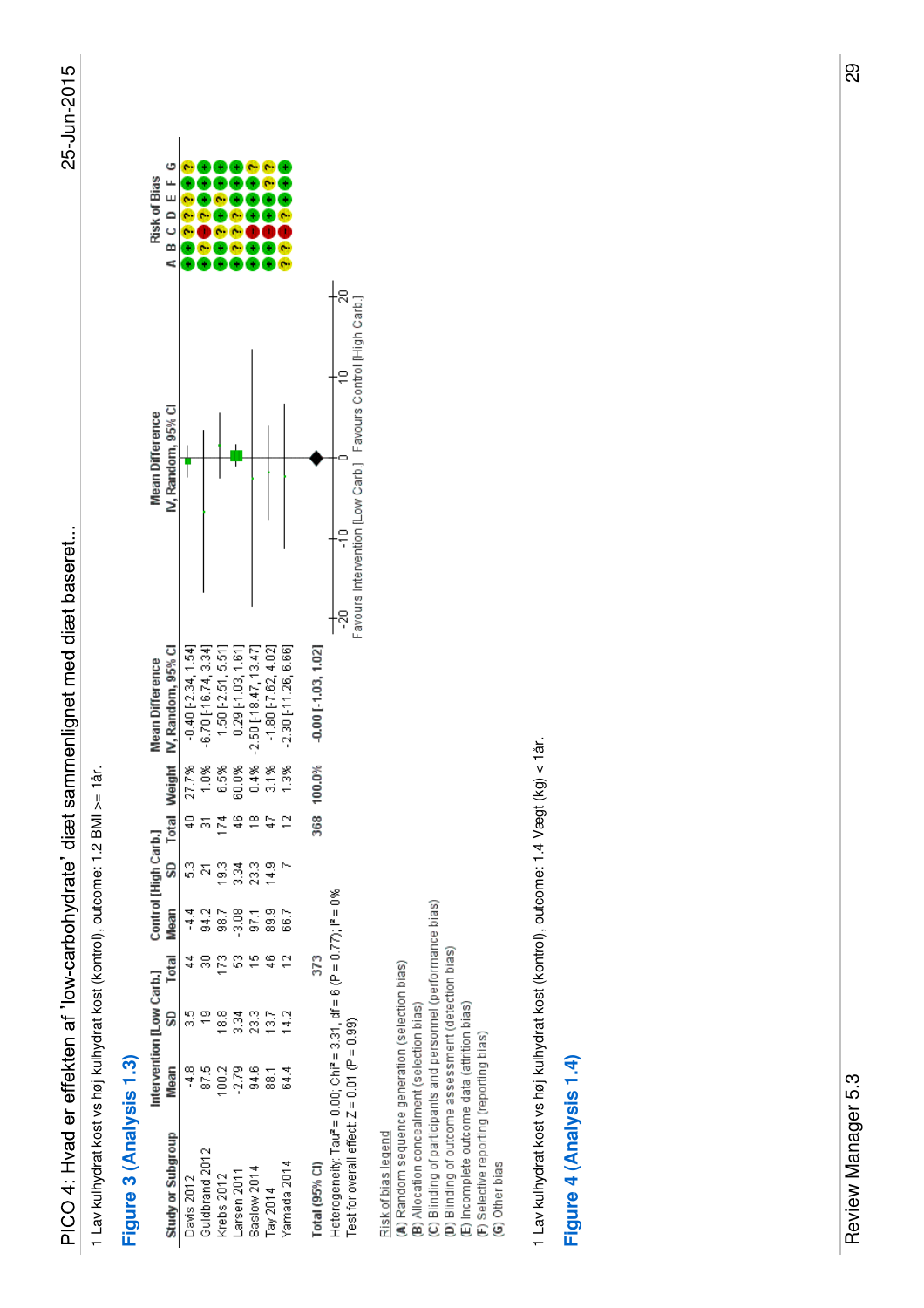PICO 4: Hvad er effekten af 'low-carbohydrate' diæt sammenlignet med diæt baseret...

| ٢ |
|---|
|   |
|   |
|   |
|   |
|   |
|   |
|   |
|   |
|   |
|   |

|   | Risk of Bias                                  | A B C D E F G            |                      |                         |                       |                    |                       |                        |                         |                                                                                                                    |
|---|-----------------------------------------------|--------------------------|----------------------|-------------------------|-----------------------|--------------------|-----------------------|------------------------|-------------------------|--------------------------------------------------------------------------------------------------------------------|
|   | <b>Mean Difference</b>                        | IV. Random, 95% CI       |                      |                         |                       |                    |                       |                        |                         | Favours Intervention [Low Carb.] Favours Control [High Carb.]                                                      |
|   | <b>Mean Difference</b>                        | Weight N, Random, 95% Cl | $0.00$ [-2.28, 2.28] | $-0.30$ $[-4.40, 3.80]$ | $0.50$ [-17.30, 4.30] | 3.60 [-0.32, 7.52] | $-0.06$ [-1.66, 1.54] | $0.40 [ -6.67, 7.47 ]$ | $0.20$ $[ -0.97, 1.36]$ |                                                                                                                    |
|   |                                               |                          | 26.1%                | 8.1%                    | 1.2%                  | 88%                | 53.1%                 | 2.7%                   | 00.0%                   |                                                                                                                    |
|   | Intervention [Low Carb.] Control [High Carb.] | SD Total                 |                      | ុ<br>ទ<br>တ္တ           |                       | Ş<br>21            | ٩e<br>4.05            | $\frac{8}{6}$          | 385                     |                                                                                                                    |
| , |                                               | Mean                     | ៊ុ                   | 787                     | 95.9                  | 95.9               | $-2.17$               | 83.9                   |                         |                                                                                                                    |
|   |                                               | Total                    |                      |                         |                       | 걸                  |                       |                        | 386                     |                                                                                                                    |
|   |                                               | S                        |                      | ē                       | 2                     | 21                 | $\frac{8}{2}$         | $\frac{6}{18}$         |                         |                                                                                                                    |
|   |                                               | Mean                     | ភូ                   | 77.8                    | 89.4                  | 99.5               | 2.23                  | 84.3                   |                         |                                                                                                                    |
|   |                                               | Study or Subgroup        | Davis 2012           | Elhayany 2010           | Guidbrand 2012        | Krebs 2012         | arsen 2011            | Wolever 2008           | Total (95% CI)          | Heterogeneity: Tau = 0.00; Chi = 4.56, df = 5 (P = 0.47); P = 0%<br>Test for overall effect: $Z = 0.33$ (P = 0.74) |

# Risk of bias legend

(B) Allocation concealment (selection bias)<br>(C) Blinding of participants and personnel (performance bias)<br>(D) Blinding of outcome assessment (detection bias)<br>(E) Incomplete outcome data (attrition bias)<br>(F) Selective repor (A) Random sequence generation (selection bias)

1 Lav kulhydrat kost vs høj kulhydrat kost (kontrol), outcome: 1.4 Vægt (kg) >= 1år. 1 Lav kulhydrat kost vs høj kulhydrat kost (kontrol), outcome: 1.4 Vægt (kg) >= 1år.

#### Figure 5 (Analysis 1.5) **Figure 5 (Analysis 1.5)**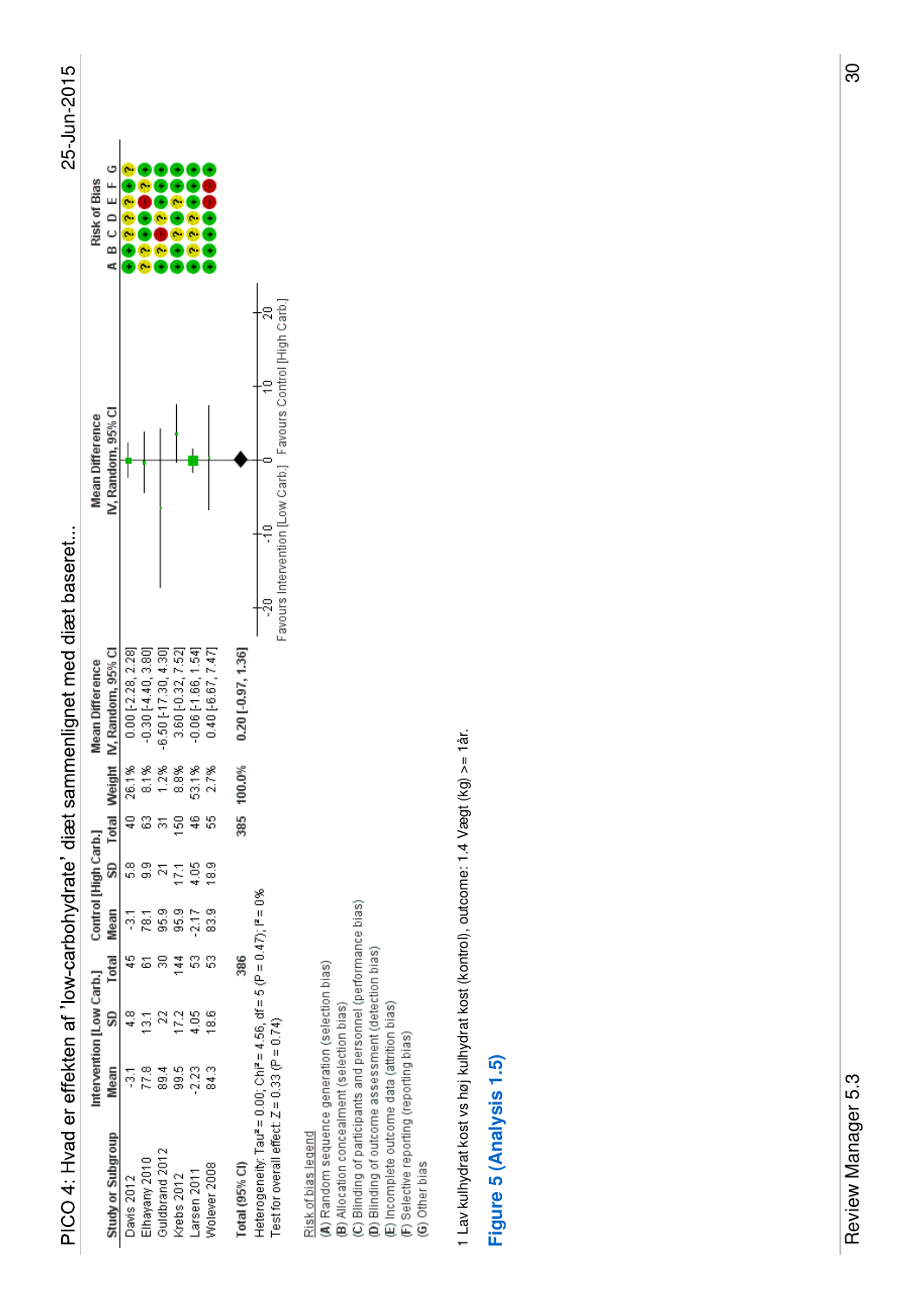PICO 4: Hvad er effekten af 'low-carbohydrate' diæt sammenlignet med diæt baseret...

| L<br>r |
|--------|
|        |
|        |
|        |
|        |
|        |
|        |
|        |
|        |
|        |
|        |

| Risk of Bias             | A B C D E F G             |                          |                          |                                 |                          |                         |                         |                         |                      |                         |                                                                                                                           |
|--------------------------|---------------------------|--------------------------|--------------------------|---------------------------------|--------------------------|-------------------------|-------------------------|-------------------------|----------------------|-------------------------|---------------------------------------------------------------------------------------------------------------------------|
| Mean Difference          | IV. Random. 95% CI        |                          |                          |                                 |                          |                         |                         |                         |                      |                         | Favours Intervention [Low Carb.] Favours Control [High Carb.]                                                             |
| <b>Mean Difference</b>   | Weight IV, Random, 95% CI | $-0.90$ $[-1.43, -0.37]$ | $-0.70$ $[-1.15, -0.25]$ | $-0.50$ $[-1.19, 0.19]$         | $-0.40$ $[-0.50, -0.30]$ | $-0.14$ $[-0.58, 0.30]$ | $-0.10$ $[-1.63, 1.43]$ | $-0.03$ $[-1.67, 1.61]$ | $0.20$ [-0.05, 0.45] | $0.34$   $0.63$ , 0.06] |                                                                                                                           |
|                          |                           | 12.9%<br>≌               | 14.7%<br>4ř              | 9.9%<br>$\overline{\mathbf{C}}$ | 22.3%<br>ą               | 15.0%<br>₹,             | 3.1%<br>5               | 2.7%<br>Ş               | 19.4%<br>I74         | 00.0%<br>å08            |                                                                                                                           |
| Control [High Carb.]     | SD Total                  |                          |                          |                                 |                          |                         |                         | 4.15                    |                      |                         |                                                                                                                           |
|                          | Mean                      | င်                       |                          | Ю.                              | ė                        | $-0.15$                 | 22                      | $-0.49$                 | 27                   |                         |                                                                                                                           |
| Intervention [Low Carb.] | Total                     |                          |                          |                                 |                          |                         |                         |                         | î73                  | $\frac{40}{1}$          |                                                                                                                           |
|                          | S                         |                          |                          |                                 | ៍                        | $\frac{8}{2}$           |                         | $\frac{5}{2}$           | $\frac{3}{2}$        |                         |                                                                                                                           |
|                          | Mean                      |                          | $-2$ $\epsilon$          |                                 | Ş                        | $-0.29$                 | Σ,                      | 0.52                    | $\frac{8}{2}$        |                         |                                                                                                                           |
|                          | <b>Study or Subgroup</b>  | Saslow 2014              | Tay 2014                 | Yamada 2014                     | lqbal 2010               | Davis 2012              | Guldbrand 2012          | Larsen 2011             | Krebs 2012           | Total (95% CI)          | Heterogeneity: Tau* = 0.09; Chi* = 26.90, df = 7 (P = 0.0003); l* = 74%<br>Test for overall effect: $Z = 2.34$ (P = 0.02) |

## Risk of bias legend

(A) Random sequence generation (selection bias)<br>(B) Allocation concealment (selection bias)<br>(C) Blinding of participants and personnel (performance bias)<br>(D) Blinding of outcome assessment (detection bias)<br>(E) Incomplete o

1 Lav kulhydrat kost vs høj kulhydrat kost (kontrol), outcome: 1.5 HbA1c % <1år. 1 Lav kulhydrat kost vs høj kulhydrat kost (kontrol), outcome: 1.5 HbA1c % <1år.

#### Figure 6 (Analysis 1.6) **Figure 6 (Analysis 1.6)**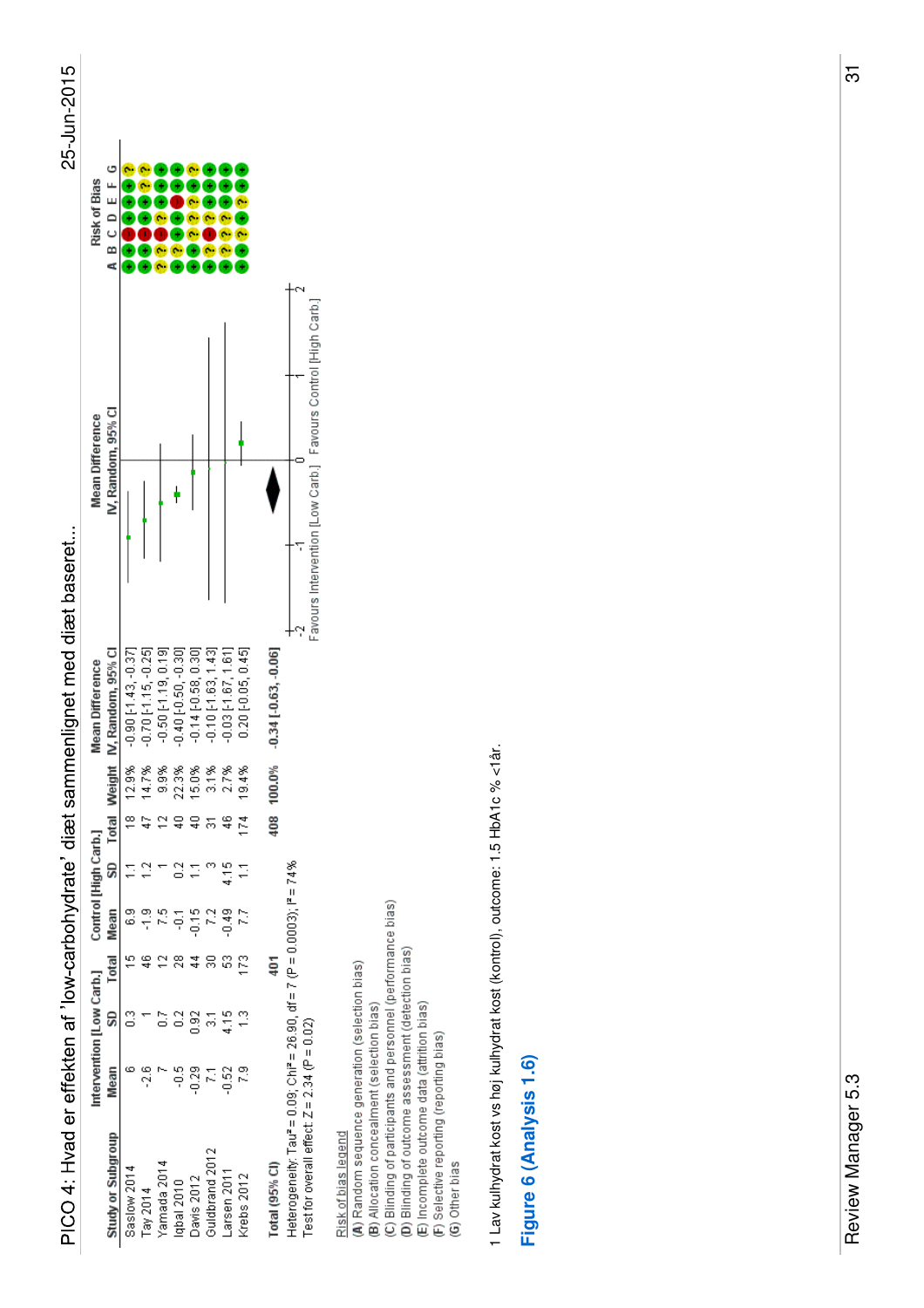



| Risk of Bias             | ABCDEFG                   |                      |                         |                      |                    |                          |                      |                    |                          |                                                                                                                       |
|--------------------------|---------------------------|----------------------|-------------------------|----------------------|--------------------|--------------------------|----------------------|--------------------|--------------------------|-----------------------------------------------------------------------------------------------------------------------|
| <b>Mean Difference</b>   | IV. Random, 95% CI        |                      |                         |                      |                    |                          |                      |                    |                          | Favours Intervention [Low Carb.] Favours Control [High Carb.]                                                         |
| Mean Difference          | Weight IV, Random, 95% CI | $-0.26[-0.77, 0.25]$ | $-0.20$ $[-0.60, 0.20]$ | $0.10$ [-1.46, 1.66] | 0.10 [-0.02, 0.22] | $0.10$ [ $-0.23, 0.43$ ] | $0.05$ [-0.37, 0.47] | 0.01 [-0.13, 0.15] | $0.04$ [ $-0.04, 0.13$ ] |                                                                                                                       |
|                          |                           | 2.6%                 | 4.2%                    | 0.3%                 | 47.8%              | 6.1%                     | 3.9%                 | 35.2%              | 100.0%                   |                                                                                                                       |
|                          | SD Total                  |                      |                         |                      |                    | 3                        |                      | S                  | 425                      |                                                                                                                       |
| Control [High Carb.]     |                           |                      |                         |                      | ြိ                 |                          | g                    | 0.37080992         |                          |                                                                                                                       |
|                          | Mean                      | 0.24                 | ္ထ                      |                      | ៊ុ                 |                          | $-0.28$              | 6.34               |                          |                                                                                                                       |
|                          | Total                     |                      |                         |                      | 28                 | ₹                        |                      | S                  | $\frac{4}{4}$            |                                                                                                                       |
| Intervention [Low Carb.] | S                         | 88                   |                         |                      |                    |                          |                      | 6.35 0.36400549    |                          |                                                                                                                       |
|                          | Mean                      | $-0.02$              |                         |                      |                    |                          | $\frac{23}{2}$       |                    |                          |                                                                                                                       |
|                          | Study or Subgroup         | Davis 2012           | Elhayany 2010           | Guldbrand 2012       | lqbal 2010         | Krebs 2012               | arsen 2011           | Molever 2008       | Total (95% CI)           | Heterogeneity: Tau* = 0.00; Chi* = 3.99, df = 6 (P = 0.68); if = 0%<br>Test for overall effect: $Z = 1.06$ (P = 0.29) |

(B) Allocation concealment (selection bias)<br>(C) Blinding of participants and personnel (performance bias)<br>(D) Blinding of outcome assessment (detection bias)<br>(E) Incomplete outcome data (attrition bias)<br>(F) Selective repor <u>Risk of bias legend</u><br>(A) Random sequence generation (selection bias)

1 Lav kulhydrat kost vs høj kulhydrat kost (kontrol), outcome: 1.6 HbA1c % >= 1år. 1 Lav kulhydrat kost vs høj kulhydrat kost (kontrol), outcome: 1.6 HbA1c % >= 1år.

Figure 7 (Analysis 1.7) **Figure 7 (Analysis 1.7)**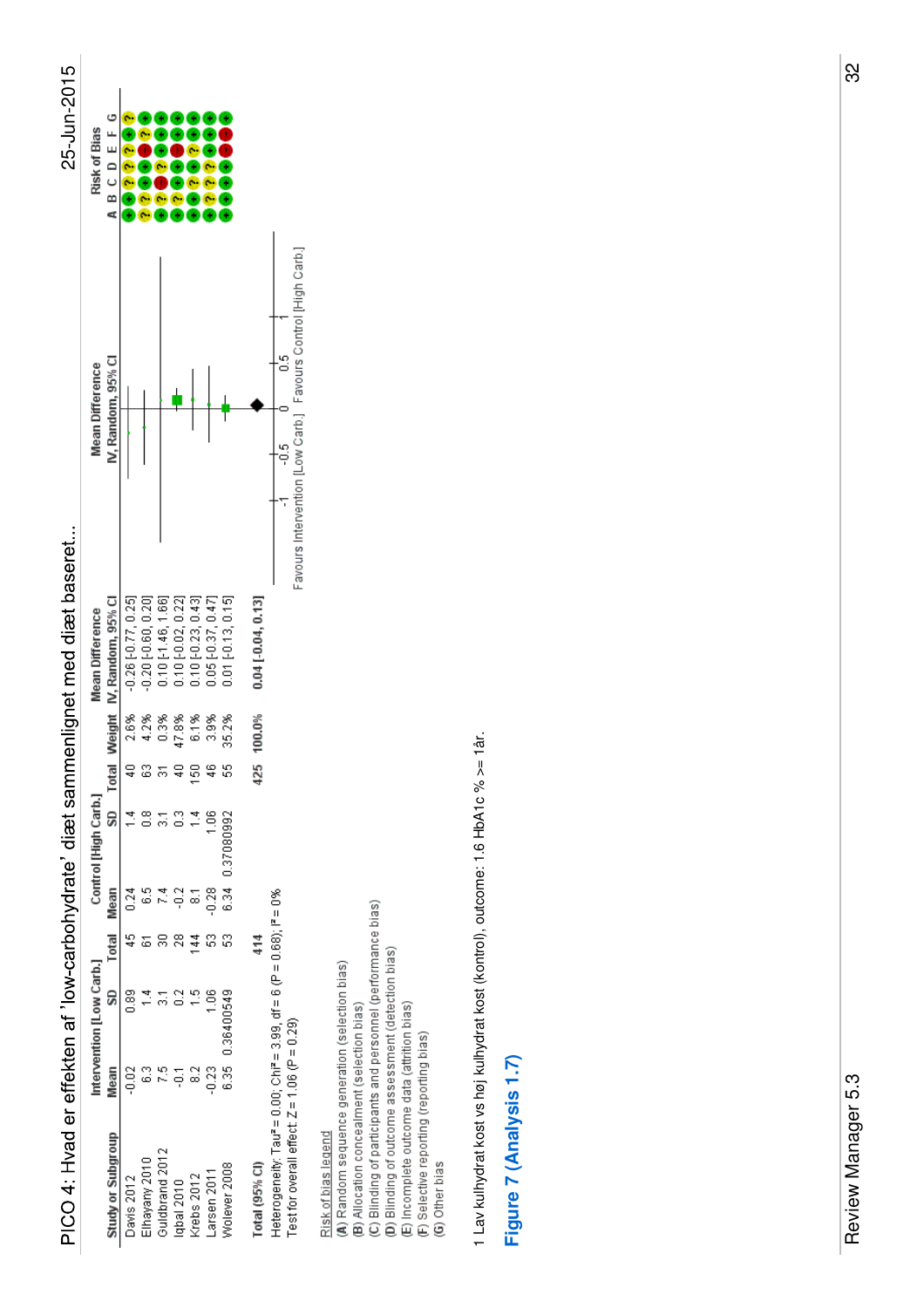PICO 4: Hvad er effekten af 'low-carbohydrate' diæt sammenlignet med diæt baseret...

| L<br>r |
|--------|
|        |
|        |
|        |
|        |
|        |
|        |
|        |
|        |
|        |
|        |

| <b>Risk of Bias</b>      | A B C D E F G             |                    |                        |                             |                             |                    |                        |                             |                     |                         |                                                                                                                         |  |
|--------------------------|---------------------------|--------------------|------------------------|-----------------------------|-----------------------------|--------------------|------------------------|-----------------------------|---------------------|-------------------------|-------------------------------------------------------------------------------------------------------------------------|--|
| <b>Mean Difference</b>   | IV. Random, 95% CI        |                    |                        |                             |                             |                    |                        |                             |                     |                         | Favours Intervention [Low Carb.] Favours Control [High Carb.]                                                           |  |
| <b>Mean Difference</b>   | Weight IV, Random, 95% CI | 0.15 [-0.08, 0.38] | $0.20$ $[-0.18, 0.58]$ | $0.03$ [ $-0.09$ , $0.03$ ] | $0.18$ [ $-0.02$ , $0.38$ ] | 0.07 [-0.09, 0.23] | $0.20$ $[-0.71, 0.31]$ | $0.00$ [ $-0.33$ , $0.33$ ] | $0.38[-0.82, 0.06]$ | $0.04$ $[ -0.06, 0.13]$ |                                                                                                                         |  |
|                          |                           | 11.8%              | 5.5%                   | 34.7%                       | 14.5%                       | 19.1%              | $3.2%$<br>7.0%<br>₽    |                             | 4.2%                | 100.0%<br>408           |                                                                                                                         |  |
| Control [High Carb.]     | SD Total<br>Mean          | 0.56<br>$-0.25$    | ္တိ<br>3               | ដឹ<br>0.05                  | $\frac{88}{11}$<br>2.59     | 증<br>$-0.11$       | 991<br>2.45            | 8<br>ă                      | S<br>2<br>2.83      |                         |                                                                                                                         |  |
|                          | Total<br>S                | ្ល                 |                        | 28<br>g                     | R<br>ğ                      | S                  | $\frac{8}{2}$          | 8                           | នី                  | $\frac{1}{2}$           |                                                                                                                         |  |
| Intervention [Low Carb.] | Mean                      |                    |                        | 0.02                        | 2.77<br>0.04                |                    | 2.25                   | ្ត                          | 245                 |                         |                                                                                                                         |  |
|                          | <b>Study or Subgroup</b>  | Davis 2012         | Guldbrand 2012         | lqbal 2010                  | Krebs 2012                  | Larsen 2011        | Saslow 2014            | Tay 2014                    | Yamada 2014         | Total (95% Cl)          | Heterogeneity: Tau* = 0.01; Chi* = 10.89, df = 7 (P = 0.14); l* = 36%<br>Test for overall effect: $Z = 0.74$ (P = 0.46) |  |

## Risk of bias legend

(A) Random sequence generation (selection bias)<br>(B) Allocation concealment (selection bias)<br>(C) Blinding of participants and personnel (performance bias)<br>(D) Blinding of outcome assessment (detection bias)<br>(E) Incomplete o

1 Lav kulhydrat kost vs høj kulhydrat kost (kontrol), outcome: 1.7 LDL Cholesterol < 1år. 1 Lav kulhydrat kost vs høj kulhydrat kost (kontrol), outcome: 1.7 LDL Cholesterol < 1år.

#### Figure 8 (Analysis 1.8) **Figure 8 (Analysis 1.8)**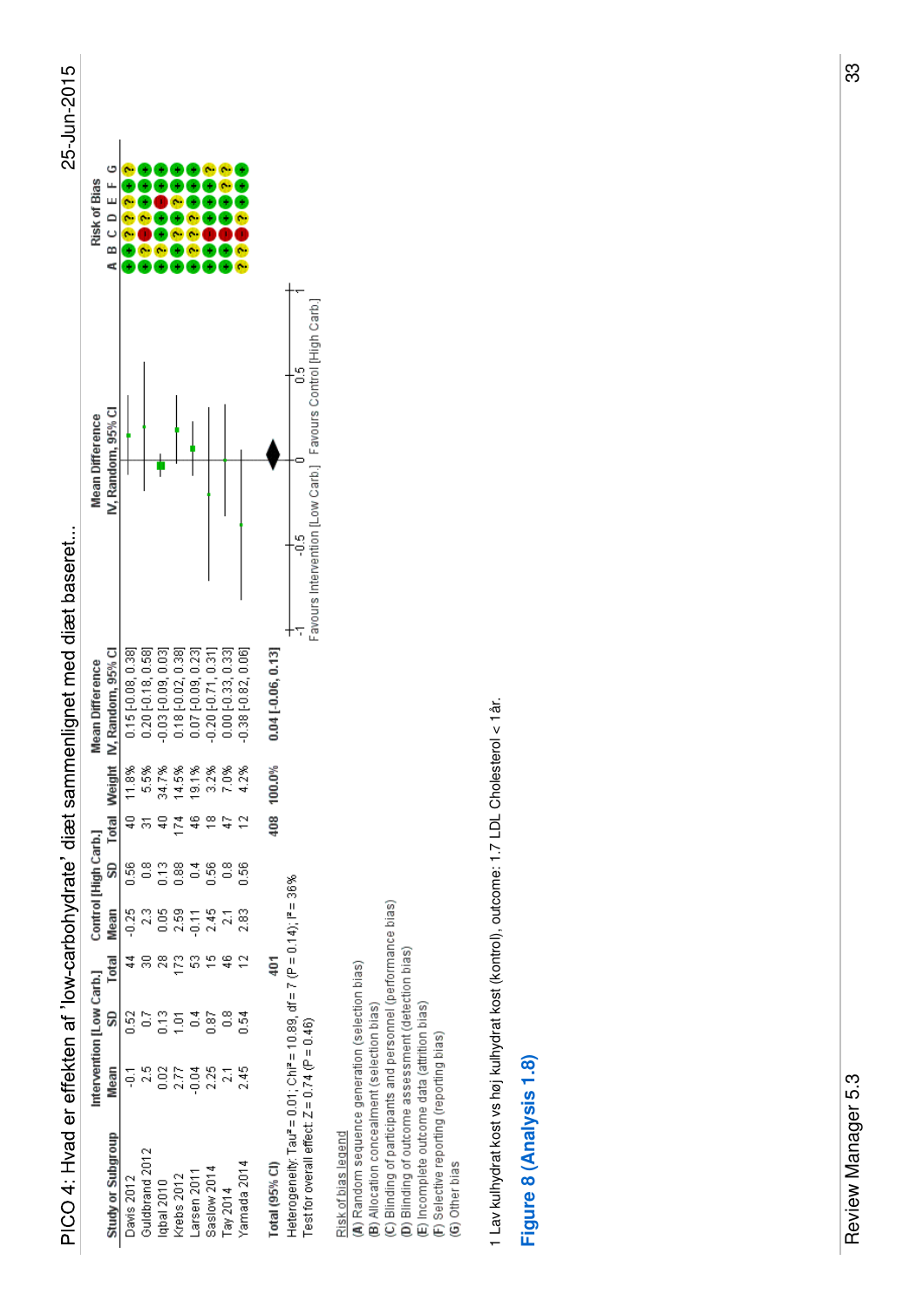



|                                                                      | Intervention [Low Carb.] |               |                |             | Control [High Carb.] |     |        | <b>Mean Difference</b>   | <b>Mean Difference</b>                                       | <b>Risk of Bias</b> |
|----------------------------------------------------------------------|--------------------------|---------------|----------------|-------------|----------------------|-----|--------|--------------------------|--------------------------------------------------------------|---------------------|
| Study or Subgroup                                                    | Mean                     | SD            | Total          | Mean        | SD Total             |     |        | Weight N, Random, 95% CI | IV. Random, 95% CI                                           | A B C D E F G       |
| Davis 2012                                                           | $-0.04$                  | ິຍິ           |                | $-0.18$     | 88                   |     | 7.6%   | 0.14 [-0.14, 0.42]       |                                                              |                     |
| lhayany 2010                                                         | 2.46                     | Š             |                | 2.63        | 58                   |     | 9.3%   | $-0.17[-0.41, 0.07]$     |                                                              |                     |
| Guldbrand 2012                                                       | ್ಸ                       | ិ             |                |             |                      |     | 4.9%   | $0.30[-0.05, 0.65]$      |                                                              |                     |
| lqbal 2010                                                           | $-0.21$                  | <u>ក្ន</u>    | g              | $-0.15$     | ្កី                  |     | 37.4%  | $-0.06$ $[-0.13, 0.01]$  |                                                              |                     |
| Krebs 2012                                                           | 2.57                     | $\frac{5}{2}$ | न              | 2.47        | 8                    | S   | 11.7%  | 0.10 [0.11, 0.31]        |                                                              |                     |
| arsen 2011                                                           | $\frac{8}{9}$            | 0.68          |                | $\tilde{e}$ | 88<br>D.G            | 46  | 7.9%   | $-0.09[-0.36, 0.18]$     |                                                              |                     |
| Nolever 2008                                                         | 2.89 0.36400549          |               | ្ល             | 2.92        | 0.37080992           | S   | 21.1%  | $-0.03[-0.17, 0.11]$     |                                                              |                     |
| Total (95% CI)                                                       |                          |               | $\frac{4}{14}$ |             |                      | 425 | 100.0% | $-0.01$ $[-0.10, 0.07]$  |                                                              |                     |
| Heterogeneity: Tau* = 0.00; Chi* = 8.38, df = 6 (P = 0.21); l* = 28% |                          |               |                |             |                      |     |        |                          | $-0.25$                                                      |                     |
| Test for overall effect: $Z = 0.34$ (P = 0.73)                       |                          |               |                |             |                      |     |        |                          | Eavours Intervention (Low Carb ) Eavours Control High Carb ) |                     |
|                                                                      |                          |               |                |             |                      |     |        |                          |                                                              |                     |

Risk of bias legend

(A) Random sequence generation (selection bias)<br>(B) Allocation concealment (selection bias)<br>(C) Blinding of participants and personnel (performance bias)<br>(D) Blinding of outcome assessment (detection bias)<br>(E) Incomplete o

1 Lav kulhydrat kost vs høj kulhydrat kost (kontrol), outcome: 1.8 LDL Cholesterol >= 1år. 1 Lav kulhydrat kost vs høj kulhydrat kost (kontrol), outcome: 1.8 LDL Cholesterol >= 1år.

#### Figure 9 (Analysis 1.9) **Figure 9 (Analysis 1.9)**

|                                                                     | Intervention [Low Carb.] |               | Control [High Carb.]   |      |                |        | <b>Mean Difference</b>   | <b>Mean Difference</b>                                        | Risk of Bias  |
|---------------------------------------------------------------------|--------------------------|---------------|------------------------|------|----------------|--------|--------------------------|---------------------------------------------------------------|---------------|
| Study or Subgroup                                                   | Mean                     |               | SD Total Mean SD Total |      |                |        | Weight N, Random, 95% Cl | IV. Random. 95% CI                                            | A B C D E F G |
| Guldbrand 2012                                                      | च<br>च                   | ķ,            | 43.6                   | 10.5 | g              | 9.7%   | $-2.20[-8.89, 4.49]$     |                                                               |               |
| Krebs 2012                                                          | a3.9                     | $\frac{4}{3}$ | 45.8                   |      | $\frac{50}{2}$ | 90.3%  | $-1.90[-4.10, 0.30]$     |                                                               |               |
| Total (95% CI)                                                      |                          | 169           |                        |      | 179            | 100.0% | $-1.93[-4.02, 0.16]$     |                                                               |               |
| Heterogeneity: Tau" = 0.00; Chi" = 0.01, df = 1 (P = 0.93); i" = 0% |                          |               |                        |      |                |        |                          |                                                               |               |
| Test for overall effect: $Z = 1.81$ (P = 0.07)                      |                          |               |                        |      |                |        |                          | Favours Intervention [Low Carb.] Favours Control [High Carb.] |               |
| Risk of bias legend                                                 |                          |               |                        |      |                |        |                          |                                                               |               |
| (A) Random sequence generation (selection bias)                     |                          |               |                        |      |                |        |                          |                                                               |               |
| (B) Allocation concealment (selection bias)                         |                          |               |                        |      |                |        |                          |                                                               |               |
| (C) Blinding of participants and personnel (performance bias)       |                          |               |                        |      |                |        |                          |                                                               |               |
| (D) Blinding of outcome assessment (detection bias)                 |                          |               |                        |      |                |        |                          |                                                               |               |
| (E) Incomplete outcome data (attrition bias)                        |                          |               |                        |      |                |        |                          |                                                               |               |
| (F) Selective reporting (reporting bias)                            |                          |               |                        |      |                |        |                          |                                                               |               |
| (G) Other bias                                                      |                          |               |                        |      |                |        |                          |                                                               |               |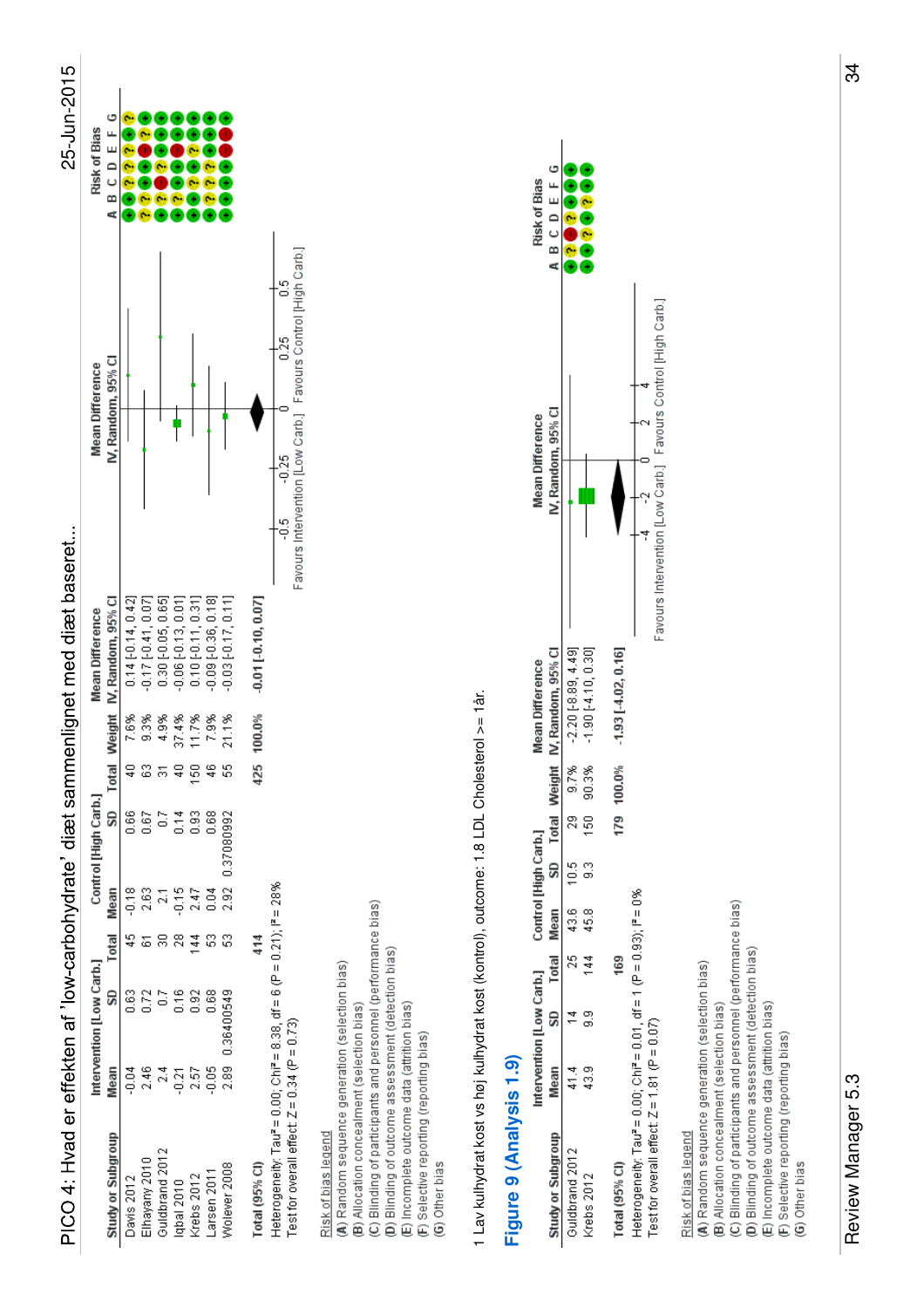1 Lav kulhydrat kost vs høj kulhydrat kost (kontrol), outcome: 1.9 QOL Fysisk funktion, længste follow-up. 1 Lav kulhydrat kost vs høj kulhydrat kost (kontrol), outcome: 1.9 QOL Fysisk funktion, længste follow-up.

#### Figure 10 (Analysis 1.10) **Figure 10 (Analysis 1.10)**

| <b>Figure TV (Anialysis T.TV)</b>                                   |                          |   |     |                      |     |        |                                    |                                                               |                     |
|---------------------------------------------------------------------|--------------------------|---|-----|----------------------|-----|--------|------------------------------------|---------------------------------------------------------------|---------------------|
|                                                                     | Intervention [Low Carb.] |   |     | Control [High Carb.] |     |        | <b>Mean Difference</b>             | <b>Mean Difference</b>                                        | <b>Risk of Bias</b> |
| Study or Subgroup                                                   | Mean                     | ສ |     | Total Mean           |     |        | SD Total Weight IV, Random, 95% Cl | IV, Random, 95% CI                                            | ABCDEFG             |
| Guidbrand 2012                                                      | 53                       |   |     |                      | g   | 27.1%  | $1.10[-2.70, 4.90]$                |                                                               |                     |
| Krebs 2012                                                          | 527                      |   |     |                      | S   | 72.9%  | $0.60$ [-1.71, 2.91]               |                                                               |                     |
| Total $(95%$ Cl)                                                    |                          |   | 169 |                      | 179 | 100.0% | $0.74$ [ 1.24, 2.71]               |                                                               |                     |
| Heterogeneity: Tau* = 0.00; Chi* = 0.05, df = 1 (P = 0.83); i* = 0% |                          |   |     |                      |     |        |                                    |                                                               |                     |
| Test for overall effect: $Z = 0.73$ (P = 0.47)                      |                          |   |     |                      |     |        |                                    | Favours Intervention [Low Carb.] Favours Control [High Carb.] |                     |
| Risk of bias legend                                                 |                          |   |     |                      |     |        |                                    |                                                               |                     |
| (A) Random sequence generation (selection bias)                     |                          |   |     |                      |     |        |                                    |                                                               |                     |
| (B) Allocation concealment (selection bias)                         |                          |   |     |                      |     |        |                                    |                                                               |                     |
| (C) Blinding of participants and personnel (performance bias)       |                          |   |     |                      |     |        |                                    |                                                               |                     |
| (D) Blinding of outcome assessment (detection bias)                 |                          |   |     |                      |     |        |                                    |                                                               |                     |
| (E) Incomplete outcome data (attrition bias)                        |                          |   |     |                      |     |        |                                    |                                                               |                     |
| (F) Selective reporting (reporting bias)                            |                          |   |     |                      |     |        |                                    |                                                               |                     |
| (G) Other bias                                                      |                          |   |     |                      |     |        |                                    |                                                               |                     |

1 Lav kulhydrat kost vs høj kulhydrat kost (kontrol), outcome: 1.10 QOL Mentalt helbred, længste follow-up. 1 Lav kulhydrat kost vs høj kulhydrat kost (kontrol), outcome: 1.10 QOL Mentalt helbred, længste follow-up..

### Figure 11 (Analysis 1.11) **Figure 11 (Analysis 1.11)**